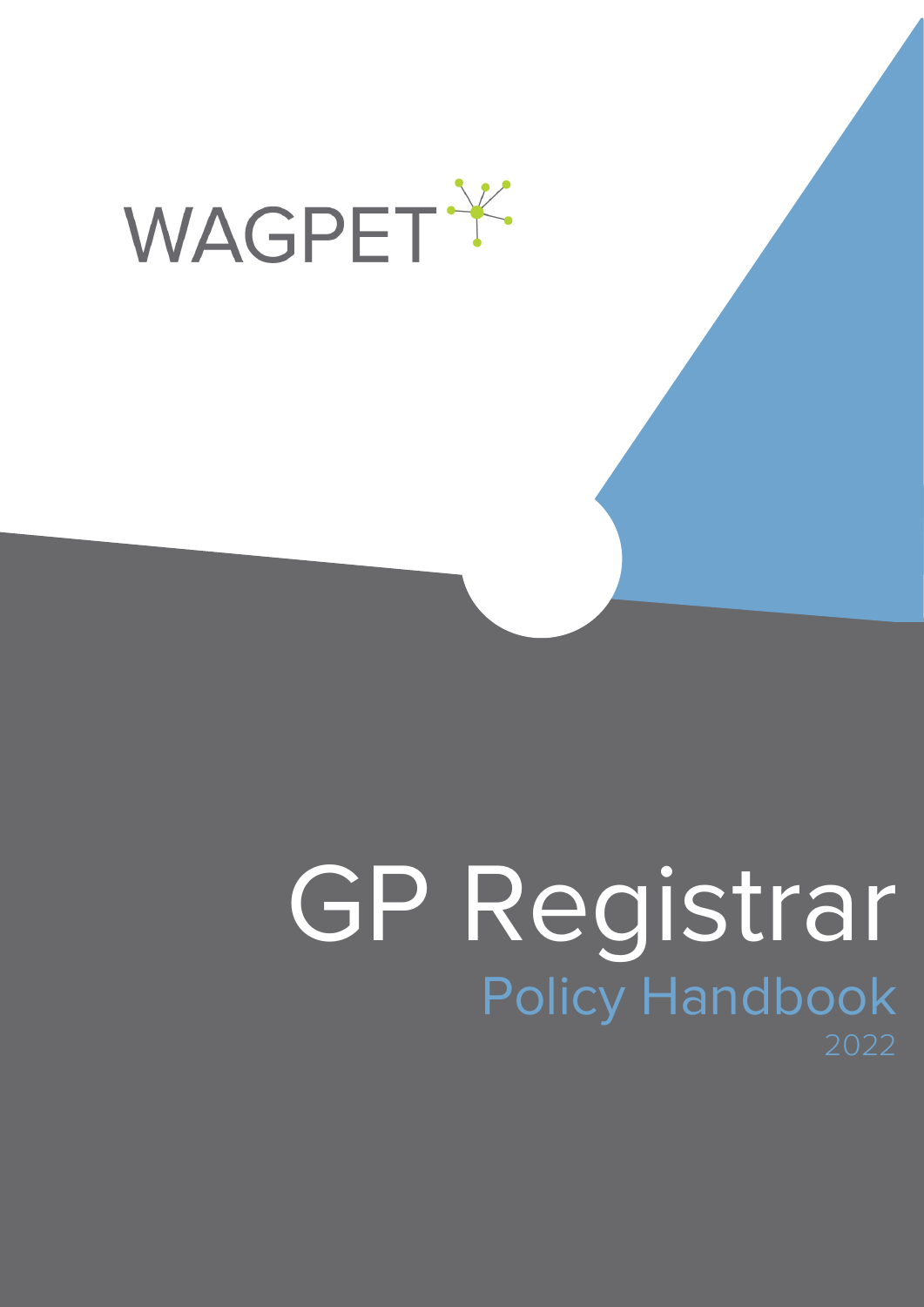# **Contents**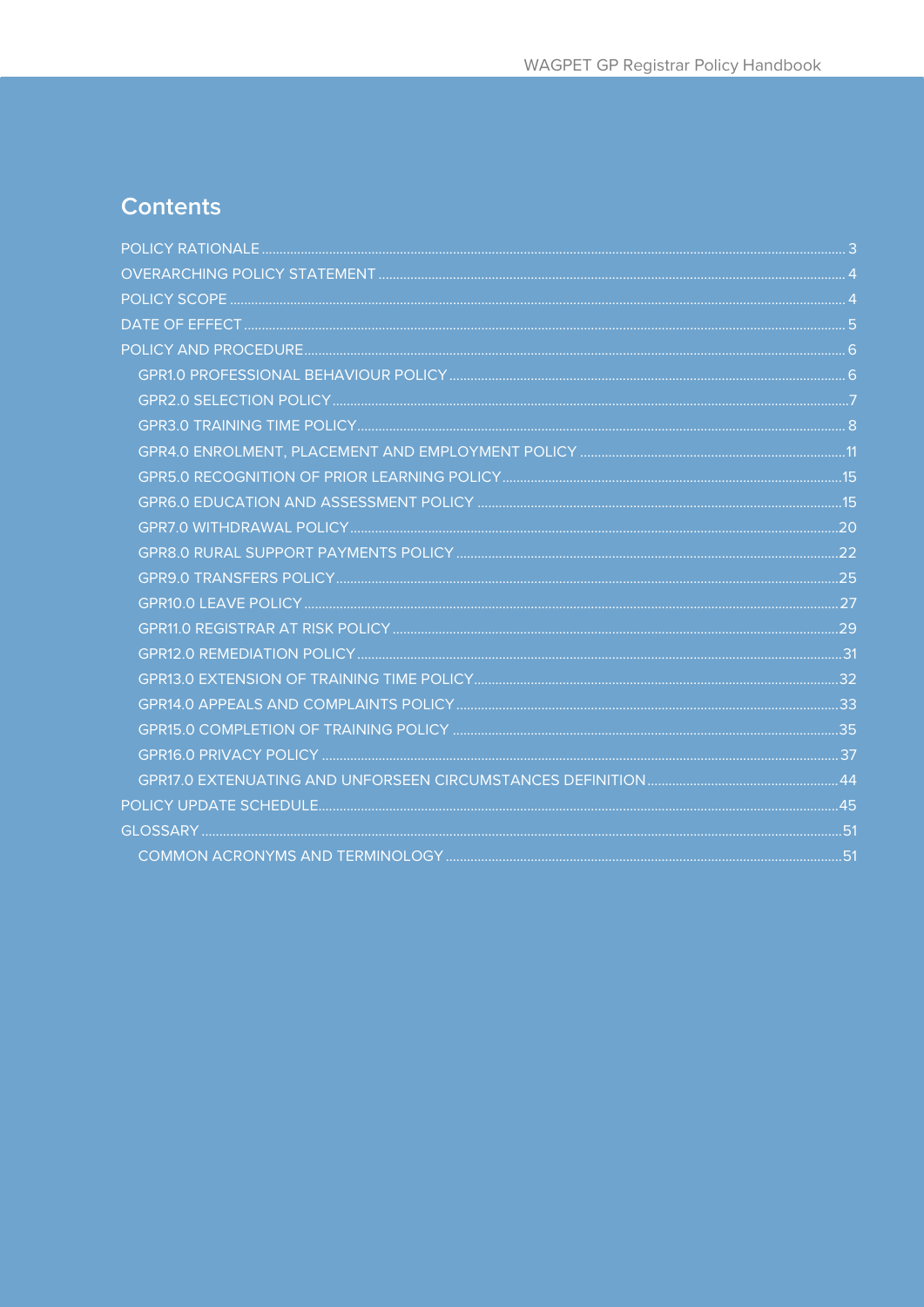WAGPET GP Registrar Policy Handbook

Last revision August 2021 **Page 2 of 55**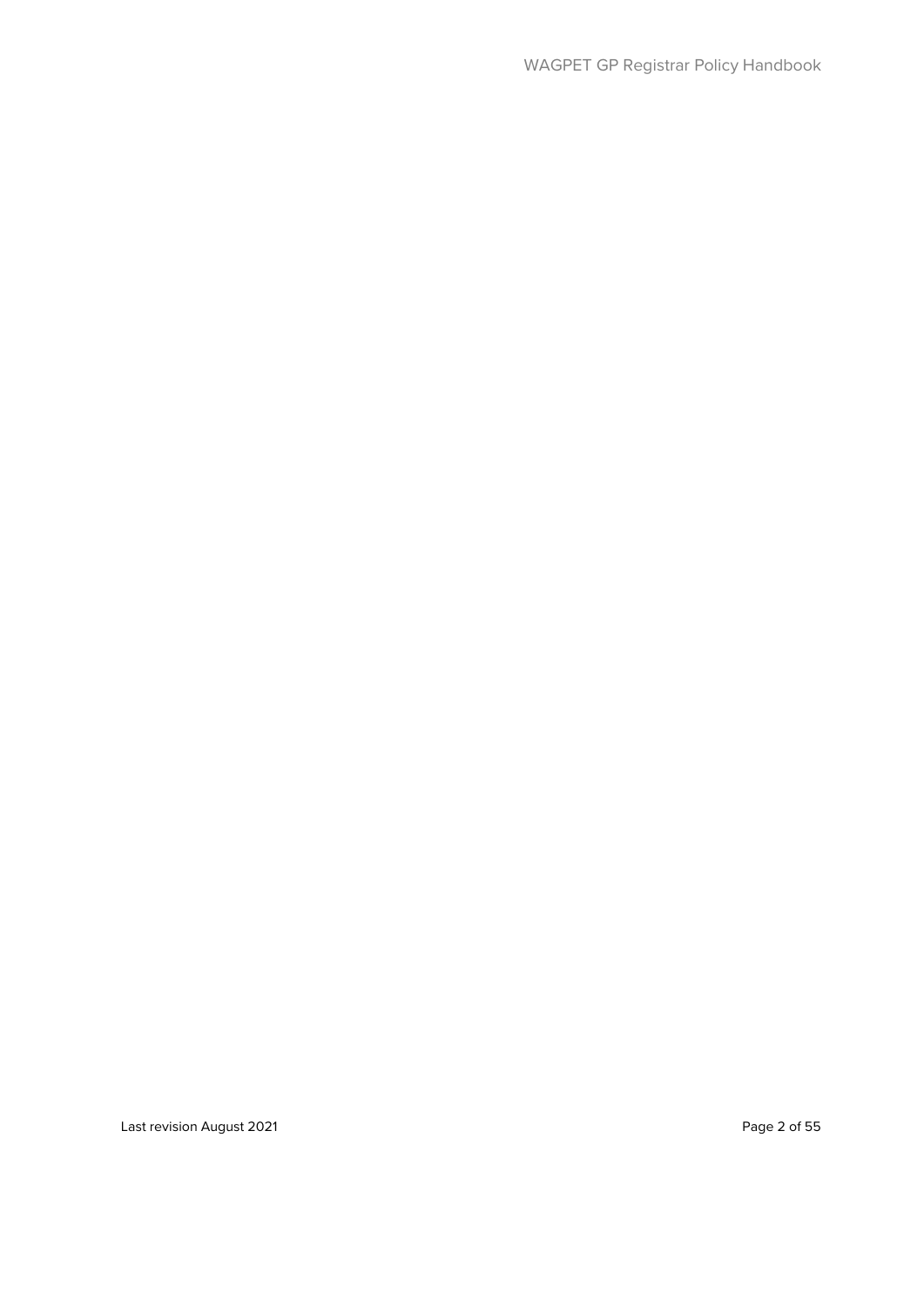# <span id="page-3-0"></span>POLICY RATIONALE

Western Australian General Practice Education and Training (WAGPET) is committed to providing a quality, safe training experience for GP registrars training with WAGPET on the Australian General Practice Training (AGPT) program.

Successful training outcomes rely on a partnership between the GP registrar, GP supervisor, training facility and WAGPET, with each parties' contribution being an essential element to the training experience.

The Department of Health (DOH), Australian College of Rural and Remote Medicine (ACRRM) and Royal Australian College of General Practitioners (RACGP) provide a suite of policies and standards that WAGPET and our training participants must adhere to. Where AGPT policy and college standards are silent, WAGPET policy stands independently and must be followed.

This policy handbook outlines the policy requirements for GP registrars training with WAGPET on the AGPT program.

Adj Prof Janice Bell

Chief Executive Officer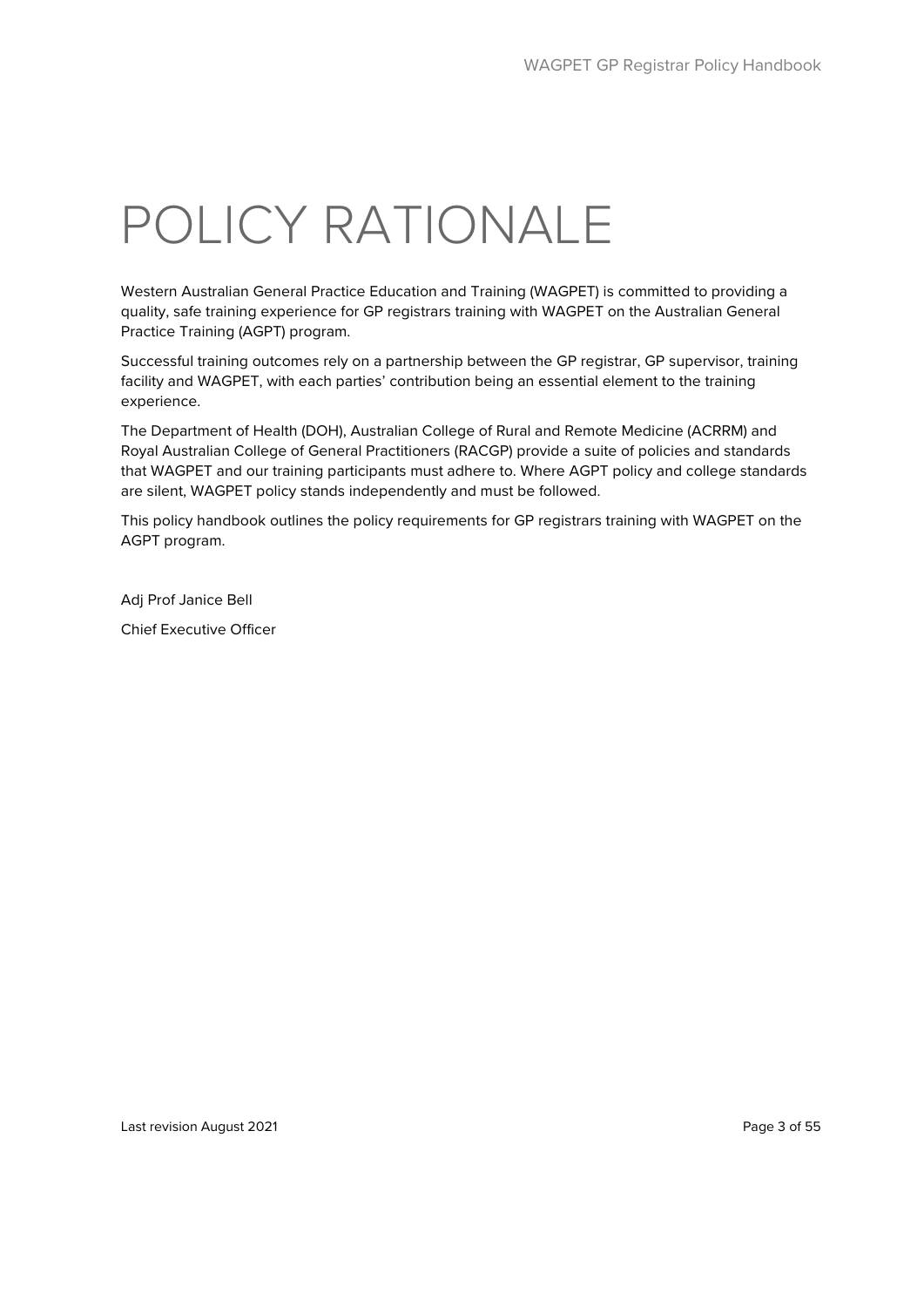# <span id="page-4-0"></span>OVERARCHING POLICY STATEMENT

Western Australian General Practice Education and Training (WAGPET) adopts all Australian General Practice Training (AGPT) policy as first line policy. Supplementary WAGPET policy is appended to the AGPT policy foundation where required.

WAGPET adopts all Australian College of Rural and Remote Medicine (ACRRM) and Royal Australian College of General Practitioners (RACGP) policies and standards as they apply to WAGPET participants and references, in its policies, where the AGPT policy may be silent.

When there is a change at the AGPT or college level, WAGPET policy will be changed to remain compliant with the higher order policy.

WAGPET may introduce more specific additional requirements to manage the implementation of the policies and standards locally.

GP registrars training with WAGPET must adhere to all levels of this policy handbook.

Australian Defence Force (ADF) registrars are subject to the requirements of the AGPT Australian Defence Force Registrars Policy.

Procedures have been developed for and may be included within the policy or held separately. Documented procedures outline how relevant program participants and staff must work to implement the policy.

For each WAGPET policy, where relevant, the foundation AGPT policies and college requirements are identified and must be accessed, to understand and abide by the WAGPET policy.

In some cases, there is no WAGPET supplement to the AGPT policy but WAGPET publishes the procedures it adopts in implementing the AGPT policy.

All policies within this handbook together form a logical and coherent whole and, in most cases, several policies will be related and of relevance to participants.

Participants are advised to access all policies they consider relevant to the question or situation at hand.

All GP registrars must comply with the conditions of this policy handbook. Failure to comply with this policy handbook may lead to withdrawal from the AGPT program.

# <span id="page-4-1"></span>POLICY SCOPE

All GP registrars training on the Western Australian General Practice Education and Training (WAGPET) Australian General Practice Training (AGPT) program.

Last revision August 2021 **Page 4 of 55** and the control of the control of the control of the control of the control of the control of the control of the control of the control of the control of the control of the control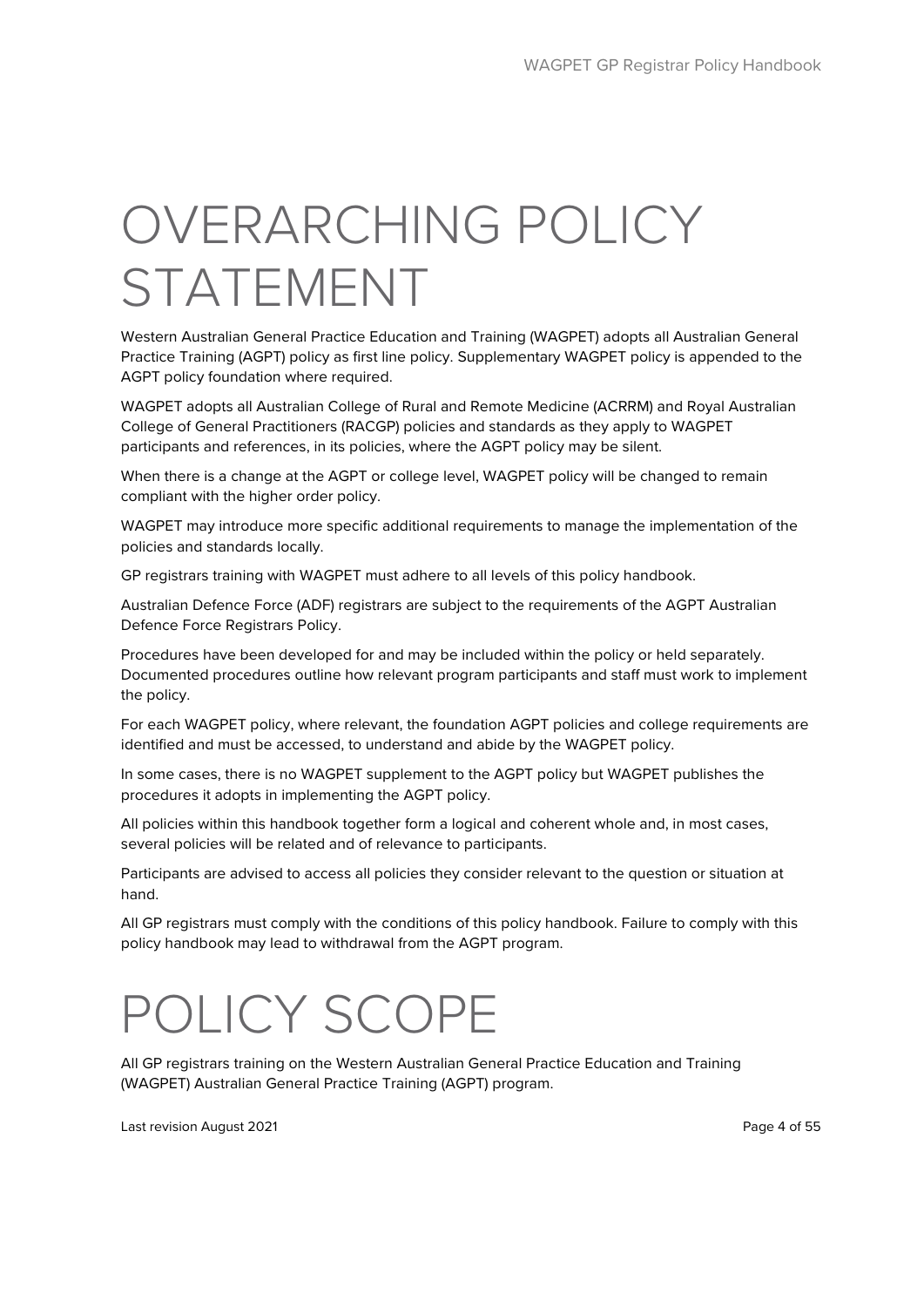# <span id="page-5-0"></span>DATE OF EFFECT

<span id="page-5-1"></span>1 July 2017

Last revision August 2021 2021 2021 2012 12:30 2012 2013 2014 2015 2016 2017 2018 2019 2019 2019 2019 2019 201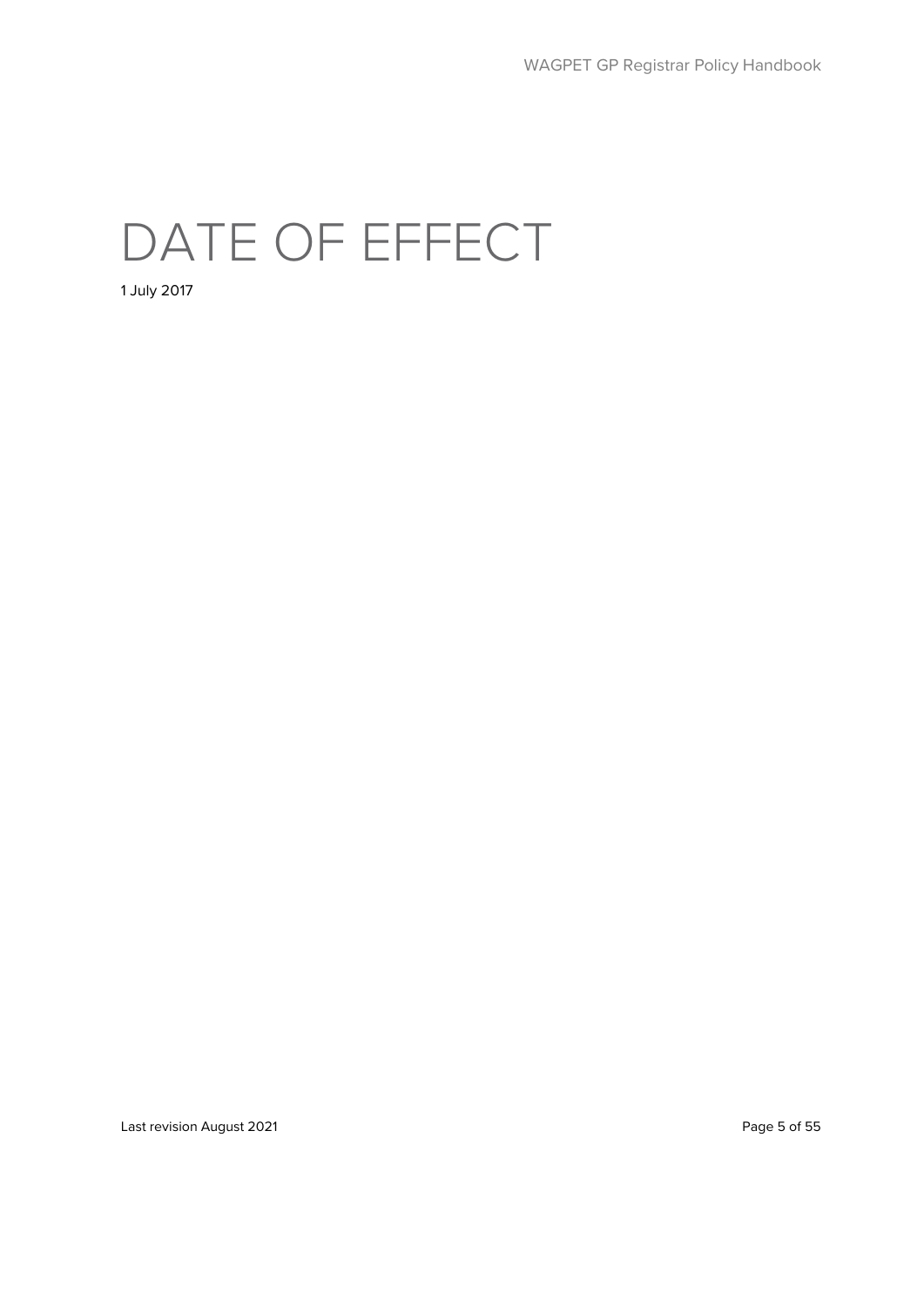# POLICY AND PROCEDURE

#### <span id="page-6-0"></span>**GPR1.0 PROFESSIONAL BEHAVIOUR POLICY**

#### Last revision: 18 June 2020

#### Please refer to the AGPT Withdrawal Policy 2020

Inappropriate professional behaviour can have a significant impact on other program participants, affect workplace health and safety as well as the delivery of the Western Australian General Practice Education and Training (WAGPET) training program.

Appropriate professional behaviour and conduct is expected of all GP registrars training on the WAGPET Australian General Practice Training (AGPT) program.

WAGPET is committed to ensuring that all participants involved in the WAGPET training program behave in an appropriate professional manner.

WAGPET has zero tolerance towards unacceptable professional behaviour and provides an environment of mutual respect for all participants.

GP registrars at all levels are expected to:

- ensure that patient safety is of the highest concern
- always behave in an appropriate manner and comply with professional codes of conduct such as the Australian Health Practitioner Regulation Agency (AHPRA) Good Medical Practice: A Code of Conduct for Doctors in Australia
- demonstrate respect for patients, colleagues, supervisors, training facility staff, WAGPET program staff and external program stakeholders
- act in accordance with the law and demonstrate honesty, integrity and trustworthiness
- demonstrate academic integrity across all education and assessment requirements
- treat all personal and/or confidential information with respect and in accordance with privacy legislation requirements
- comply with the documented employment agreement between themselves and the training facility with respect to agreed employment terms and conditions for the training term
- ensure all reasonable steps have been taken to ensure readiness to start work on the agreed date (e.g. completed Medicare provider number paperwork and have medical indemnity insurance)
- ensure that an appropriate share of the patient load is taken at the training facility
- demonstrate willingness to actively engage in their own learning process, including cooperating with and involving themselves in the educational planning and delivery and formative assessment processes; and
- ensure timeliness and responsiveness with required program documentation and communications from WAGPET and that attendance is punctual at program events.

Last revision August 2021 Page 6 of 55 As per AHPRAs good medical practice guide, **[section 3.14](https://www.medicalboard.gov.au/Codes-Guidelines-Policies/Code-of-conduct.aspx#:%7E:text=It%20sets%20out%20the%20principles,medical%20profession%20and%20the%20community.)** GP registrars are strongly advised to: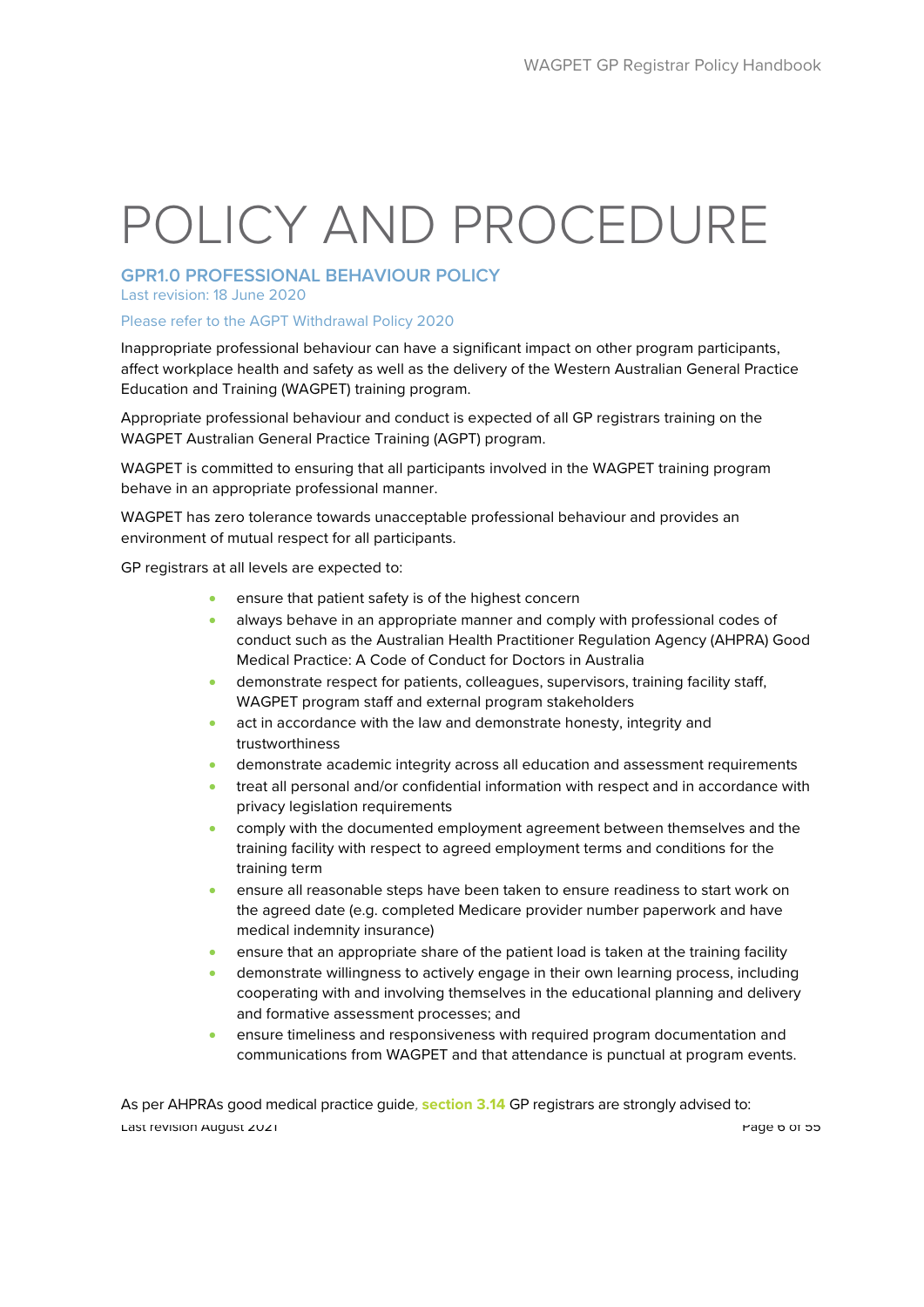"Whenever possible, avoid providing medical care to anyone with whom you have a close personal relationship. In most cases, providing care to close friends, those you work with and family members is inappropriate because of the lack of objectivity, possible discontinuity of care, and risks to the doctor and patient. In some cases, providing care to those close to you is unavoidable. Whenever this is the case, good medical practice requires recognition and careful management of these issues."

#### **Process for dealing with inappropriate behaviour**

Where WAGPET identifies or is notified of inappropriate professional behaviour, it will take action to address the issues immediately.

Incidences involving GP registrars will be documented and reported to the WAGPET Chief Program Officer (CPO) and/or Clinical Director of Training (CDT).

The report will include details of the event(s) and evidence to substantiate claims. The report must also outline any action that has been planned, has already occurred and/or recommendations to resolve the issue. The CPO and/or CDT will inform all relevant parties in writing of the actions to be undertaken including any necessary intervention. The Australian College of Rural and Remote Medicine (ACRRM) and/or Royal Australian College of General Practitioners (RACGP) and AHPRA will be notified as appropriate.

If the action/intervention does not resolve the issue or the issue becomes more serious in nature, the CPO and/or CDT will escalate to the Chief Executive Officer (CEO) who will assess the situation and determine a course of action, which may include meeting with the party or parties involved. The resulting action will be documented and provided to those involved.

Issues that are ongoing or not resolved will be managed in consultation with ACRRM and/or RACGP The WAGPET CEO may remove a GP registrar from the program temporarily whilst the issue is being investigated or may remove a GP registrar permanently.

# <span id="page-7-0"></span>**GPR2.0 SELECTION POLICY**

#### Last revision: 25 February 2021

Please refer to the relevant college for specific selection information.

Applicants can apply for GP training in any State or Territory and do not need to preference the State where they obtained their medical degree.

Each year WAGPET is allocated AGPT places for the following training year. Entry into the AGPT program with WAGPET is a competitive, multi staged, transparent and merit-based process.

WAGPET in conjunction with Australian College of Rural and Remote Medicine (ACRRM) and Royal Australian College of General Practitioners (RACGP) select the highest quality applicants who have been deemed suitable and able to complete the AGPT program in the required period.

WAGPET will consider applicants who are on alternative medical specialty training programs other than general practice training programs.

Applicants who do not have permanent residency or citizenship and are on a visa will need to confirm with WAGPET that they are eligible to commence in the training program.

Last revision August 2021 **Page 7 of 55** and 2021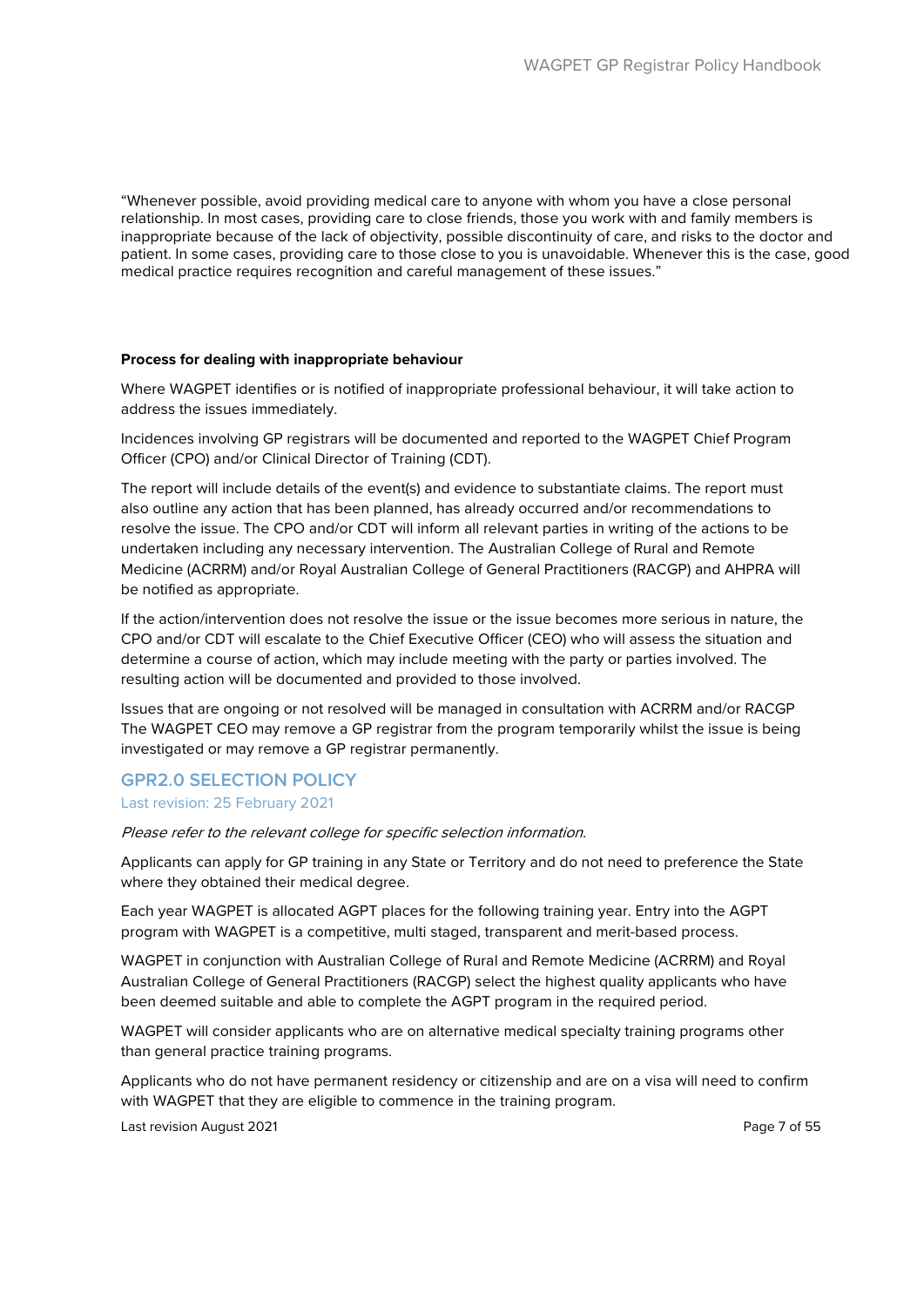#### **Applications to the AGPT program**

AGPT candidates must apply directly via the online application process at the relevant college(s) website. The colleges determine eligibility and if deemed eligible, applicants may undertake college(s) assessments.

#### **Assessments**

Eligible candidates will be required to undertake relevant college assessments comprising of Candidate Assessment and Applied Knowledge Test (CAAKT) for RACGP and/or Suitability Assessment and Referee reports for ACRRM.

#### **Regional Training Organisation (RTO) interviews**

Eligible applicants that have met the standard college criteria will be notified by WAGPET and invited to book a face-to-face RTO interview in the format of the MMI. Applicants must book their interview time using the WAGPET online booking system.

All applicants are required to sign a confidentiality agreement prior to commencing the MMI interviews.

Applicants are required to arrive at least half an hour prior to their allocated interview time and present photo identification, along with interview confirmation and applicant number.

Applicants who arrive after their confirmed interview has commenced will be unable to participate and must reschedule choosing an available time slot via the WAGPET online booking system. If there is no availability, applicants will be required to arrange an interview in round two if available.

Applicants who do not attend their interview, and have not advised WAGPET prior to the interview, will be required to arrange an alternative interview via the WAGPET online booking system subject to availability. If there is no availability, applicants will be required to arrange an interview in round two if available.

#### **Notification**

RACGP applicants who have scored less than 28 and/or who have scored a one or a two in more than two MMI stations may not be offered a position to train on the AGPT with WAGPET.

Applicants that behave unprofessionally will be identified and a written incident report will be provided to the relevant college(s). These applicants may be excluded from participating further in the selection process.

Successful candidates will receive an offer to train on the WAGPET AGPT program. The offer must be accepted and returned to WAGPET within seven days of it being sent.

Unsuccessful applicants will be notified in writing.

# <span id="page-8-0"></span>**GPR3.0 TRAINING TIME POLICY**

Last revision: 25 February 2021

Please refer to the AGPT Training Obligations Policy 2020 the AGPT Extension of Training Time Policy 2020, the NTCER and the RACGP Fellowship Exam Attempts Policy.

Last revision August 2021 **Page 8 of 55** and 2021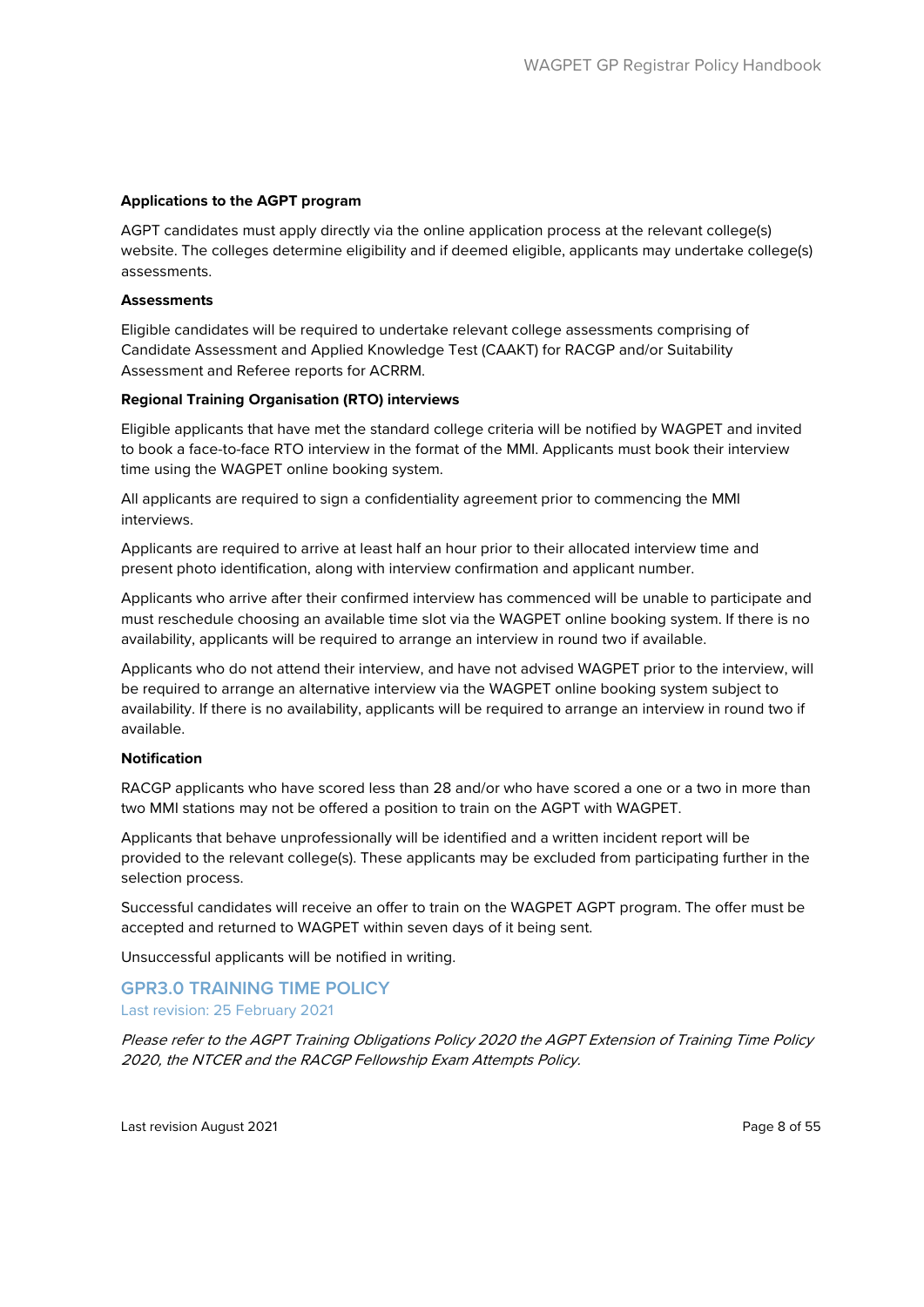The aim of the AGPT training program is to increase the number of independent general practitioners with the right skills working where they are most needed by the community. This principle governs the decision making by WAGPET when considering and accommodating the needs of registrars.

GP registrars on the AGPT program are expected to train at 1.0 Full-Time Equivalent (FTE) and to work a 38 hour week for core vocational training terms. Education release time for attendance at in practice, in the region, online and central education activities, in-practice teaching time and administrative time is included within the 38 ordinary hours.

Registrars who are on an Extension for Assessment term may negotiate with WAGPET a reduction in work hours in accordance with their personal learning plan as per the AGPT Extension Policy 2020.

It is recognised that full-time training is not always possible and WAGPET will support registrars to work at less than 1.0 FTE but not less than 0.5 FTE.

For training time purposes:

- all full-time training at WAGPET is counted as 1.0 FTE with the registrar working four or more days a week, and
- all part-time training at WAGPET is counted as 0.5 FTE regardless of whether the registrar works more than 0.5 FTE up to 1.0 FTE for two or more days a week.

In setting the lower limit of 0.5 FTE WAGPET recognises that:

- there needs to be a minimum number of patient contact hours to enable registrars to see enough patients to build competence and capability at an appropriate rate,
- greater immersion in a craft is required to build capability toward completing fellowship requirements, rather than simply to maintain capability, and
- AGPT policy requires GP registrars to complete training in the minimum time possible and there is a training cap that sets a limit on the maximum time allowed in the AGPT program.

#### **Applications to work part-time**

GP registrars considering working part-time must discuss this with their Regional Medical Educator (RME) or Program Training Advisor (PTA) prior to submitting a request or contacting a training facility.

The submission of a request to work part-time is the responsibility of the GP registrar. All requests must be clearly stated with all evidence provided in writing at least 20 business days prior to the placement process and prior to signing a contract with a training facility.

Part-time applications are considered on a case-by-case basis. The submission of a request to change FTE status is not a guarantee that the request will be approved and WAGPET does not guarantee there will be a part-time position for every GP registrar seeking one in the region of their choice.

Changes from 1.0 FTE to 0.5 FTE or from 0.5 FTE to 1.0 FTE can only be made at the beginning or end of a semester. Exceptions to this policy are made at the discretion of the Chief Executive Officer (CEO).

Registrars should confirm their ongoing part-time status or return to full-time training through their PTA.

#### **Recommended consulting hours**

Last revision August 2021 **Page 9 of 55** and the extent of the extent of the extent of the extent of the extent of the extent of the extent of the extent of the extent of the extent of the extent of the extent of the exten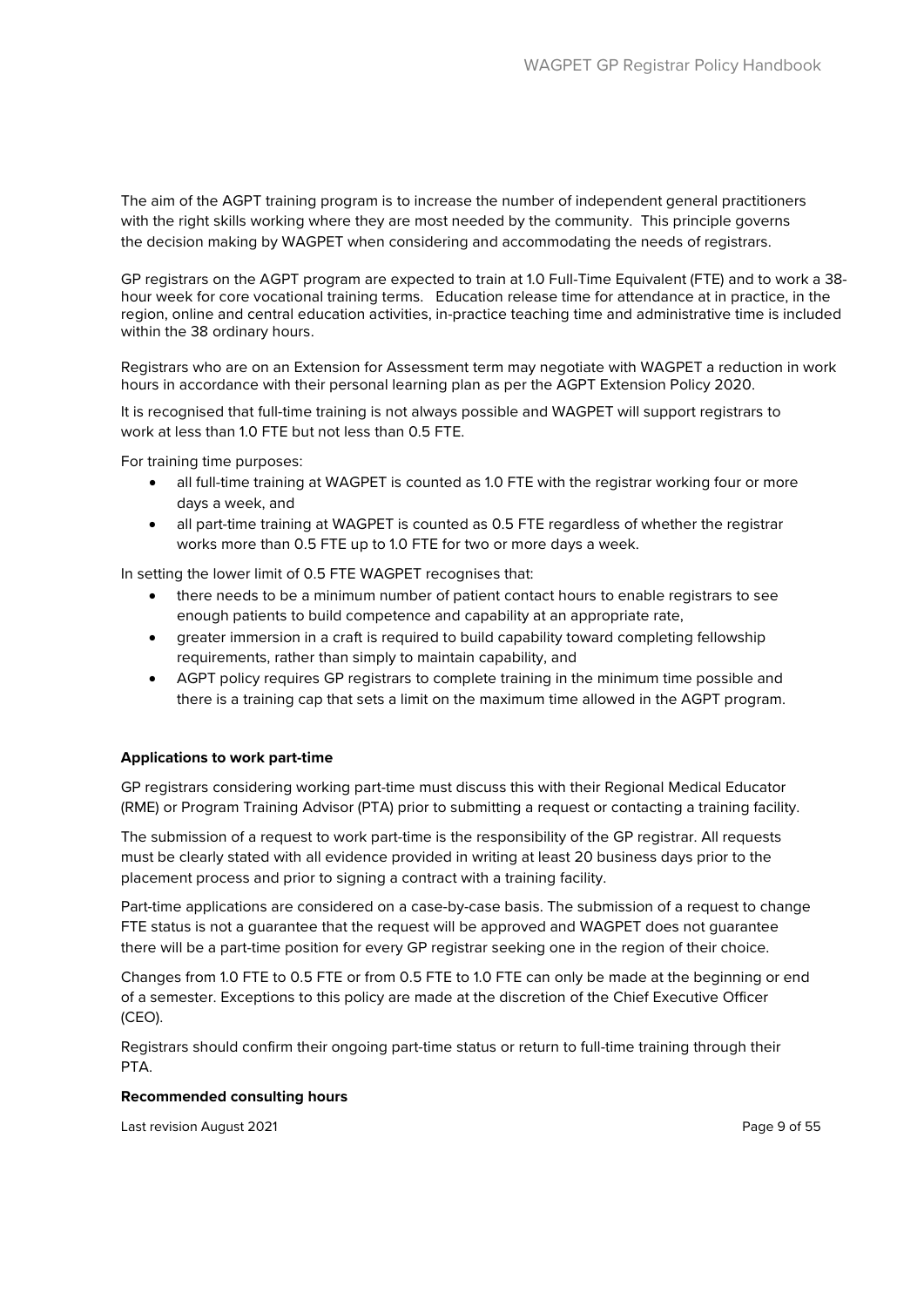The tables below set out the recommended average consulting hours per week for full and part-time registrars. Attendance at workshops and regional education days should be counted as normal work activities and attendance should be included in total consulting hours.

| <b>Term</b>         | <b>1.0 FTE</b> | <b>0.5 FTE</b> |
|---------------------|----------------|----------------|
| GPT1/CGT1           | 31 hours       | 16 hours       |
| GPT2/CGT2           | 33 hours       | 16 hours       |
| GPT3/CGT3 and above | 35 hours       | 18 hours       |

When attending a regional education day on a non-rostered day this goes down to 29 hours per week for GPT1/CGT1 or 31 hours per week for GPT2/CGT2 if consulting full-time, and 14 hours per week for those consulting part-time.

| <b>Term</b>         | $1.0$ FTE | <b>0.5 FTE</b> |
|---------------------|-----------|----------------|
| GPT1/CGT1           | 29 hours  | 14 hours       |
| GPT2/CGT2           | 31 hours  | 14 hours       |
| GPT3/CGT3 and above | 35 hours  | 18 hours       |

#### **Exemptions to part-time training**

GP registrars with recognised specialist skills or interests (obstetrics, anaesthetics, emergency medicine etc.) can count work in their discipline as their normal GPT and CGT requirements. They can do this for up to 20% of their FTE. They are not considered as working part-time.

GP registrars wishing to work below the relevant college's minimum FTE requirement during their Extension Awaiting Fellowship or Extension for Assessment terms can negotiate their preferred hours directly with their training facility and WAGPET.

It may be recommended that GP registrars on remediation, receiving additional support or who have been identified as at-risk change or reduce their hours. If this is the case it will be done in agreement with the GP registrar, their training facility and WAGPET. Any GP registrar undertaking formal remediation will have their Training Time stopped in accordance with the AGPT Policy.

#### **Optional recognition of prior training time worked**

WAGPET may with approval from the Australian College of Rural and Remote Medicine (ACRRM), Royal Australian College of General Practitioners (RACGP) and AGPT, grant a 0.5 FTE registrar who has worked at more than the recommended booked consulting hours during their General Practice Term (GPT1 or 2) or Core Generalist Training (CGT) recognition of this prior training time worked. Once a registrar has passed all required college exams and completed all WAGPET required education and training components they may request to have this prior training time worked recognised in their AGPT training record. This will effectively reduce the time left for them to complete the AGPT, however it will not reduce the mandatory core vocational training requirements.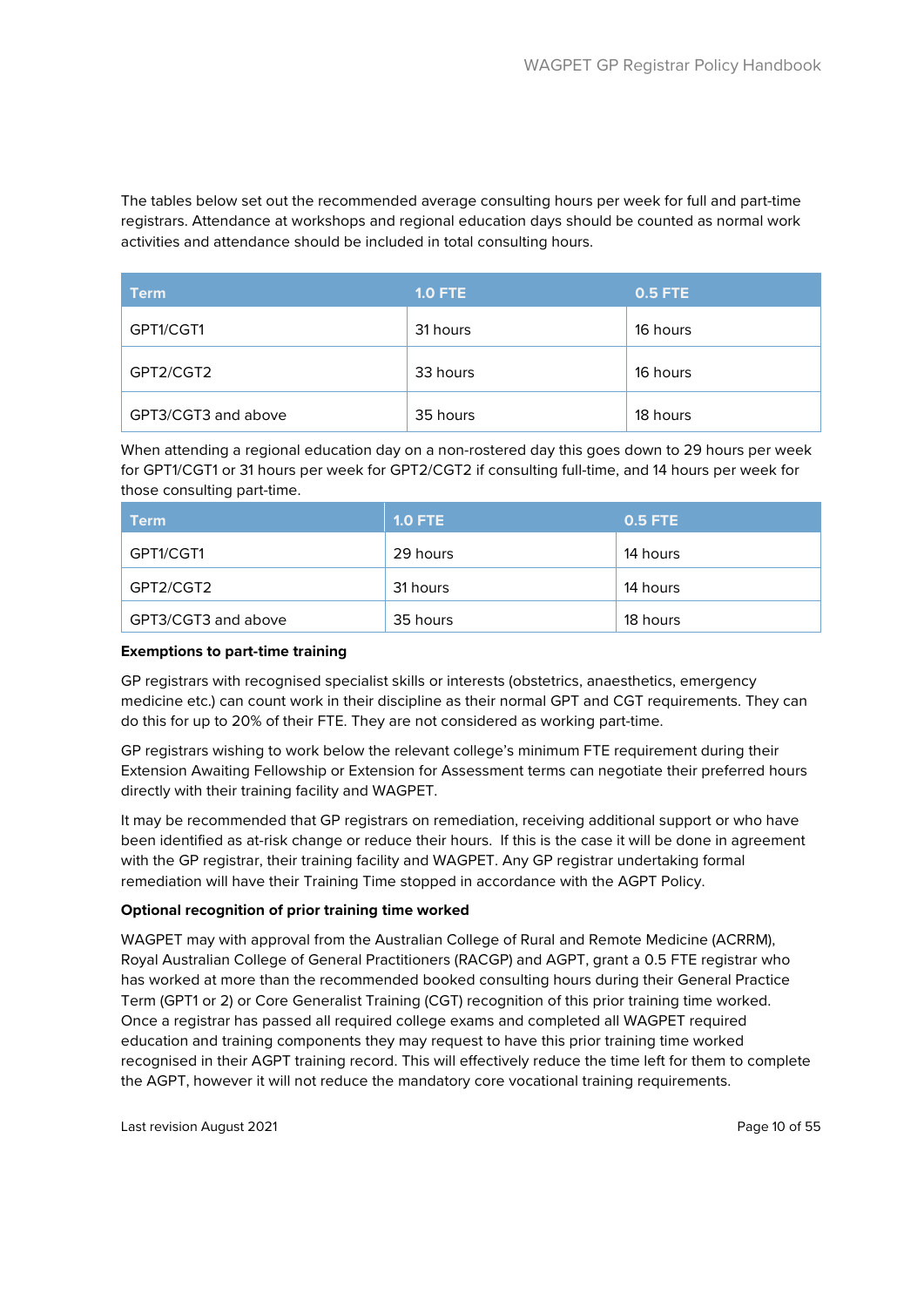### <span id="page-11-0"></span>**GPR4.0 ENROLMENT, PLACEMENT AND EMPLOYMENT POLICY**

Last revision: 22 February 2021

Please refer to the AGPT Training Obligations Policy 2020, AGPT Rural Generalist Policy 2020, AGPT Program Leave Policy 2020, ACRRM Fellowship Handbook, RACGP Vocational Training Pathway – Requirements for Fellowship, RACGP Guide to Managing Practice Diversity and the RACGP FARGP Guidelines for general practice registrars and practising GPs.

All GP registrars agree to meet specific working and training obligations when joining the Western Australian General Practice Education and Training (WAGPET) Australian General Practice Training (AGPT) program. WAGPET assists GP registrars to access training facilities in which these obligations may be met.

#### **Registrar declaration**

All GP registrars accepting a placement on the WAGPET AGPT program are required to sign and return the WAGPET Registrar Declaration at the time of accepting their offer by the due date advised by WAGPET. GP registrars who do not return the declaration by the stated date may be withdrawn from the AGPT program. Registrars who do not agree or are unable to agree with the terms of the declaration will be withdrawn from the AGPT program.

#### **Mandatory hospital rotations**

GP registrars must complete the respective AGPT and college mandatory hospital rotations prior to commencing in a general practice placement. RACGP registrars are expected to have had adequate exposure to a range of clinical rotations and adequate exposure to the discipline of medicine, surgery, emergency medicine and paediatrics. Please refer to the **[RACGP Vocational Training Pathway –](https://www.racgp.org.au/education/registrars/fellowship-pathways/policy-framework/policies/vocational-training-requirements-for-fellowship) [Requirements for Fellowship Section 5.2](https://www.racgp.org.au/education/registrars/fellowship-pathways/policy-framework/policies/vocational-training-requirements-for-fellowship)** for more information on the requirements for RACGP and the RACGP's **[Paediatric Term Requirements Guidance Document](https://www.racgp.org.au/education/registrars/fellowship-pathways/policy-framework/guidance-documents/paediatric-term-requirement)**.

ACRRM registrars are expected to gain exposure to emergency, paediatrics, obstetrics and gynecology and anesthetics prior to or during their Core Generalist Training (CGT). Please refer to the **[ACRRM Fellowship Handbook](https://www.acrrm.org.au/docs/default-source/all-files/handbook-fellowship-training.pdf?sfvrsn=bdb27590_18)** for more information.

#### **Registrar enrolment**

Enrolment, or re-enrolment, is the mechanism by which GP registrars indicate their intention to undertake or continue training on the AGPT program and agree to meet the expectations of participation in the program. This occurs through an annual placement process using WAGPET's placement tool. WAGPET has found that, wherever possible, training placements are best made through a competitive process, involving GP registrar/GP supervisor/training facility negotiation, rather than direct matching by the Regional Training Organisation (RTO).

If training placements are not arranged for the following year by 31 August, this may result in withdrawal from the AGPT or the registrar having to take Category 2 leave. Any registrar who has exceptional circumstances and is unable to meet the 31 August deadline may apply to the CDT for an extension to their placement process.

All GP registrars must advise WAGPET annually of their full time or part time status during the placement process.

#### **FARGP enrolment**

Last revision August 2021 **Page 11 of 55** and 2021 **Page 11 of 55** and 2021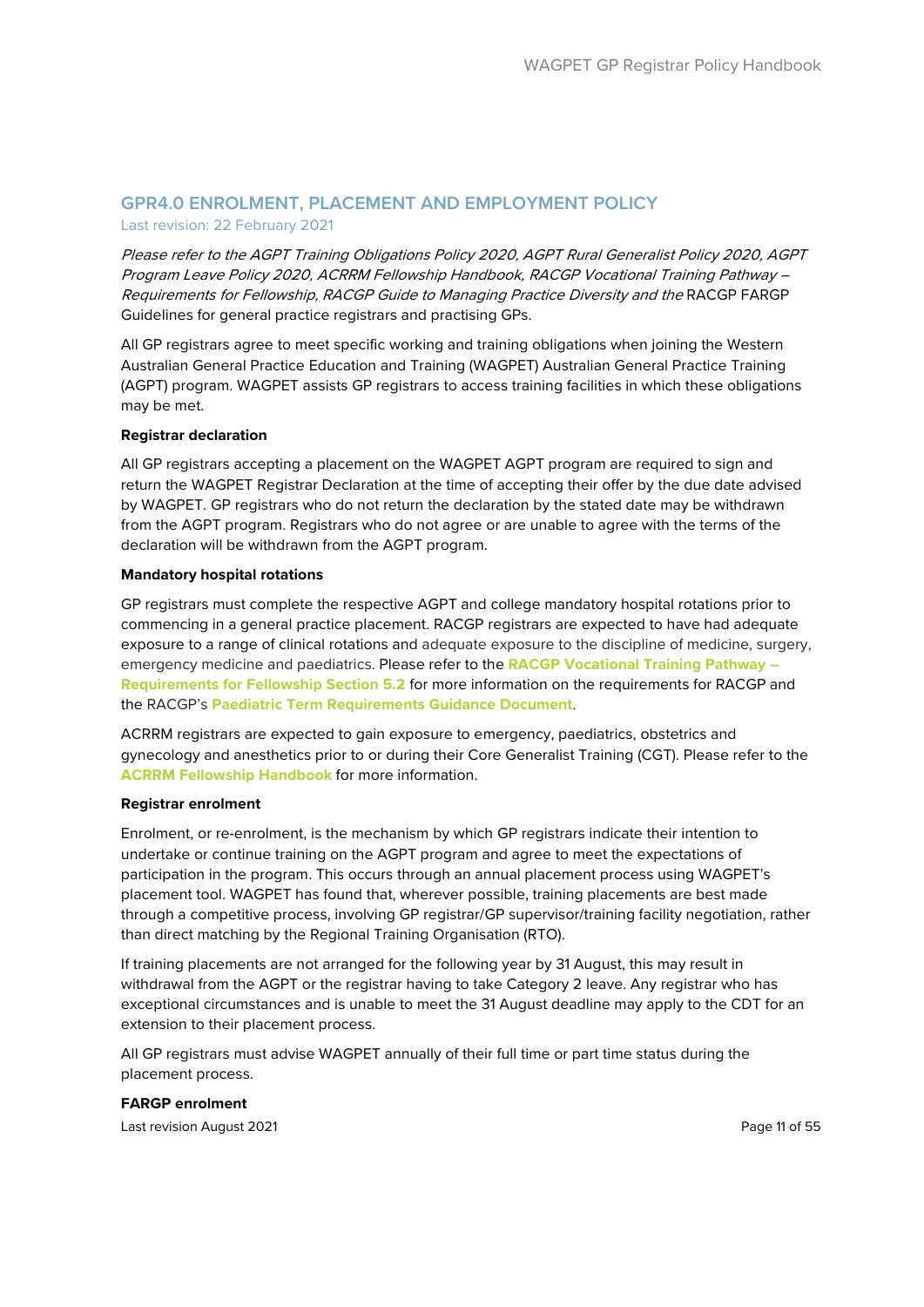Royal Australian College of General Practitioners (RACGP) enrolled GP registrars must enrol in Fellowship of the Royal Australian College of General Practitioners (FRACGP) prior to completion of core vocational training or they will be ineligible to enter Fellowship in Advanced Rural General Practice (FARGP) through the AGPT program.

FARGP is not considered core vocational training by Department of Health (DOH) and WAGPET will not pay enrolment and assessment fees.

The FARGP training term must be completed within 52 Full-Time Equivalent (FTE) weeks. GP registrars enrolled in FARGP who do not meet the requirements within 52 FTE weeks of the fellowship date or four (4) FTE years of their AGPT enrolment date will be withdrawn (please refer directly to the **[RACGP](https://www.racgp.org.au/FSDEDEV/media/documents/Education/FARGP/FARGP-Guidelines-for-general-practice-registrars-and-practicing-GP.pdf)  [FARGP Guidelines for general practice registrars and practising GPs](https://www.racgp.org.au/FSDEDEV/media/documents/Education/FARGP/FARGP-Guidelines-for-general-practice-registrars-and-practicing-GP.pdf)**).

RACGP enrolled GP registrars must be enrolled in FARGP to be able to undertake Advanced Rural Skills Training (ARST).

ARST GP registrars must discuss their intention to enrol in ARST and complete their ARST training term with their Regional Medical Educator and Program Training Advisor (PTA) prior to enrolment. They must organise their placement directly with the training facility.

#### **Placement process**

Training facilities are accredited to take an approved maximum number of GP registrars, up to 2 Full-Time Equivalent (FTE). Approved training capacity, above 2 FTE can only be varied with the approval of the Clinical Director Training (CDT) and only where the facility can demonstrate there will be adequate, dedicated supervision and teaching, sufficient patient load and mix, local community demand and physical capacity within the training facility. Refer to WAGPET's TF2.0 Accreditation Policy for additional information.

Facilities wishing to have a registrar placed with them must submit their capacity for the next training year via MyMatch (Note: this does not cover Hospital placements including ARST/AST). This information is then available for GP registrars to view where there is capacity and to contact facilities to arrange interviews.

If there is agreement between the GP registrar and the training facility a MyMatch request is then submitted for approval by both parties. The match is then submitted for WAGPET's approval. If the match meets all the program requirements it will be confirmed by WAGPET.

WAGPET will assist unmatched registrars to find a placement by notifying them of any vacant training positions however it is unable to guarantee that a placement will be available.

All GP registrars must confirm their placement matches for the following year by August 31.

GP registrars may be placed on compulsory Category 2 leave or withdrawn from the AGPT program if they:

- do not participate in the MyMatch placement process
- do not have their training approved for the following training year,
- do not confirm their placement match by 31 August, or
- are unmatched for the following training year and refuse an available training facility placement assigned by WAGPET.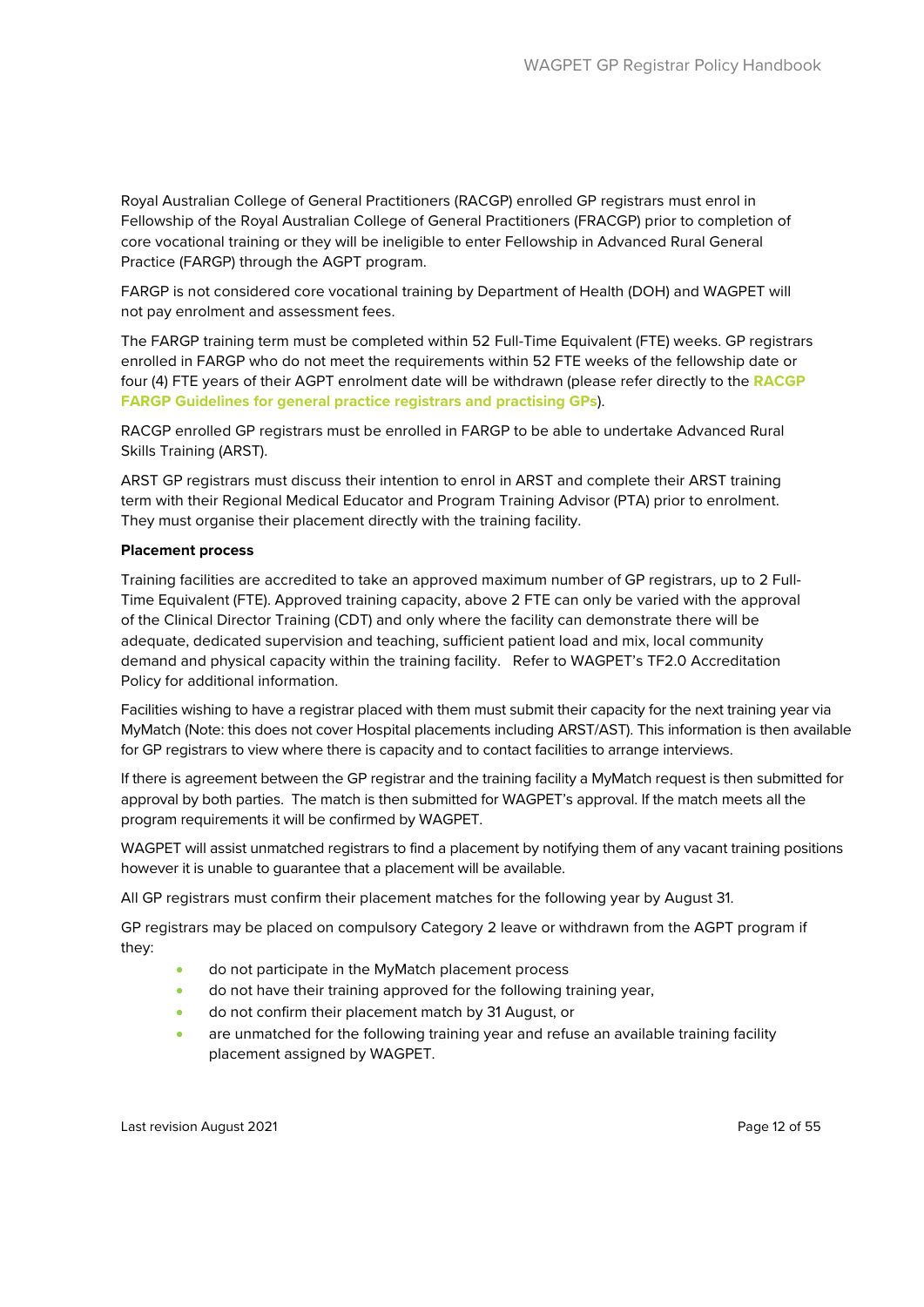Subject to their training obligations, RACGP registrars may choose to be placed in the one facility for the whole year. On doing this they must consider how they will meet the RACGP's Diversity of Training policy and their AGPT Training Obligations.

Any GP registrar that commits to a rural region can undertake all their core training in that region subject to placement capacity in that region, prospective approval from the relevant colleges and an agreement to meet all College and AGPT Training Obligations. This may include committing to the completion of additional activities such as a practice visit project or independent learning options.

WAGPET does not guarantee:

- that a placement at a training facility, or a placement in a particular location will be available, or
- that available training facilities will employ any or all registrars matched to them.

Where WAGPET has insufficient training facilities to meet the exact requirements of GP registrars, e.g. GPT1 / CGT1 with approved Recognised Prior Learning (RPL) wanting to work in specific locations, priority for placement will be given to registrars who can provide evidence that:

- The required AGPT and college mandatory hospital rotations have been completed through the provision of statement(s) of service from the relevant hospital(s).
- A Basic Life Support (BLS) course has been completed within 12 months prior to commencing GPT1 (RACGP only).
- They are a rural procedural GP registrar who is GP ready and has qualifications in either anaesthetics, obstetrics and gynaecology, emergency medicine, surgery or recognised Aboriginal health experience.
- PGY5 or above (excludes observerships).
- They are willing to be placed in Modified Monash Model (MMM) 3 or above and dedicated to a rural region.
- They meet one or more of the above priorities and are willing to be placed where there are training vacancies.

#### **GP registrar engagement with training facilities**

WAGPET will only share personal data in undertaking the placement process in accordance with its privacy policy and the Registrar Declaration signed by GP registrars approving the use of their data for training related purposes.

Failure to abide by the rules of the placement process, complaints from training facilities about a GP registrar seeking a placement or other unprofessional behaviour may result in any placement matches being rendered null and void and the GP registrar being left with a reduced pool of facilities from which to choose.

#### **New cohort GP registrars**

GP registrars who join the AGPT program are required to complete the first year of training in hospital. It is the responsibility of the GP registrar to arrange their hospital placements and employment agreements in hospital terms that are accredited for FACRRM and/or FRACGP training.

GP registrars who are eligible for a priority start to GP training will be notified and can be matched to available training facilities.

Last revision August 2021 Page 13 of 55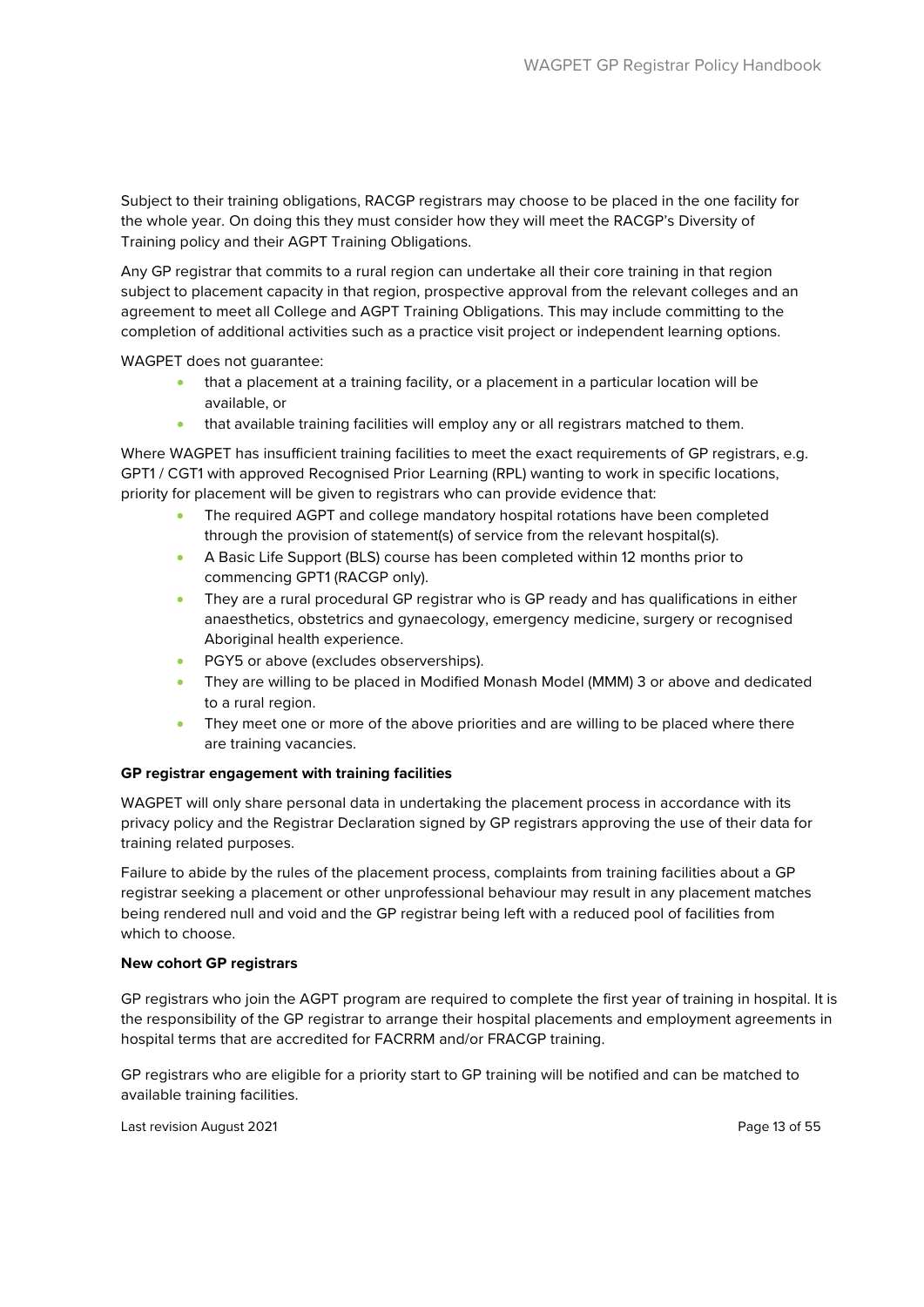#### **GP registrars with special conditions**

GP registrars needing special training opportunities or additional training assistance are matched on a case by case basis outside of the competitive placement process following discussion with the RME, PTA and approval of the CDT. This includes GP registrars who have AHPRA conditions or restrictions or are undertaking, or have undertaken, a Focussed Learning Intervention Plan (FLIP) or formal remediation at the time of training facility allocation.

Where GP registrars are identified as needing a FLIP or formal remediation after the placement allocation, the CDT may withdraw the GP registrar from the allocated training facility and allocate them to a training facility which is assessed as better suited to meeting their needs.

GP registrars that need special placements to fulfil their training needs, e.g. GP obstetrics, GP emergency, and GP anaesthetics, will have their placements managed outside of the matching process.

#### **Placement confirmation**

The CDT approves all placement matches. No placement will be actioned without this approval.

#### **Employment agreement confirmation**

All employment agreements between GP registrars and training facilities must adhere to the NTCER.

A placement cannot commence until an employment agreement is signed between a GP registrar, GP supervisor and facility. Failure to do so in the time period published will result in the placement being delayed or forfeited.

#### **Withdrawal from placement match**

Once contracts are signed, withdrawal of either party will only be approved in extraordinary circumstances by the CDT and after full discussion between the GP registrar, RME and the training facility.

#### **Extended Skills**

GP registrars may undertake non-GP extended skills training for six months of their FRACGP training. GP registrars coordinate their own extended skills placements in consultation with their PTA. Extended skills facilities must be WAGPET accredited. Some community based non-hospital extended skills placements can only be undertaken after completion of certain general practice terms e.g. skin medicine.

#### **Learning and teaching plans**

The GP registrar's learning plan must be submitted and approved by the RME.

The training facility teaching plan must be submitted and approved by the CDT as part of the accreditation process.

#### **Practice diversity**

It is one of the requirements of RACGP fellowship that GP registrars have exposure to a diversity of patient presentations in relation to age, gender, socioeconomic status, cultural and linguistic backgrounds, and experience of at least two different general practice supervisors and two different

Last revision August 2021 **Page 14 of 55** and 2021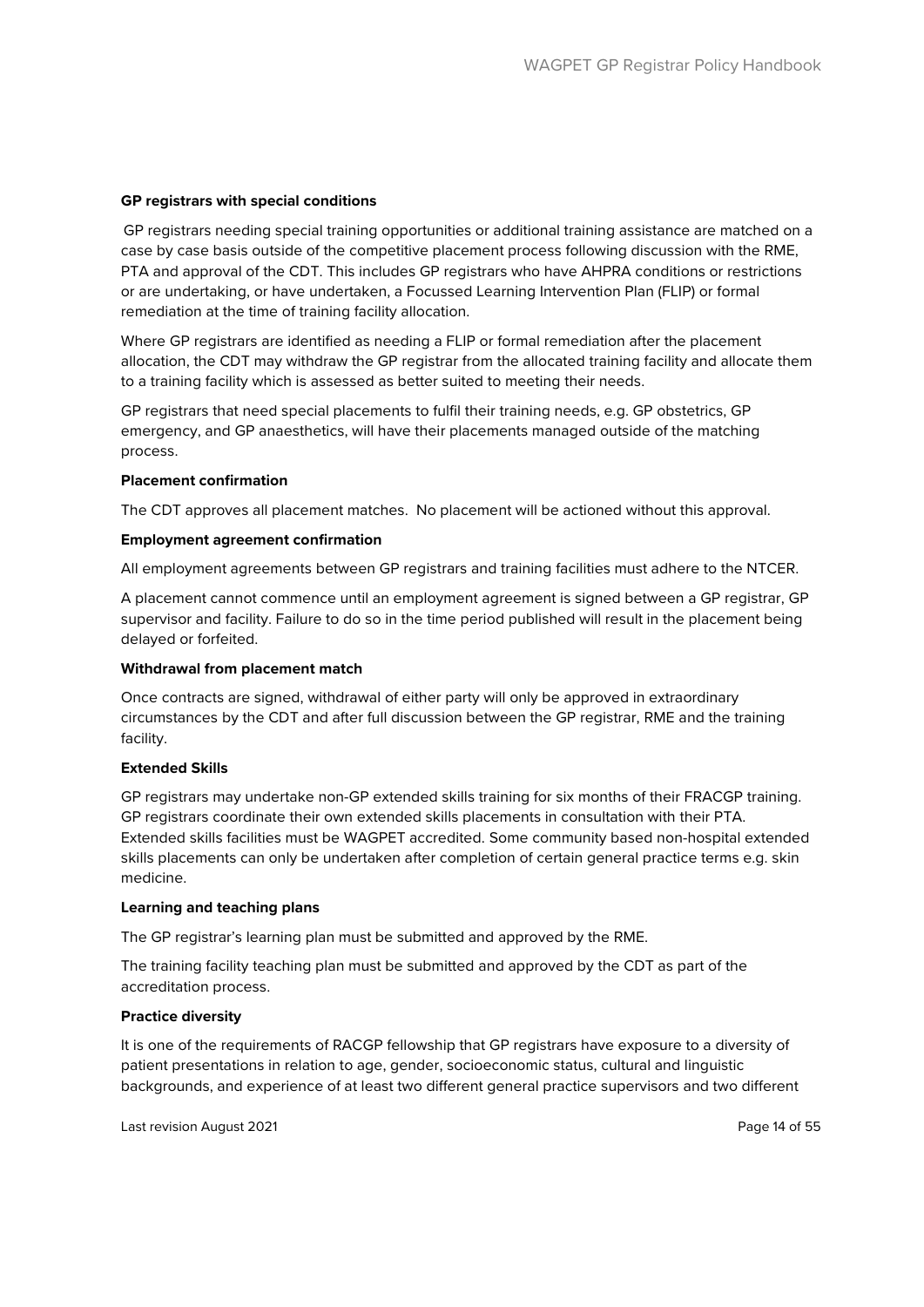general practice management systems. Please refer to the **[RACGP Guide to Managing Practice](https://www.racgp.org.au/education/registrars/fellowship-pathways/policy-framework/guidance-documents/a-guide-to-managing-practice-diversity)  [Diversity](https://www.racgp.org.au/education/registrars/fellowship-pathways/policy-framework/guidance-documents/a-guide-to-managing-practice-diversity)** for additional information.

It may not always be possible for registrars to work in two different facilities, particularly in rural locations. WAGPET will work with registrars in these circumstances and organise for them to complete the Practice Diversity Project to fulfill the requirements of the RACGP.

#### <span id="page-15-0"></span>**GPR5.0 RECOGNITION OF PRIOR LEARNING POLICY (RPL)** Last revision: 25 February 2021

#### Please refer to the AGPT Training Obligations Policy 2020, ACRRM Recognition of Prior Learning policy, RACGP Recognition of Prior Learning Policy and the RACGP guidance document.

<span id="page-15-1"></span>Recognition of Prior Learning (RPL) is the process by which GP registrars may apply to have their previous experience recognised when determining their Australian General Practice Training (AGPT) program training and learning requirements.

GP registrars commence the AGPT program in a hospital year or if approved for RPL in a General Practice Term . As RPL approval is not guaranteed, all GP registrars must have a confirmed hospital position for their first year on the AGPT program. Failure to secure a hospital position for this first year may result in withdrawal from the AGPT Program. In exceptional circumstances a GP registrar may apply for a deferral of the commencement of training but there is no guarantee that this will be granted. GP registrars are unable to commence on the AGPT program with Category 2 leave.

GP registrars must submit their RPL application to Western Australian General Practice Education and Training (WAGPET) in accordance with their relevant college's process by the specified due date. If an incomplete application is received, the application will be returned to the registrar for completion before an assessment can be made. RPL may be granted by the Australian College of Rural and Remote Medicine (ACRRM) and / or the Royal Australian College of General Practitioners (RACGP) following a review and recommendation from WAGPET.

Only after the RPL application has been submitted and approved may a GP registrar commence in GPT1/CGT1 or primary care in the first year of their training, instead of undertaking the planned hospital training year. WAGPET can determine GP registrars who are eligible to apply for RPL, provided their RPL application is complete and before the official paperwork from the colleges has been signed. The priority start section of this policy outlines the requirements for commencing GPT1/CGT1/Primary care in the first year on the AGPT program.

#### **RACGP RPL**

Registrars who have extensive hospital experience with adequate breadth and recency, and terms completed prior to the date of general registration, may be considered for RPL. RPL may be granted for:

- One year of hospital rotations post Postgraduate Year 1 (PGY1) or intern year.
- Six months extended skills training, or
- Combined hospital rotations and extended skills posts up to a maximum of one year.

Last revision August 2021 Page 15 of 55 Hospital or community posts undertaken more than five years prior to the application for RPL will require additional documentation from the registrar which demonstrates how their skills have been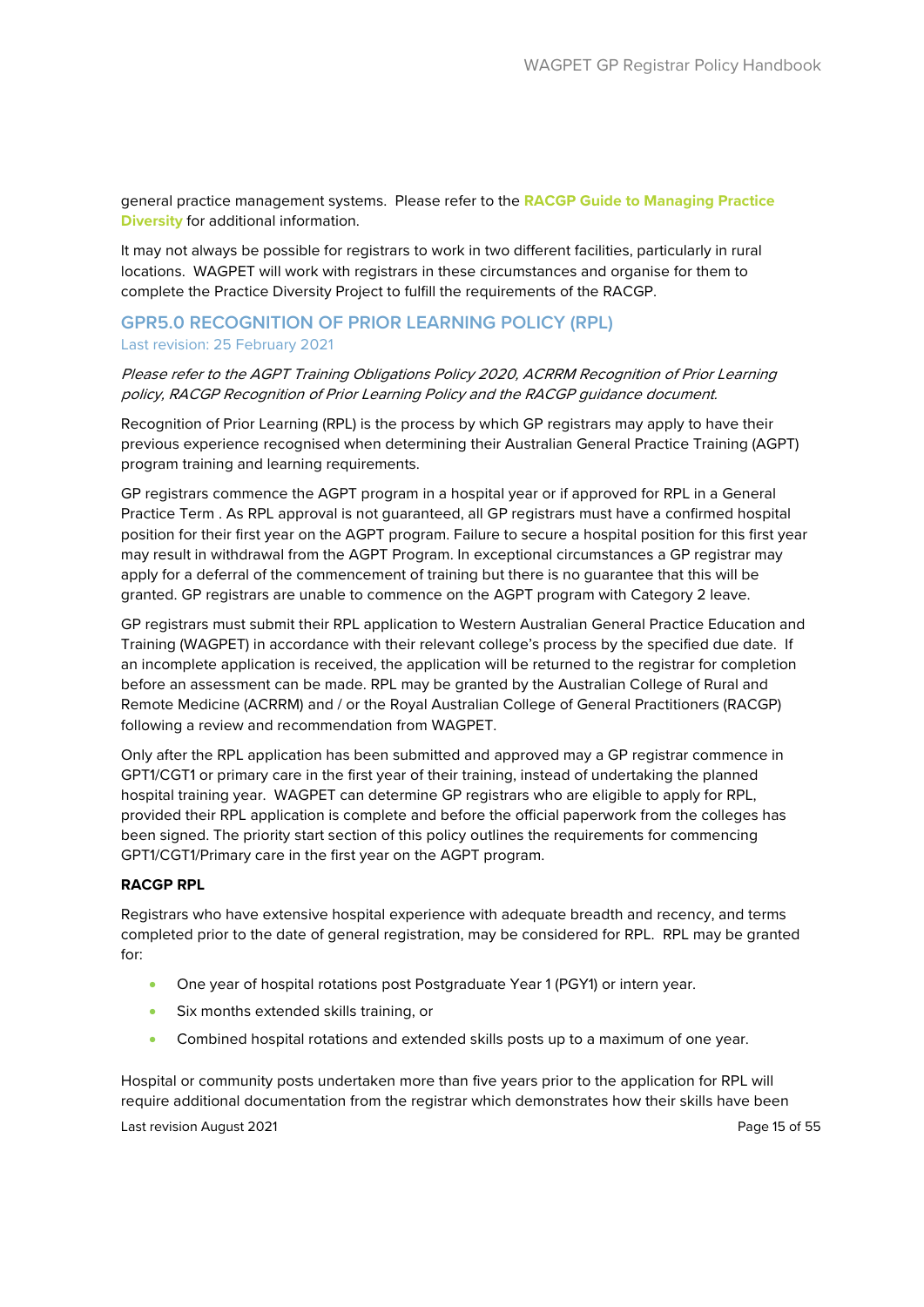maintained. RPL will not be granted for experience completed more than ten years prior to the receipt of the application by the RACGP.

RACGP GP registrars must complete all sections of the RPL application form which includes:

• A list of Hospital and/or Extended Skills experience for up to one year.

The portfolio must include the following evidence sources:

- a. statements of services from the hospital or community posts,
- b. details of how supervision was undertaken (via completion of an education proforma),
- c. assessment forms for each post, if unavailable the following evidence will be considered:
	- i. letter from supervisor detailing the registrar's performance in the post,
	- ii. communication between the registrar's vocational training provider and the post supervisor verifying performance,
- d. evidence of attainment of medical registration,
- e. a curriculum vitae,
- f. the names and addresses of three supervisors who could act as referees to discuss the registrar's knowledge and skills, with reference to training for general practice and,
- g. vocational training provider assessment of the registrar's RPL application. (WAGPET to complete this following submission).

Documentation should be provided for each appropriate hospital discipline that is being applied for (even if undertaken in the same hospital). It is the GP registrar's responsibility to obtain the required documentation which must be submitted at the same time as the RPL application.

In exceptional circumstances when the above evidence sources cannot be provided, registrars may provide an explanation of why that evidence is not available and submit an alternate selection to be discussed with the Clinical Director of Training (CDT) prior to submission of an RPL application.

Following receipt of a completed RPL application WAGPET will assess the application and if necessary, discuss this with the registrar and make the recommendation to the censor. This may be for part of or all the time requested by the registrar.

The college will notify WAGPET of the outcome of the RPL application, and registrars will receive in writing from WAGPET confirmation of the number of weeks of RPL granted.

#### **ACRRM RPL**

Registrars may claim up to 24 months RPL through a combination of the following:

- Core Generalist Training paediatrics, anaesthetics and O&G experience completed within the past 5 years,
- Core Generalist Training, secondary care, emergency care and rural and remote practice
	- experience completed within the past 2 years, and
- Advanced Specialised Training experience completed within the past 2 years

ACRRM registrars who are seeking RPL for 12 months or more should discuss their application with the Clinical Director Training in advance as reduced training time can have implications in terms of completing assessments and timing of when to sit exams.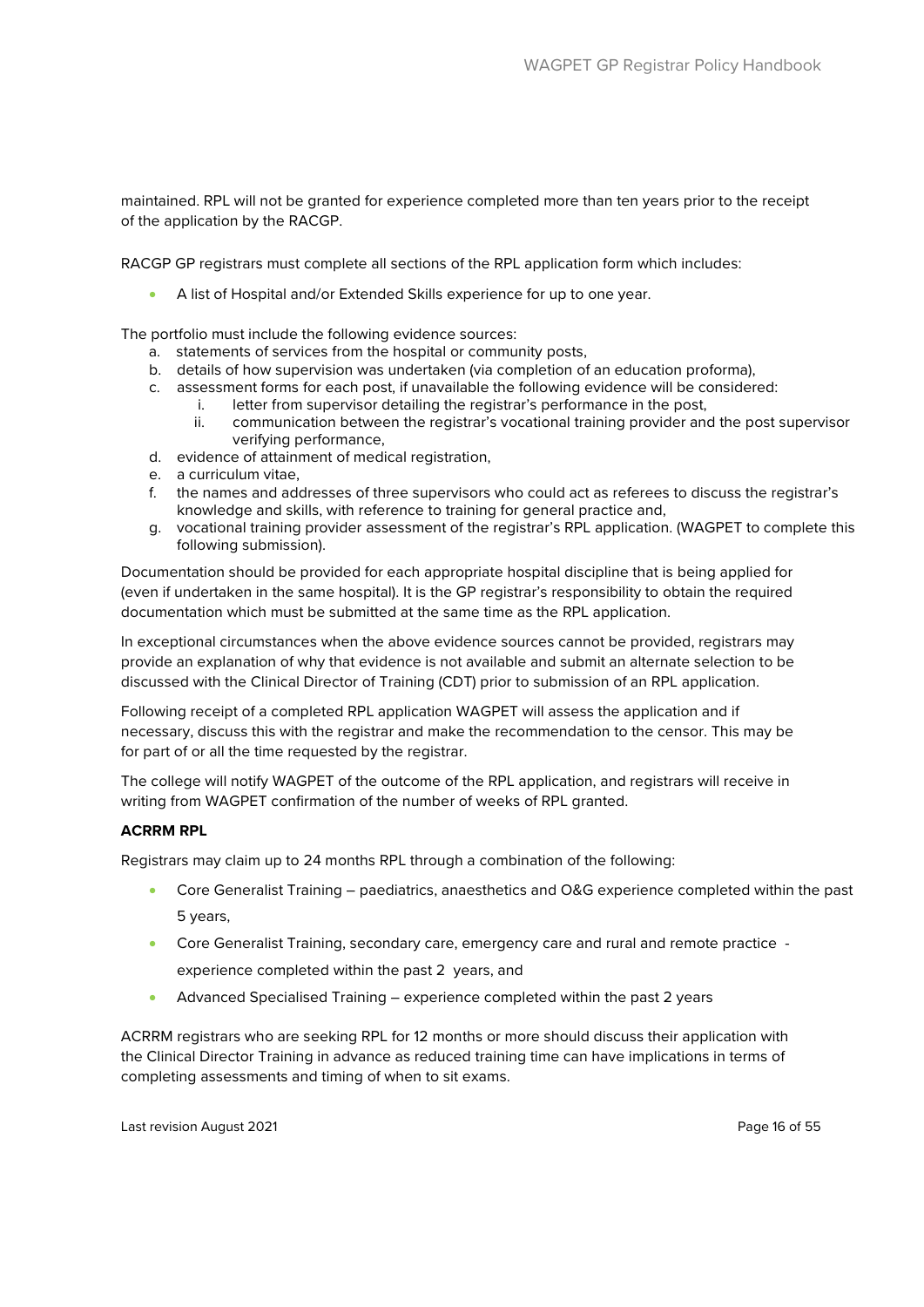GP registrars must complete and submit an ACRRM training plan with their RPL application to demonstrate how outstanding clinical training, education and assessment requirements will be met within the timeframe available on the AGPT Program.

The college will notify WAGPET and the registrar of the outcome of the RPL application and the number of weeks of RPL granted.

Registrars must complete and submit the ACRRM RPL application form, the form requires the following information:

- Applicant details –an up to date curriculum vitae in the [AHPRA](https://www.ahpra.gov.au/Registration/Registration-Process/Standard-Format-for-Curriculum-Vitae.aspx) standard format or on an ACRRM CV proforma
- Verification of Clinical Experience i.e. supervisors reports or a completed ACCRM verification of Clinical experience proforma
- Section 4 and 5 completion of the applicant checklist and declaration as requested.

Documentation should be provided for each appropriate hospital discipline that is being applied for (even if undertaken in the same hospital). It is the GP registrar's responsibility to obtain the required documentation which must be submitted at the same time as the RPL application.

The RPL application must include the following evidence:

- Verification of employment through one of the following:
	- hospital record of employment including rotations covered,
	- statement of service,
	- for applicants in Visiting Medical Officer (VMO) positions, a letter from the employer confirming length of employment, patient numbers, demographics and diagnostic categories,
	- letter demonstrating clinical privileges at a local hospital (if applicable); or
	- verification of clinical experience using the ACRRM pro-forma.
- Confirmation of satisfactory performance in clinical work through one of the following:
	- supervisor report,
	- reference; or
	- verification of clinical experience using the ACRRM pro-forma.
	- certified copies of original certificates for medical qualifications and courses.

#### **Priority start**

A GP registrar who is GP ready and meets the college(s) RPL eligibility requirements may be able to start in community GP for their first training year, subject to placement availability. This is called a priority start. GP registrars who were successful in the first round of the selection process for the following year may apply for a priority start. Details about the priority start process and deadlines are provided following acceptance onto the AGPT program.

Registrars who are successful in the later rounds of the selection process are not eligible for priority start consideration and will undertake hospital term for their first year of training. Exceptions to this may be considered by the WAGPET Chief Executive Officer (CEO).

To be eligible for priority start GP registrars must provide evidence that: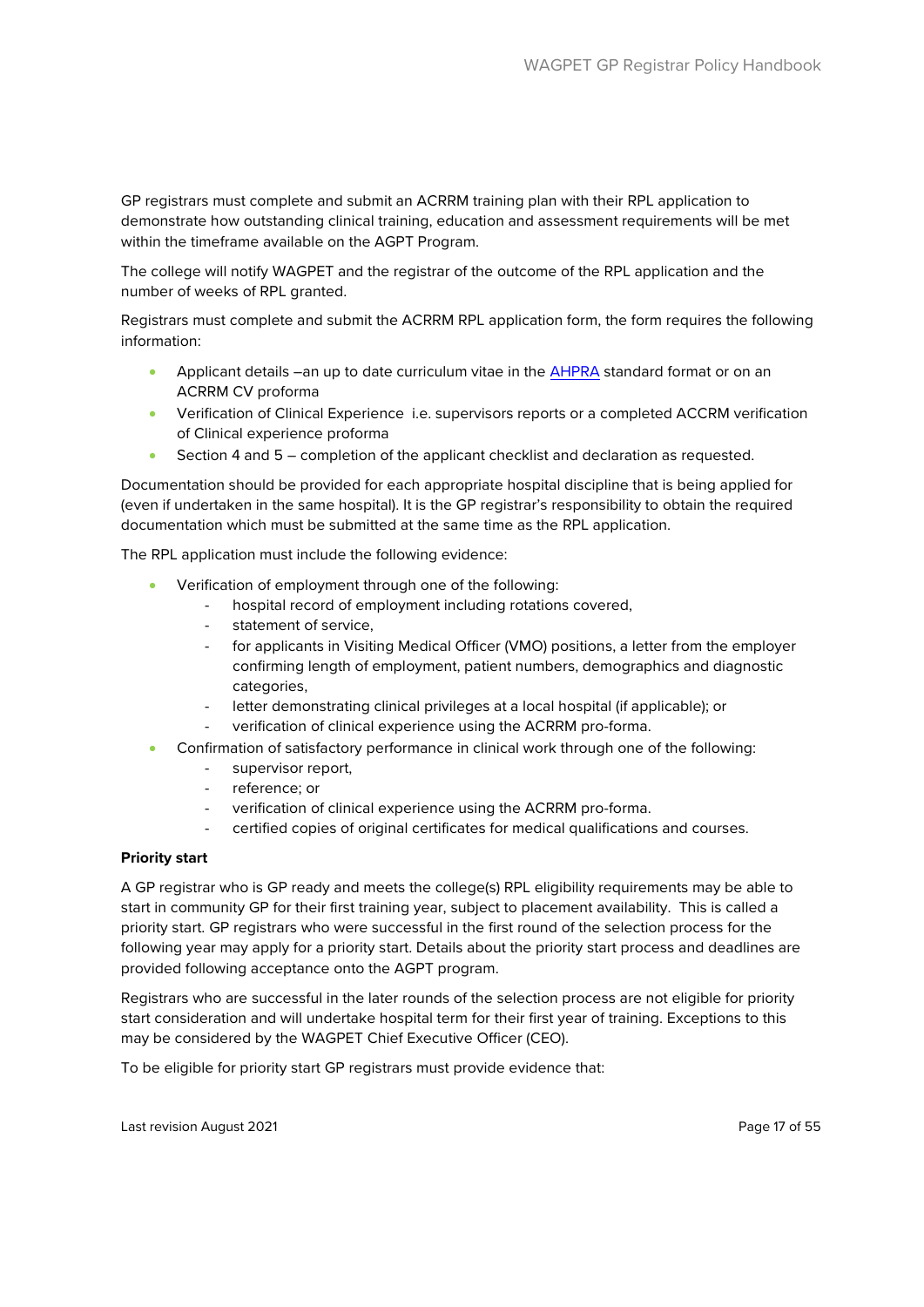- The required AGPT and college mandatory hospital rotations have been completed through the provision of statement(s) of service from the relevant hospital(s).
- A Basic Life Support (BLS) course has been completed within 12 months prior to commencing GPT1 (RACGP only).
- They are a rural procedural GP registrar who is GP ready and has qualifications in either anaesthetics, obstetrics and gynaecology, emergency medicine, surgery or recognised Aboriginal health experience.
- PGY5 or above (excludes observerships).
- They are willing to be placed in Modified Monash Model (MMM) 3 or above and dedicated to a rural region.
- They meet one or more of the above priorities and are willing to be placed where there are training vacancies.

GP registrars that commence in a hospital in their first year may consider applying for RPL for hospital based Extended Skills (RACGP) or Advanced Specialised Training (AST ACRRM). Those who wish to submit an RPL application must arrange a training plan meeting with their Program Training Advisor prior to submitting their RPL application by Sunday, 1 March 2021.

### **GPR6.0 EDUCATION AND ASSESSMENT POLICY** Last revision: 25 February 2021

#### Please refer to the ACRRM and RACGP Curriculum and Assessment Policies and the WAGPET GP Registrar Handbook.

Western Australian General Practice Education and Training (WAGPET) provides structured education and programmatic assessment that meets the requirements of the Australian College of Rural and Remote Training (ACRRM) and Royal Australian College of General Practitioners (RACGP) curricula. The education and assessment framework assists GP registrars to satisfactorily complete Fellowship of the Australian College of Rural and Remote Medicine (FACRRM), Fellowship of the Royal Australian College General Practitioners (FRACGP) and Fellowship in Advanced Rural General Practice (FARGP) requirements.

The aim of the education and assessment framework is to ensure registrars are practising safely and competently and that they build the capability to practise independently.

#### **Education and assessment requirements**

GP registrars must complete the following education and assessment requirements within the timeframes set by WAGPET for each semester or year and by the relevant college(s):

- Basic Life Support (BLS) course before starting General Practice Term (GPT) 1 (RACGP)
- REST course completed by the second year of Core Generalist Training (CGT).
- Advanced Life Support (ALS) course before completion of training (within four years for RACGP and three years for ACRRM)
- all required education and assessments undertaken during training, including:
	- in-practice teaching relevant to the term undertaken
	- regional education days
	- GP365 or GPR-MAP online education
	- central workshops

Last revision August 2021 Page 18 of 55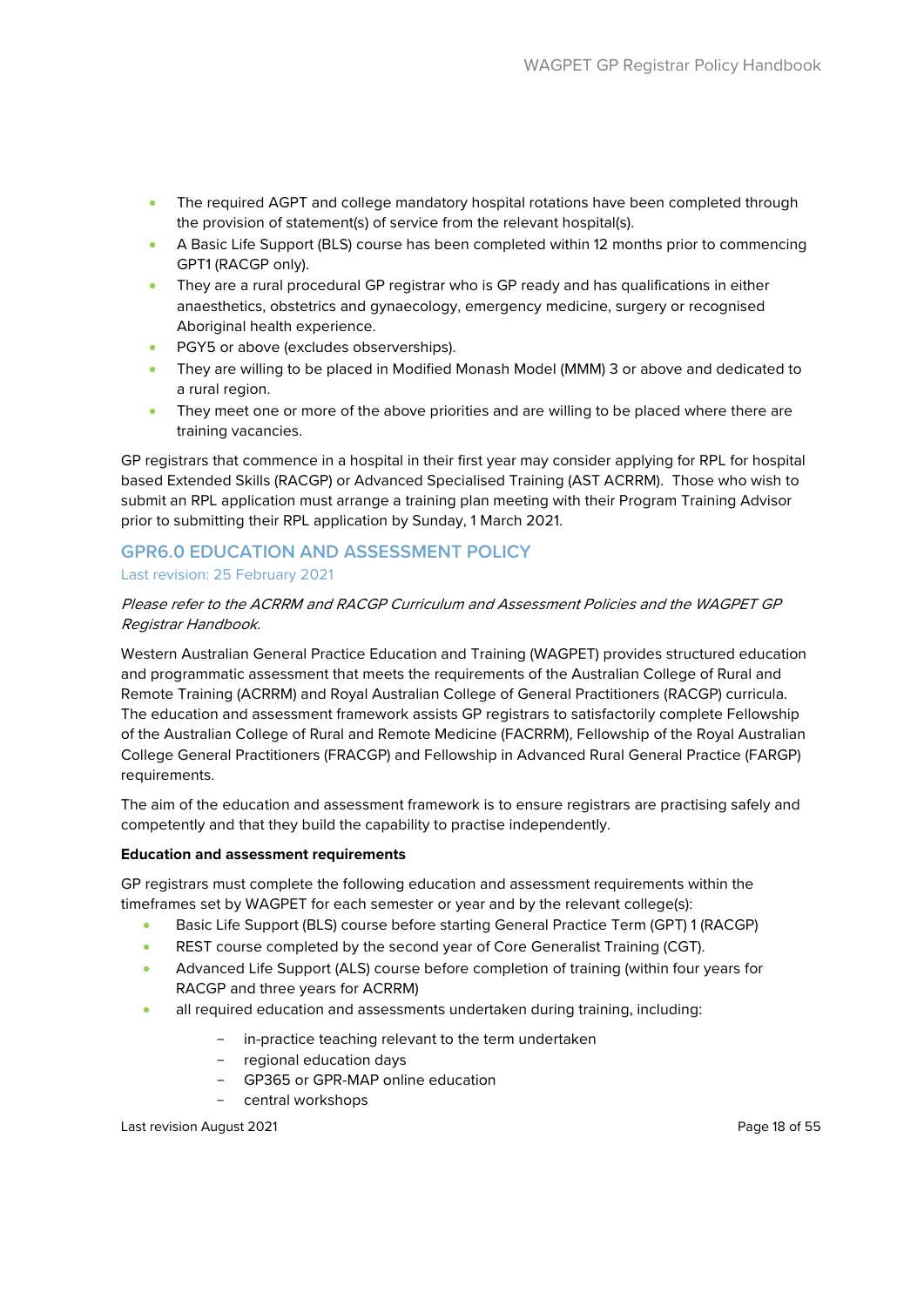- Direct observations by GP supervisor
- External Clinical Teaching (ECT) visits and formative Mini Clinical Evaluation Exercises (mini-CEX)
- Multi-source Feedback (MSF) for both ACRRM and RACGP registrars
- self-directed learning as set by WAGPET
- all WAGPET and college formative assessments, and
- college summative assessments.

#### **College summative assessment**

To be eligible to undertake the relevant college(s) summative assessments, registrars must have:

- been assessed by their Regional Medical Educator (RME) or the Clinical Director of Training (CDT) as ready for summative assessment
- satisfactorily completed the terms set out below, including any approved recognition of prior learning.

#### **ACRRM**

| Training time (FTE<br>equivalent) | Assessment                                                                |
|-----------------------------------|---------------------------------------------------------------------------|
| One-year Core                     | Eligible to enrol in Multiple Choice Question (MCQ) and Multi Source      |
| <b>Generalist Training</b>        | Feedback (MSF)                                                            |
|                                   | Eligible to enrol for Case Based Discussion (CBD)                         |
| Two-years of Core                 | Eligible to sit PC Structured Assessment using Multiple Patient Scenarios |
| <b>Generalist Training</b>        | (StAMPS)*                                                                 |

\*ACRRM registrars are only eligible to sit their PC StAMPS if they have successfully passed the MCQ and successfully completed a Mini-CEX and/or MSF.

| <b>Training time (FTE</b><br>equivalent) | <b>Term level</b>                                          | <b>Assessment</b>                                                                                                                                                                                                                                        |
|------------------------------------------|------------------------------------------------------------|----------------------------------------------------------------------------------------------------------------------------------------------------------------------------------------------------------------------------------------------------------|
| One-year                                 | <b>Hospital Year</b><br>(unless RPL)<br>reduces this time) | Complete all education requirements                                                                                                                                                                                                                      |
| Six-months                               | GPT1                                                       |                                                                                                                                                                                                                                                          |
| Six-months                               | GPT <sub>2</sub>                                           |                                                                                                                                                                                                                                                          |
| Six-months                               | GPT3, Extend skills                                        | Eligible to sit Applied Knowledge Test (AKT)<br>Eligible to sit Key Feature Problems Test (KFP)<br>Eligible to sit the Clinical Competency Exam (CCE)<br>*(only eligible if passed both the AKT and KFP<br>exams)                                        |
|                                          |                                                            | Please note, due to COVID-19 only candidates who<br>passed their AKT and KFP in 2020.1 or earlier will be<br>sitting the Remote Clinical Exam (RCE). Candidates who<br>are sitting their AKT and KFP in 2020.2 will be sitting the<br>RCE later in 2021. |

\*Please refer to the RACGP Fellowship Pathways Policy Framework for further information

#### **Completion of education and assessment requirements**

Last revision August 2021 Page 19 of 55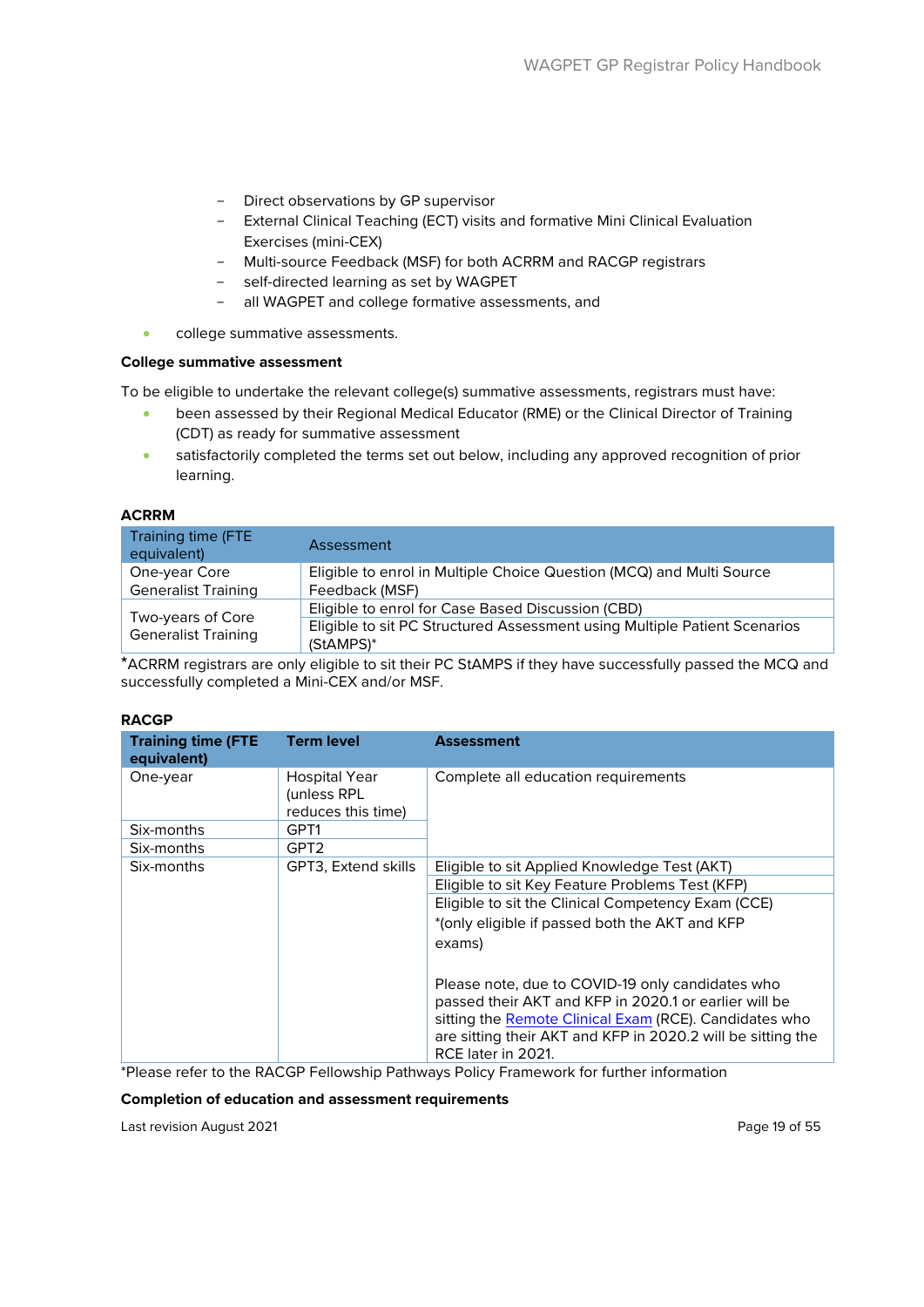GP registrars are expected to satisfactorily complete all required elements of the WAGPET education and assessment framework. They must provide evidence when requested by WAGPET or the relevant college(s) of their completion of these activities.

GP registrars must complete the requirements within the specified timeframes set by WAGPET or the relevant college(s) in order to remain on the AGPT program and to complete the fellowship requirements within the training time.

Requirements not completed within the set timeframes may lead to:

- a GP registrar's current and prospective supervisors, and relevant college(s) being informed the GP registrar is not keeping up and did not keep up with their peers.
- exclusion from extensions of training time or additional WAGPET services and resources should a GP registrar who did not complete their requirements on time subsequently fail any aspect of the summative assessment of the relevant college(s).
- WAGPET not approving completion of training until all required educational and assessment requirements are completed.
- a comment being placed on the completion of training record forwarded to the relevant college censor that whilst all education requirements were met, the GP registrar did not complete the WAGPET educational and assessment requirements in a timely fashion.
- withdrawal from the AGPT if the GP registrar does not complete the education and assessment requirements and pass the summative assessments in the training time approved for that GP registrar or if unsatisfactory performance and progress is documented through other assessment mechanisms.

GP registrars who believe they will have difficulty completing any of the education or assessment requirements within the time set should proactively provide written evidence of any compelling unforeseen and extenuating circumstances including:

- medical certificates, official and requested documentation for events missed or likely to be missed,
- being on a Focussed Learning Intervention Plan (FLIP) or Formal Remediation or other WAGPET approved learning mechanism with agreed written higher priority requirements and deadlines.

Where GP registrars are assessed as not ready for summative assessment, and have met the education and assessment requirements according to the time criteria set for each will be assisted to:

- apply for an extension of training time for assessment purposes, and
- develop an appropriate learning plan to rectify any deficiencies to become ready for summative assessment.

#### <span id="page-20-0"></span>**GPR7.0 WITHDRAWAL POLICY**

#### Last revision: 20 May 2020

Please refer to the AGPT Withdrawal Policy 2020 and AGPT Australian Defence Force Registrar Policy 2020.

GP registrars agree to meet specific working and training obligations when they enrol with Western Australian General Practice Education and Training (WAGPET) in the Australian General Practice

Last revision August 2021 **Page 20 of 55**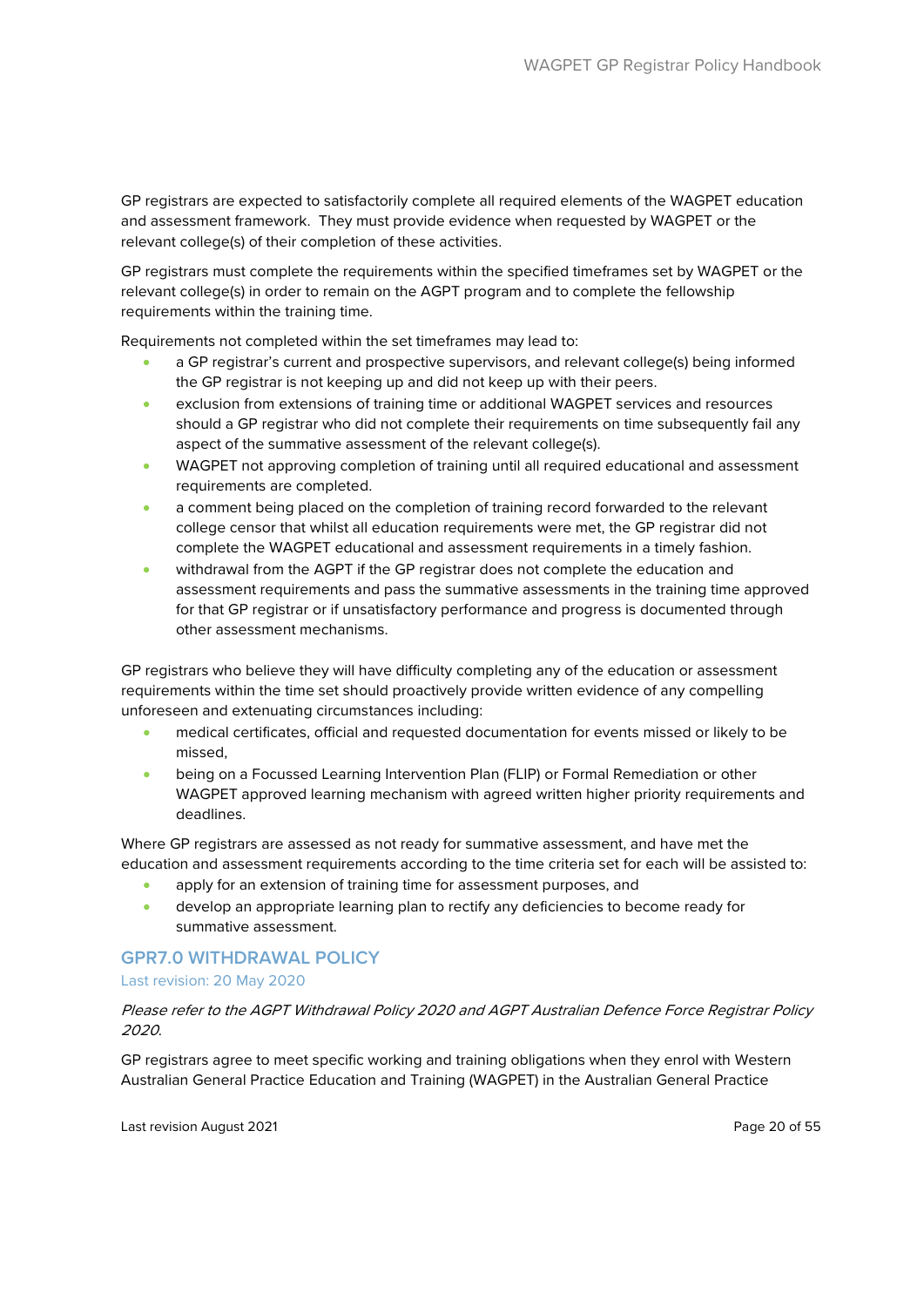Training (AGPT) program and WAGPET agrees to provide their training in line with the published requirements of the relevant college(s), Department of Health (DoH) and WAGPET.

Sometimes these expectations are not met and result in the GP registrar withdrawing or being withdrawn. Withdrawal is usually the last resort and WAGPET will make every attempt to avoid withdrawal if possible. However, there are many compelling, unforeseen, and extenuating reasons why a GP registrar might withdraw or be withdrawn.

When dealing with withdrawals, clauses 6.31 to 6.39 of the AGPT Withdrawal Policy will be followed

Where appropriate, or upon request, WAGPET will notify the Medical Board of Australia (MBA) and/or the Australian Health Practitioner Regulation Agency (AHPRA) and the relevant colleges of the events leading to the withdrawal of the GP registrar from the AGPT program.

Registrars should refer to section 5 of the AGPT Withdrawal Policy 2020 for the full information about withdrawals. However, some of the main categories for withdrawal are set out below:

- Category 1 Voluntary Withdrawal
- Category 2 Withdrawal based on Clinical Competence
- Category 3 Withdrawal based on Capacity
- Category 4 Withdrawal based on Compliance with Education and Training Requirements

The Clinical Director of Training (CDT) or delegate will notify in writing and wherever possible verbally:

- the GP registrar
- the relevant colleges(s)

The CDT will determine that all appropriate action to prevent the withdrawal has been or will be undertaken, including:

- full assessment of the deficiency warranting possible withdrawal, its seriousness and the failure to progress despite intervention
- assigning one or more categories to the withdrawal situation for that registrar
- developing a targeted and specific plan to avoid withdrawal if possible and if required acquiring the GP registrar's written agreement to the plan including warnings, remediation, additional monitoring,
- **•** gathering the evidence supporting the withdrawal decision, and
- advising the next steps depending on the outcome of the withdrawal consideration.

If the Registrar is withdrawn, WAGPET will provide formal written notification to the registrar, following approval by the Chief Executive Officer (CEO), outlining:

- category of withdrawal
- withdrawal date
- WAGPET appeals process and College appeals process.
- access to an AGPT Medicare provider will cease four weeks after the College formally withdraws the registrar from the AGPT program if no appeal has been received, and
- an invite for the GP registrar to attend an exit interview.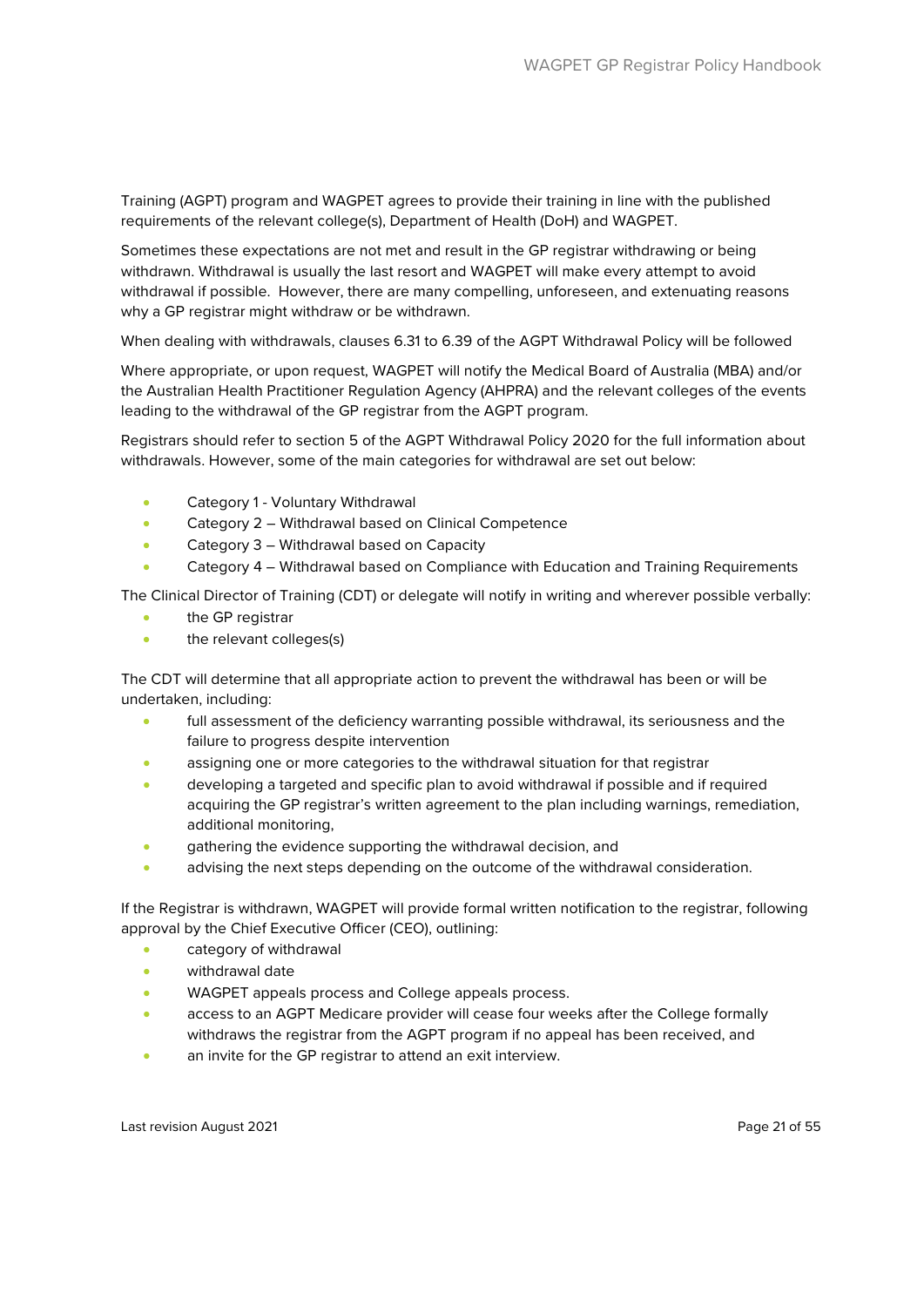After 20 business days from the date of withdrawal, or earlier if the registrar opts to waive their cooling off period and confirms this in writing, and in the absence of an appeal, WAGPET will notify the relevant college(s) of the decision including:

- the completed Notification of Withdrawal form
- documentation supporting the withdrawal decision
- a summary of steps taken to attempt to avoid the withdrawal, and
- advice of the next steps, including implementation of cooling off periods, WAGPET and the College appeal options relevant to the category of withdrawal.

#### <span id="page-22-0"></span>**GPR8.0 RURAL SUPPORT PAYMENTS POLICY** Last revision: 23 February 2023

WAGPET will provide a financial contribution to an eligible GP registrar who is undertaking Australian General Practice Training (AGPT) program terms in a designated rural and/or remote setting to support some of their costs of training.

Support payments will be payable per semester, based on the placement location using the Modified Monash (MM) classification, training term level and training Full-Time Equivalence (FTE). Where a GP registrar is undertaking training on a part-time basis, a pro-rata support payment will be available.

The amount offered as a rural support payment is subject to ongoing AGPT funding and may be amended annually.

GP registrars are responsible for managing their own financial commitment necessary to enable their completion of training such as: coordinating and funding their own relocation requirements, managing costs associated with attending workshops/exams, managing cost of living in a rural and/or remote area.

GP registrars should seek independent financial advice in relation to the potential tax-deductibility of the costs incurred in undertaking GP training.

Incentive payments are payable in addition to the standard Rural Support Payment. These incentives are payable for locations that are identified below.

| <b>Location</b>           | <b>MMM</b>     | <b>Incentive</b> | <b>Location</b>   | <b>MMM</b> | <b>Incentive</b> |
|---------------------------|----------------|------------------|-------------------|------------|------------------|
| <b>Albany</b>             | 3              |                  | <b>Kalgoorlie</b> | 3          | ✓                |
| <b>Australind</b>         | $\overline{2}$ |                  | <b>Karratha</b>   | 6          | ✓                |
| <b>Beresford</b>          | 3              |                  | <b>Katanning</b>  | 5          |                  |
| <b>Boyup Brook</b>        | 5              |                  | Kojonup           | 5          |                  |
| <b>Broome</b>             | 6              |                  | <b>Kununurra</b>  | 7          | ✓                |
| <b>Brunswick Junction</b> | $\overline{2}$ |                  | <b>Lake Grace</b> | 6          |                  |
| <b>Bunbury</b>            | $\mathcal{P}$  |                  | <b>Lancelin</b>   | 5          |                  |
| <b>Busselton</b>          | 3              |                  | <b>Mandurah</b>   |            |                  |
| <b>Carnarvon</b>          | 7              | $\checkmark$     | <b>Manjimup</b>   | 5          |                  |

#### **WA towns by MMM and incentive eligibility**

Last revision August 2021 Page 22 of 55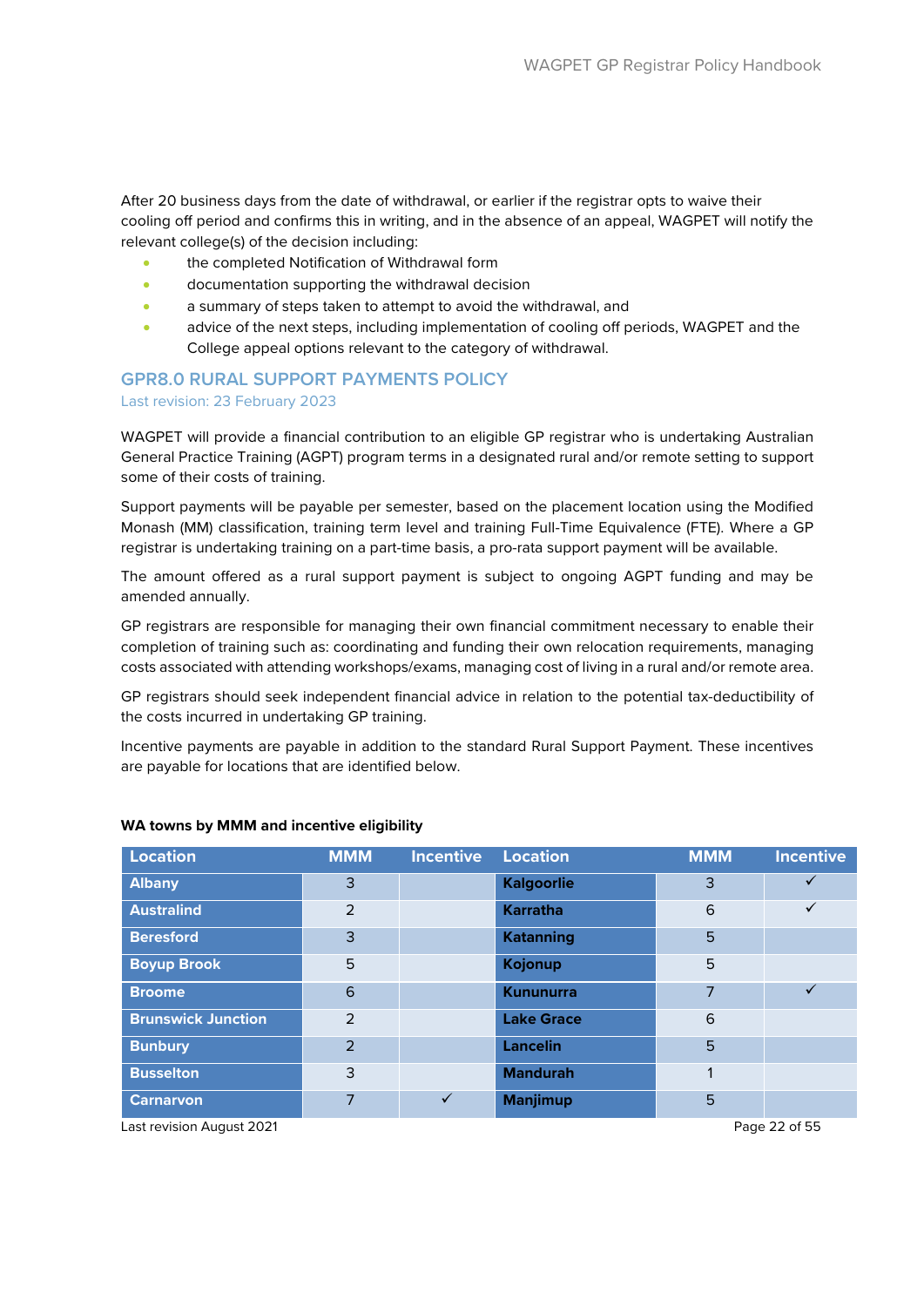| <b>Collie</b>      | $\overline{4}$ |              | <b>Margaret River</b> | $\overline{4}$ |   |
|--------------------|----------------|--------------|-----------------------|----------------|---|
| <b>Dalwallinu</b>  | 6              |              | <b>Meekatharra</b>    | $\overline{7}$ | ✓ |
| <b>Denmark</b>     | 5              |              | <b>Merredin</b>       | 5              |   |
| <b>Derby</b>       | $\overline{7}$ | $\checkmark$ | <b>Moora</b>          | 5              |   |
| <b>Dongara</b>     | 5              |              | <b>Mount Barker</b>   | 5              |   |
|                    |                |              |                       |                |   |
| <b>Donnybrook</b>  | 5              |              | <b>Narrogin</b>       | 5              |   |
| <b>Dunsborough</b> | 3              |              | <b>Newdegate</b>      | 6              |   |
| <b>Eaton</b>       | $\overline{2}$ |              | <b>Northam</b>        | $\overline{4}$ |   |
| <b>Esperance</b>   | 6              |              | <b>Northampton</b>    | 5              |   |
| <b>Geraldton</b>   | 3              |              | Pinjarra              | $\mathbf{1}$   |   |
| Gnowangerup        | 6              |              | <b>Port Hedland</b>   | 6              |   |
| <b>Halls Creek</b> | 7              | $\checkmark$ | Ravensthorpe          | 7              |   |
| <b>Harvey</b>      | 5              |              | <b>Roebourne</b>      | 6              |   |
| Hopetoun           | $\overline{7}$ | $\checkmark$ | <b>Toodyay</b>        | 5              |   |
| <b>Kalbarri</b>    | 6              |              | <b>York</b>           | 5              |   |

Where WA towns are designated as eligible for an incentive payment, the amount of the rural support payment as per the schedule below will be doubled (calculated pro-rata based on fulltime equivalent training weeks).

For the purposes of this policy, the following location is recognised as requiring additional support above that which is defined by the MM.

| Location   | ммм | RΔ | Payment paid at MMM | <b>Incentive</b> |
|------------|-----|----|---------------------|------------------|
| Kalgoorlie | ٮ   |    | ∽                   |                  |

| <b>Rural Support Payment Schedule</b> |                                |                                           |                                |                                |                                |
|---------------------------------------|--------------------------------|-------------------------------------------|--------------------------------|--------------------------------|--------------------------------|
| <b>MMM</b>                            | GPT1/CGT1                      | GPT2 / CGT2                               | GPT3 / CGT3                    | Extended<br>skills/CGT4        | ARST/<br><b>AST</b>            |
|                                       | \$<br>$\overline{\phantom{a}}$ | $\frac{4}{5}$<br>$\overline{\phantom{a}}$ | \$<br>$\overline{\phantom{a}}$ | \$<br>$\overline{\phantom{a}}$ | \$<br>$\overline{\phantom{a}}$ |
| $\overline{\mathbf{2}}$               | \$<br>٠                        | $\frac{4}{5}$<br>٠                        | $\frac{4}{5}$<br>٠             | $\frac{4}{5}$                  | $\frac{2}{3}$                  |
| 3                                     | \$2,500                        | \$2,500                                   | \$1,250                        | \$1,250                        | \$750                          |
| 4                                     | \$5,000                        | \$5,000                                   | \$2,500                        | \$2,500                        | \$1,250                        |
| 5                                     | \$10,000                       | \$10,000                                  | \$5,000                        | \$5,000                        | \$5,000                        |
| 6                                     | \$15,000                       | \$15,000                                  | \$7,500                        | \$7,500                        | \$7,500                        |

Last revision August 2021 Page 23 of 55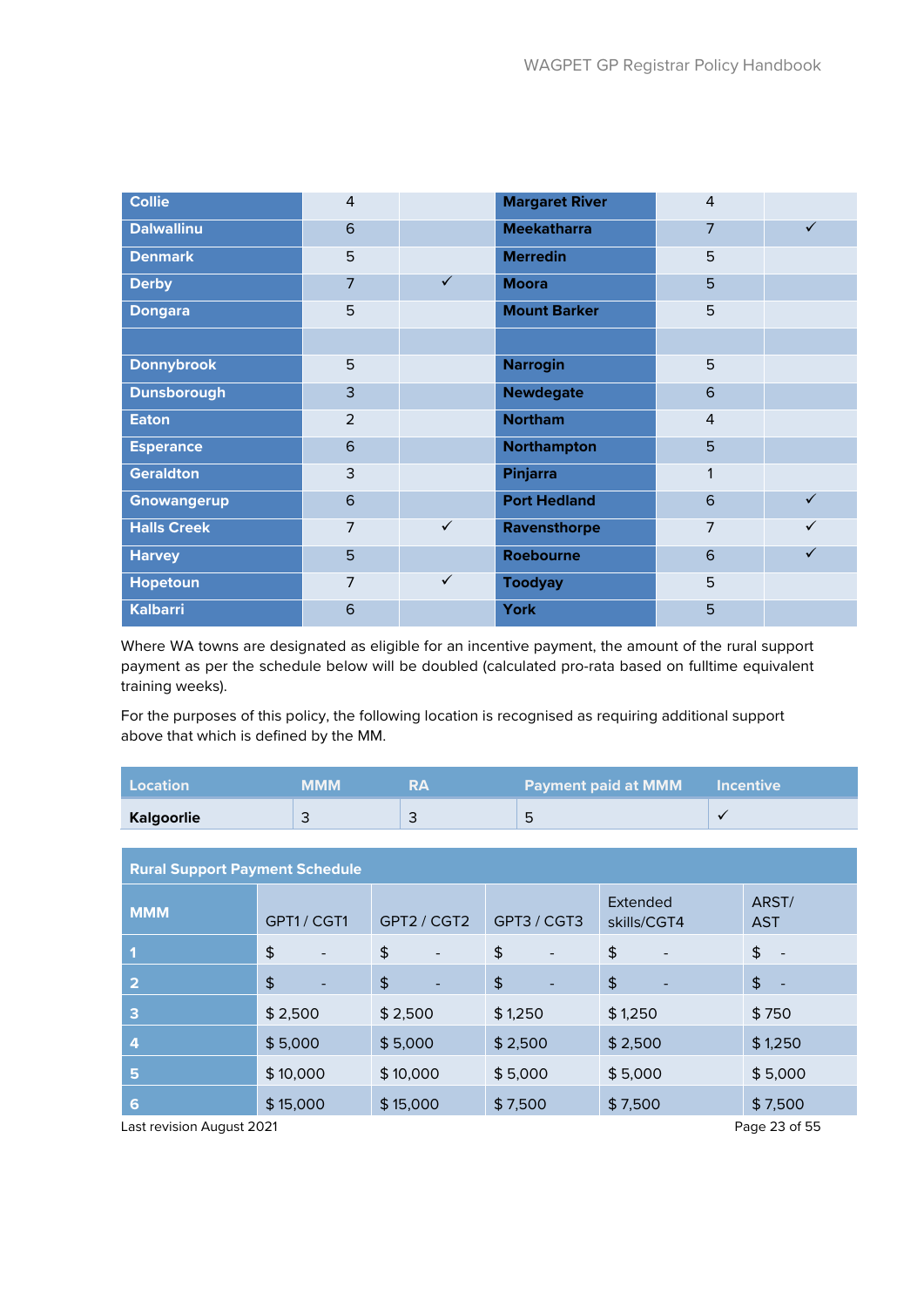#### **Eligibility to make a claim**

All WAGPET GP registrars who are living in a rural and/or remote training location MM3 or higher in Western Australia and are undertaking an eligible training term will be entitled to claim a rural support payment for each eligible training semester.

Confirmation of the GP registrar's primary residence in a rural and/or remote training location will be sought directly from the GP registrar's training facility by way of a formal declaration.

Those residing in an incentivised location will be eligible for double the standard Rural Support Payment.

Payments are taxable income and will be taxed at source where the GP registrar does not provide an Australian Business Number (ABN). When taxed at source the GP registrar will be provided with a payment summary for taxation purposes.

Eligible training terms include: General Practice Training (GPT1) or Core Generalist Terms Training (CGT1), GPT2/CGT2, GPT3/CGT3, Extended Skills or CGT4, Advanced Rural Skills (ARST) or Advanced Specialised Training (AST).

#### **Training Terms that are not eligible for payment**

Registrars who are working in the following training terms are not eligible to receive a rural support payment:

- Australian Defence Force (ADF) placements.
- Extension for Assessment, Extension for Rural Generalist, Extension for Academic Post, Extension to Transition and Extension Awaiting Fellowship terms.

#### **Claim and payment process**

Payments are calculated based on residential location, training term level and fulltime equivalent weeks of a GP registrars training term.

At the commencement of each training semester WAGPET will identify those GP registrars it believes are undertaking eligible terms in a designated training location and may be eligible to submit a claim.

WAGPET will contact a registrar's training facility directly seeking confirmation of their primary residence. Once obtained, the GP registrar will be notified of their eligibility to submit a claim and the value of the support payment available to them.

GP registrars, who are not eligible for a support payment, will not receive a notification.

GP registrars will be required to provide WAGPET with their own tax invoice or use the [generic](https://www.wagpet.com.au/images/uploads/documents/Forms/FIN004_Tax_Invoice_-_Generic.pdf) [template](https://www.wagpet.com.au/images/uploads/documents/Forms/FIN004_Tax_Invoice_-_Generic.pdf) which is available on the WAGPET website (please see the Forms, Policies and Guides page), within 60 days of the notice of eligibility. Claims received outside of 60 days may not be paid.

Last revision August 2021 **Page 24 of 55** If a GP registrar has an ABN and is registered for Goods and Services Tax (GST), GST should be charged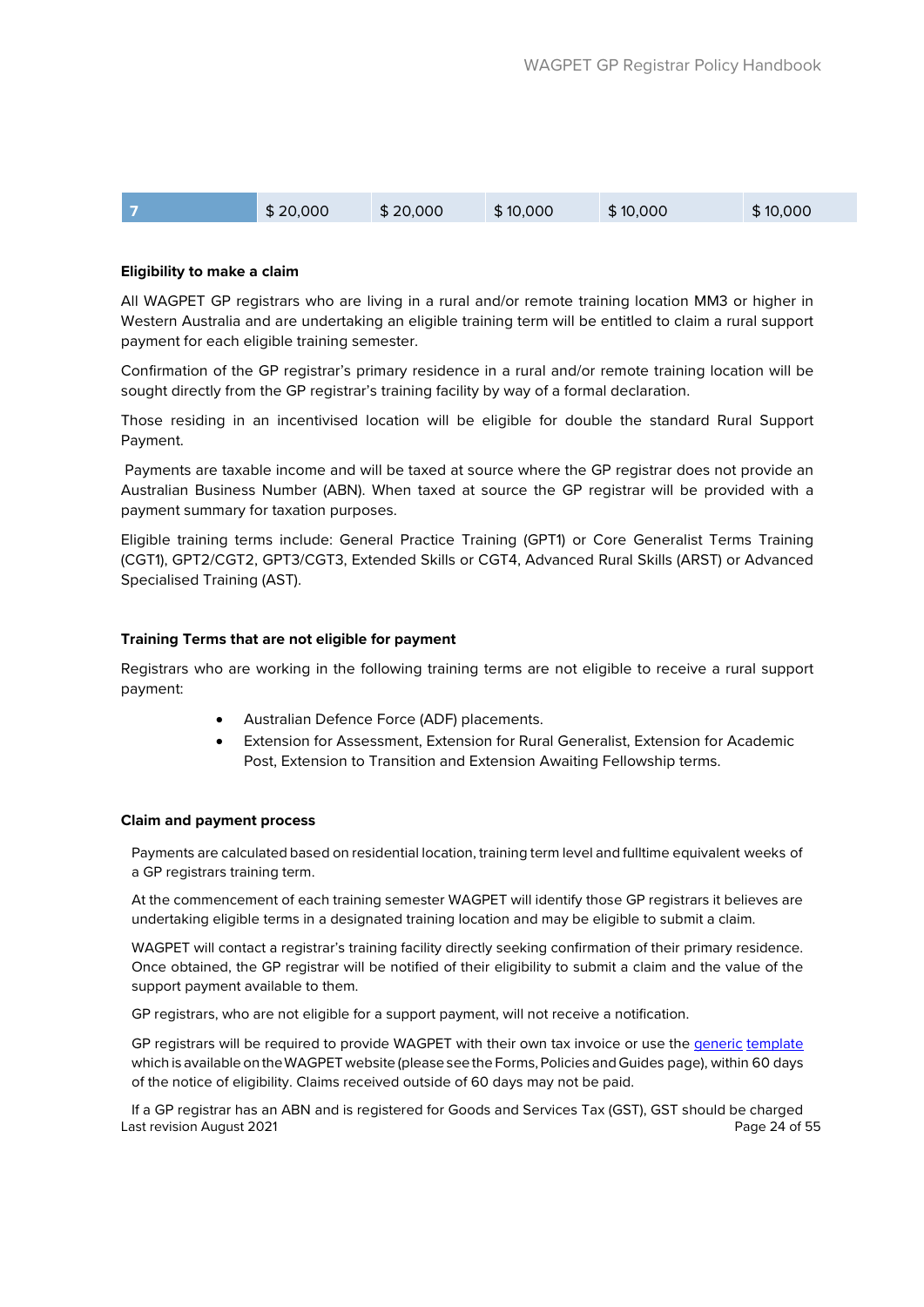on the amount being invoiced to WAGPET.

Under Australian Taxation Office (ATO) guidelines, WAGPET is required to withhold 47% of the invoice amount if a GP registrar does not quote an ABN. This amount will be withheld when making the payment to the GP registrar and WAGPET will provide the GP registrar with an "ATO Payment Summary – Withholding where ABN not Quoted" for their taxation return.

All support payments will be paid by electronic funds transfer, and the registrar should include their bank details (account name, BSB and account number) on their invoice to WAGPET.

Remittance advice will be issued to the GP registrar's nominated email address upon the payment being made.

#### **Changes to training placements**

Where a GP registrar withdraws, changes residence, transfers, changes placement or is removed from a training placement during the semester for any reason, the GP registrar will be required to return an equivalent full-time week proportion of the support payment they have received. Exceptional circumstances may be discussed with the Rural Program Manager and approved by the CEO.

WAGPET will issue an invoice to the GP registrar for the return of these funds. These funds will be required to be returned to WAGPET within 30 days in accordance with WAGPET's [Accounts Receivable](https://www.wagpet.com.au/images/uploads/documents/Policies/5.4.2.10_Accounts_Payable_Policy.pdf)  [Policy](https://www.wagpet.com.au/images/uploads/documents/Policies/5.4.2.10_Accounts_Payable_Policy.pdf) (available on the WAGPET website).

#### <span id="page-25-0"></span>**GPR9.0 TRANSFERS POLICY**

Last revision: 26 August 2021 Please see the AGPT Transfer Policy 2020, the Australian Defence Force Registrars Policy 2020 and the AGPT Appeals Policy 2020

All GP registrars in the Australian General Practice Training (AGPT) program are expected to train with the Registered Training Organisation (RTO) that accepted them for the duration of their training time (the home RTO).

On rare occasions, GP registrars are unable to continue to train with their home RTO due to extenuating and unforeseen circumstances occurring after the GP registrar has been selected by an RTO. While GP registrars, training facilities and RTOs are expected to make every endeavour to adjust to these new circumstances without transferring to another RTO, Western Australian General Practice Education and Training (WAGPET) accepts that in some instances a transfer may be justified.

#### **Conditions for transfer**

As per the AGPT policy, transfers are generally not approved for registrars prior to the Commencement of Training or within six calendar months from the Commencement of Training.

GP registrars can apply for a transfer from one (home) RTO to another (host) RTO to access training placements otherwise not available with their current RTO, or to accommodate extenuating or unforeseen circumstances. Transfers are not automatically approved and are granted only in limited circumstances and under agreed conditions involving the approval of both RTOs involved.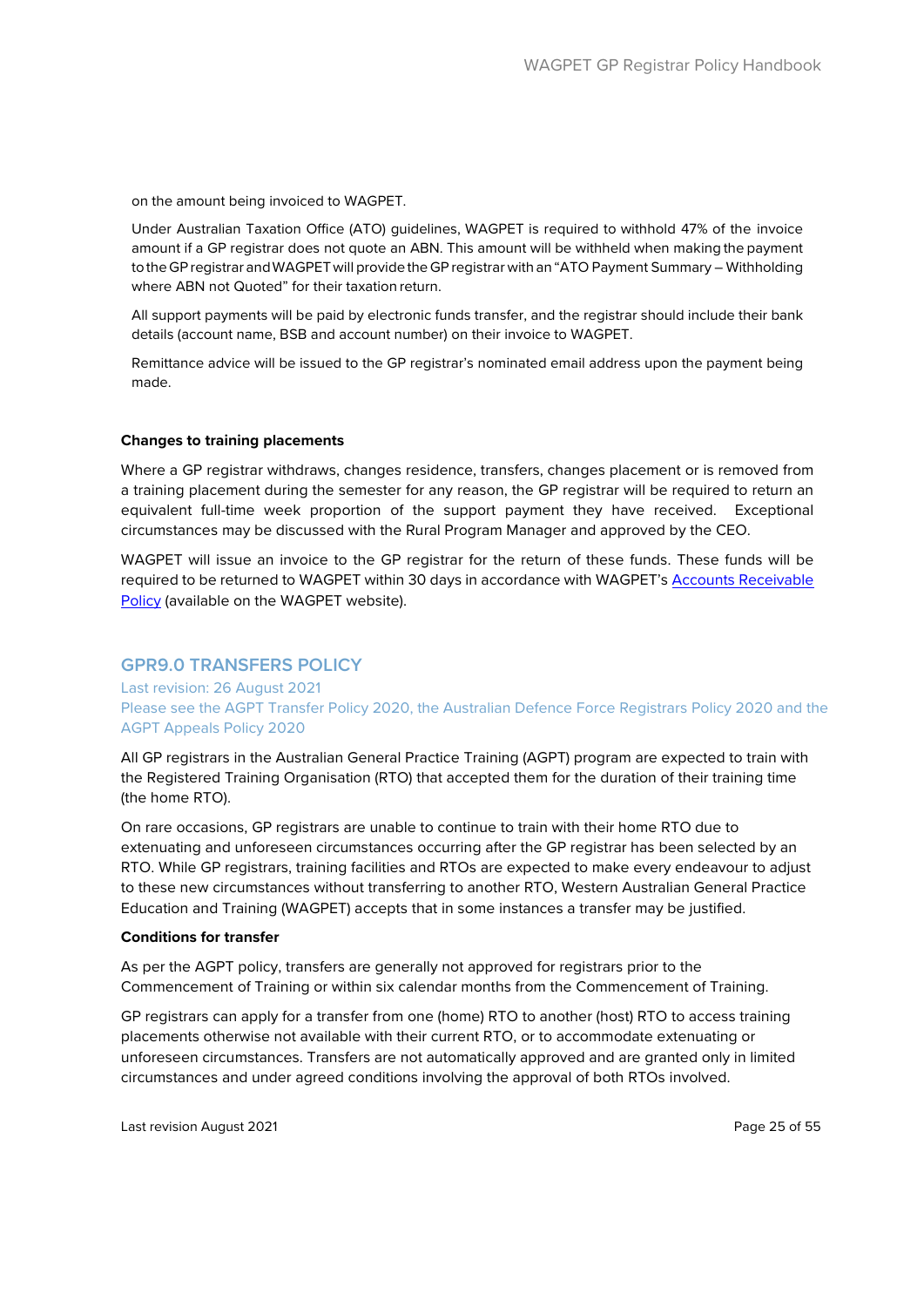Transfers may be permanent or temporary. Permanent transfers into WAGPET are for the remainder of the GP registrar's training time and WAGPET will sign off on completion of training. Temporary transfers are for a specific time-limited purpose and no longer than 12 months.

GP registrars employed with the Australian Defence Force, who are required to relocate for operational reasons will fall under Category 3 transfers and will have their request to transfer approved by WAGPET. GP registrars will be required to submit the relevant AGPT transfer form and attach a copy of their posting orders or equivalent documentation.

All transfers from WAGPET to another RTO, or from another RTO to WAGPET require the approval of the Chief Executive Officer (CEO) on the recommendation of the Chief Program Officer (CPO) and/or Clinical Director of Training (CDT).

WAGPET may, at its discretion, request further independent evidence to support or reject the transfer application, including medical opinions, supervisor assessments, and advice from the other RTO involved in the transfer.

The submission of a request to transfer with all required supporting documentation is the responsibility of the GP registrar.

#### **Transfer to WAGPET**

Transfers to WAGPET will only be considered if:

- full funding (if required) is provided by the home RTO for the duration of the training time expected to be delivered by WAGPET or the home RTO is part of the agreed group of RTOs that do not transfer funding
- the GP registrar has met all education and training requirements for their stage of training
- the home RTO provides a statement of satisfactory performance to date including assessment evidence to support the statement
- sufficient time is allowed for the processing of the transfer
- the placement commences at the beginning of a semester and not during the semester
- the GP registrar wishing to transfer would have met the cut off WAGPET selection score for entry into WAGPET in the year they joined the AGPT
- the transfer is sought after completion of General Practice Training (GPT) 1 /Core Generalist Training (CGT), and
- WAGPET has a placement for the GP registrar wishing to transfer

If WAGPET declines a transfer into its region, the WAGPET CDT will provide a letter to the GP registrar via their current RTO specifying why their requested transfer was declined.

#### **Transfer from WAGPET**

Transfers from WAGPET will only be considered if:

• WAGPET has the funds sought by the host RTO and these are no more than WAGPET would have allocated this GP registrar if they were continuing to train with WAGPET or the host RTO is part of the agreed group of RTOs that do not transfer funding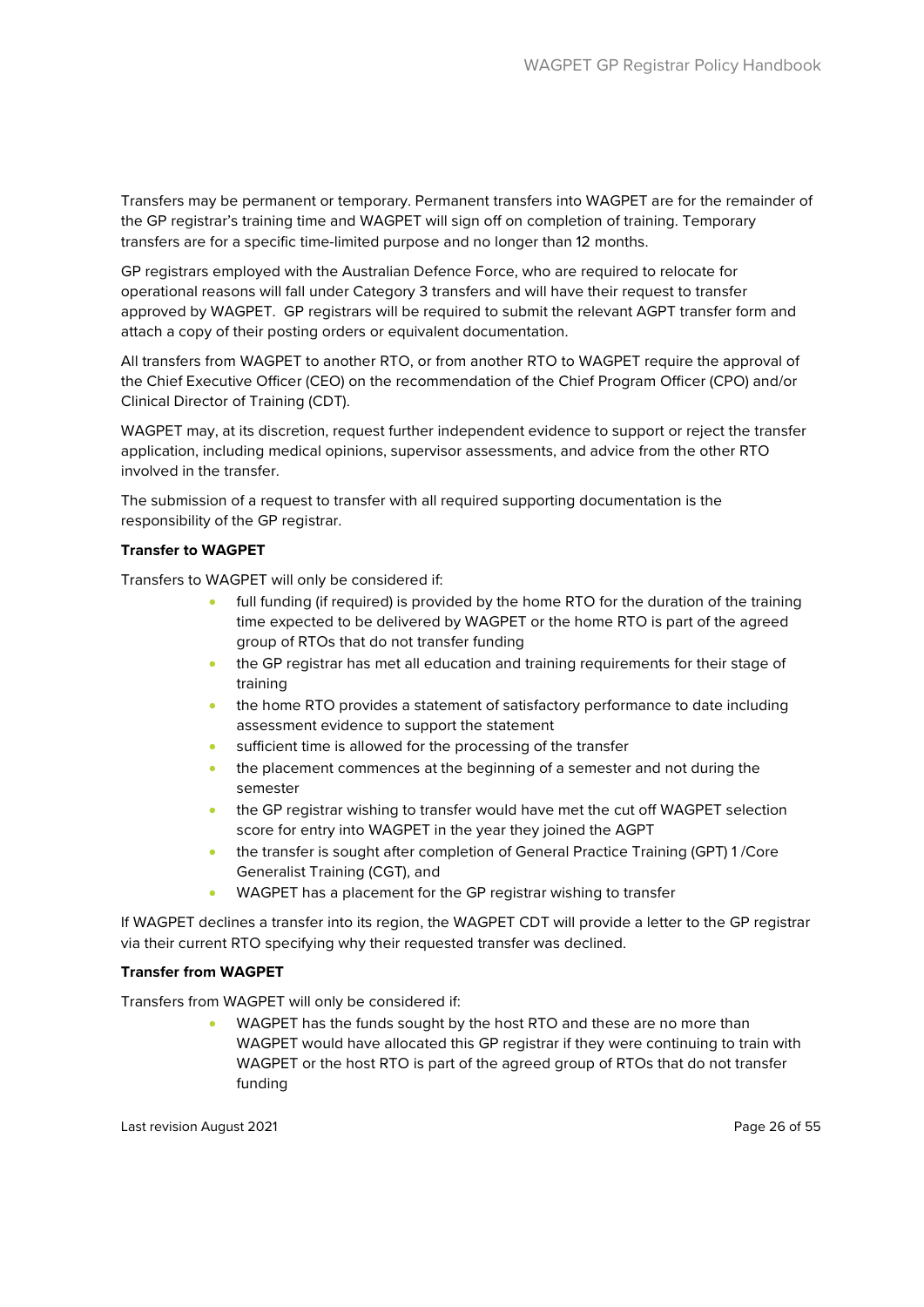- WAGPET considers the circumstances around the transfer to be compelling, extenuating and/ unforeseen
- approval is granted from both RTOs involved
- the placement commences at the beginning a semester and not during the semester, and
- the transfer request is received no later than 60 days prior to the intended start date at the host RTO to allow enough time for processing the transfer.

The submission of a request to transfer, home RTO approval or host approval is not a guarantee that the transfer will be approved.

#### **Transfer procedure**

GP registrars considering a transfer between RTOs must discuss this with their Program Training Advisor (PTA) or Regional Medical Educator (RME) prior to submitting a request or contacting a host RTO or training facility. The reasons for the transfer must be clearly stated with all evidence requested provided in writing. The 'Transfer Between RTOs or Training Region' application is available on the AGPT website.

The home RTO may accept or reject the application to transfer.

If the home RTO approves the transfer out, the application is sent to the host RTO for consideration under its own policies and procedures, as well as placement availability. Any applications made directly to the host RTO will be rejected.

Once the application is approved by both RTOs, the home RTO notifies the GP registrar of the outcome.

With transfers to WAGPET, the home RTO will provide WAGPET with a report outlining the GP registrar's progress through their training, specifically identifying any significant critical incidents and personal issues.

WAGPET will provide the home RTO with an invoice for the cost of training (if required) relating to the GP registrar (e.g. post payments, in-practice teaching, ECTVs, GP registrar support payments and administration), which WAGPET will claim from the home RTO for the duration of the transfer. Unless the registrar is transferring from an RTO with which there is an agreement that funding is not required.

WAGPET may refuse the transfer if the home RTO is not able to provide funding for the training costs.

A transfer is not required when a GP registrar is undertaking hospital based training or Extended Skills terms in another state.

#### **Transfer appeals process**

GP registrars who do not accept the determination by WAGPET in relation to the granting of a pathway or RTO transfer will have recourse to appeal via the WAGPET Appeals and Complaints Policy and/or the AGPT Appeals Policy 2020. If the host RTO rejects a transfer application from WAGPET, there is no recourse to appeal, as per the AGPT Transfer Policy 2020.

<span id="page-27-0"></span>**GPR10.0 LEAVE POLICY** Last revision: 25 February 2021

Last revision August 2021 Page 27 of 55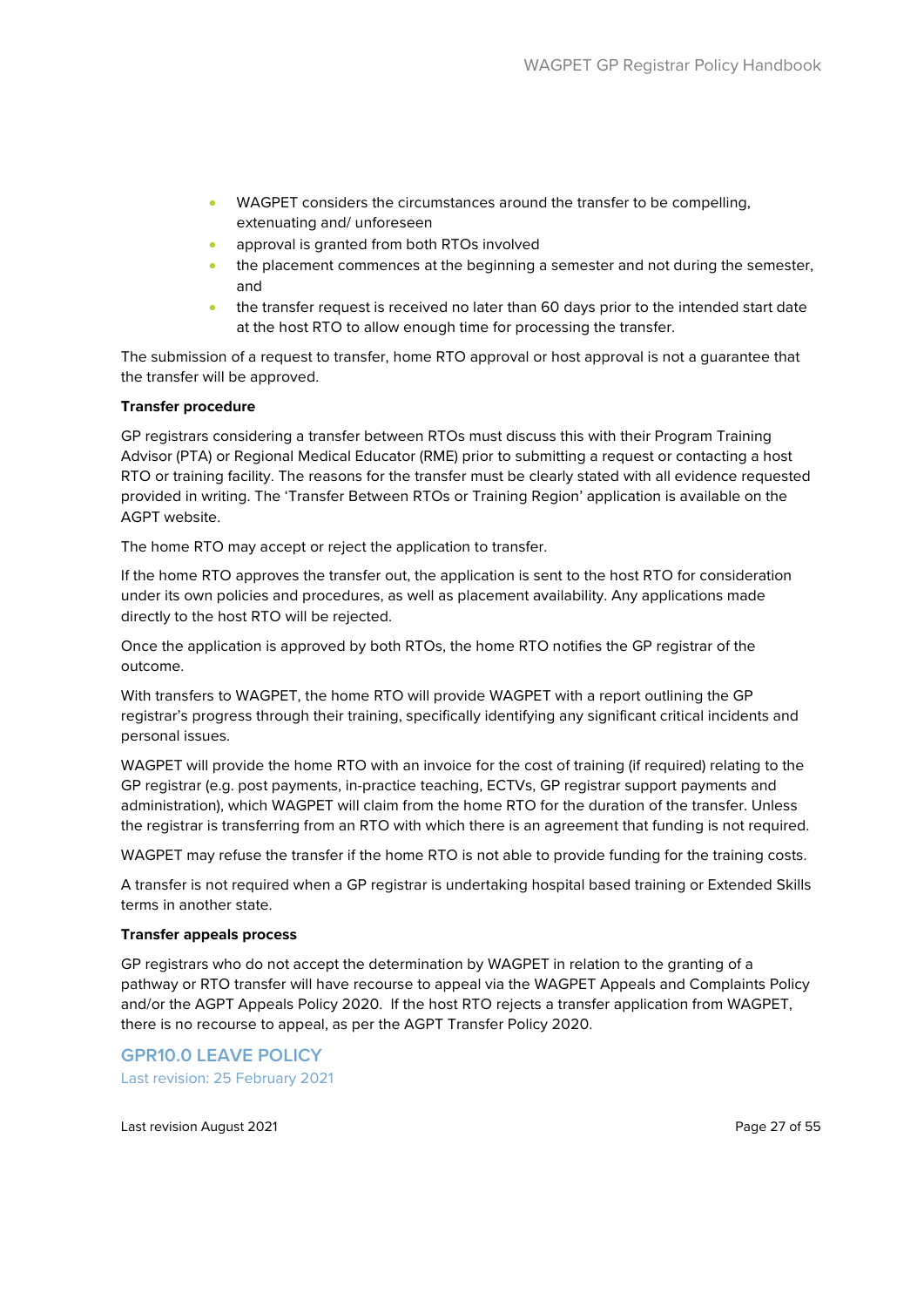#### Please refer to the AGPT Program Leave Policy 2020 and AGPT Australian Defence Force Registrars Policy 2020.

All GP registrars agree to meet specific working and training obligations when they enrol with Western Australian General Practice Education and Training (WAGPET) in the Australian General Practice Training (AGPT) program. WAGPET agrees to provide their training in line with the published requirements of the relevant college(s) and the Department of Health (DOH).

For various reasons whilst on the AGPT program circumstances may arise which result in the GP registrar taking leave from the AGPT program.

GP registrars on the AGPT are expected to achieve their fellowship within four years of the commencement of training for Royal Australian College of General Practitioners (RACGP), within five years of the commencement of training for Australian College of Rural and Remote Medicine (ACRRM) and five years from the commencement of training for GP registrars seeking fellowship in RACGP and Fellowship in Advanced Rural General Practice (FARGP).

Where appropriate or upon request, WAGPET will notify the relevant college(s) and Joint Health Command (for Australian Defence Force (ADF) registrars) of the GP registrar's leave.

#### **Leave Category 1**

This leave is available to all GP registrars. A completed leave application should be submitted to the Program Training Advisor (PTA) no later than 30 business days prior to the date of the proposed leave with supporting documentation such as valid certificates. Category 1 leave includes but is not limited to:

- Parental Leave
- Sick Leave
- Carers Leave

There are certain instances where GP registrars may wish to undertake paid employment while on Category 1 leave. This must be discussed and agreed with WAGPET as part of the leave request.

WAGPET will advise the GP registrar in writing within 10 days of the outcome of their request and if declined provide reasons for declining, the considerations factored into the decision and information on the GP registrar's right to appeal.

#### **Additional Leave Category 2**

This leave applies to all GP registrars. A completed leave application should be submitted to the PTA no later than 30 business days prior to the date of the proposed leave with supporting documentation. Category 2 leave includes:

- personal reasons,
- if the registrar is unable to secure an appropriate training placement, and
- any other purpose not included under Category 1 leave.

WAGPET will advise the GP registrar in writing within 15 business days of the outcome of their request and if declined provide reasons for declining, the considerations factored into the decision and information on the GP registrar's right to appeal. In extenuating and unforeseen circumstances, a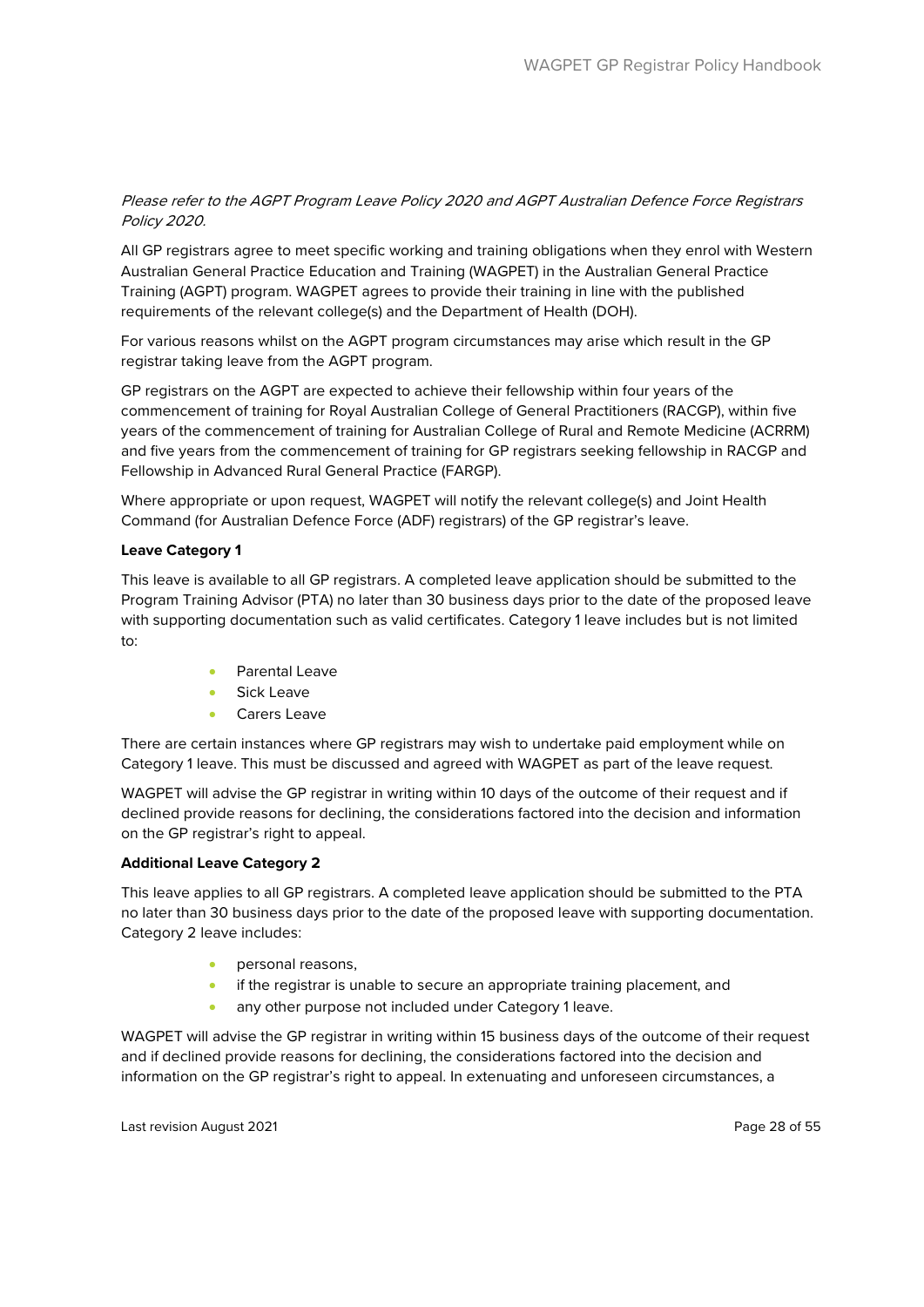request for an additional 26 weeks of leave can be submitted in writing by completing the AGPT Application – Program Leave with supporting documentation to WAGPET for College consideration.

Extenuating and unforeseen circumstances is defined as circumstances which were unforeseen and outside a registrar's control when they accepted a place on the AGPT program. Please refer to GPR17.0 Extenuating and Unforeseen Circumstances Definition for the full AGPT definition.

Submission of a leave application does not guarantee approval. WAGPET can decline leave if it goes against the registrar's training plan.

#### **ADF (Australian Defence Force) Leave Category 3**

This leave applies to GP registrars who are full-time members of the Australian Defence Force. ADF registrars must notify their PTA as soon as they are made aware that they will need to take leave from the AGPT program to meet ADF service requirements.

#### **Program Deferrals Leave Category 4**

Program deferrals are available to eligible GP registrars for an initial period of six calendar months and need to be submitted for consideration by the relevant College. Deferral of the commencement of training will only be considered:

- in extenuating and unforeseen circumstances
- in line with Category 1 leave
- to meet ADF service requirements, or
- if the registrar is unable to be matched to an appropriate training facility.

A completed AGPT Application - Deferral of Training is to be submitted to WAGPET for College consideration along with supporting documentation a minimum of 20 business days prior to the commencement of training. WAGPET will advise registrars of the outcome within 20 business days of receipt of a complete application.

#### <span id="page-29-0"></span>**GPR11.0 REGISTRAR AT RISK POLICY** Last Revision: 31 January 2020

Western Australian General Practice Education and Training (WAGPET) always aims to ensure GP registrars are placed in supportive training environments. From time to time, GP registrars may encounter unforeseen difficult circumstances that would define them as being at risk under the terms of this policy.

To minimise the potential of issues occurring, WAGPET employs several mitigation strategies including but not limited to:

- training facilities and GP supervisors are accredited to WAGPET and college standards and operate under a training services agreement that defines requirements
- GP registrars must agree to and sign the WAGPET Registrar Declaration to be eligible to enter the WAGPET Australian General Practice Training (AGPT) program. The declaration explains minimum requirements for program performance and acceptable behaviour. GP registrars who do not sign and return the Registrar Declaration may not be permitted to start AGPT training with WAGPET.
- Last revision August 2021 Page 29 of 55 In the first week of the general practice term, GP registrars must complete an orientation in their practice. GP registrars are advised of potential stressors and the range of support mechanisms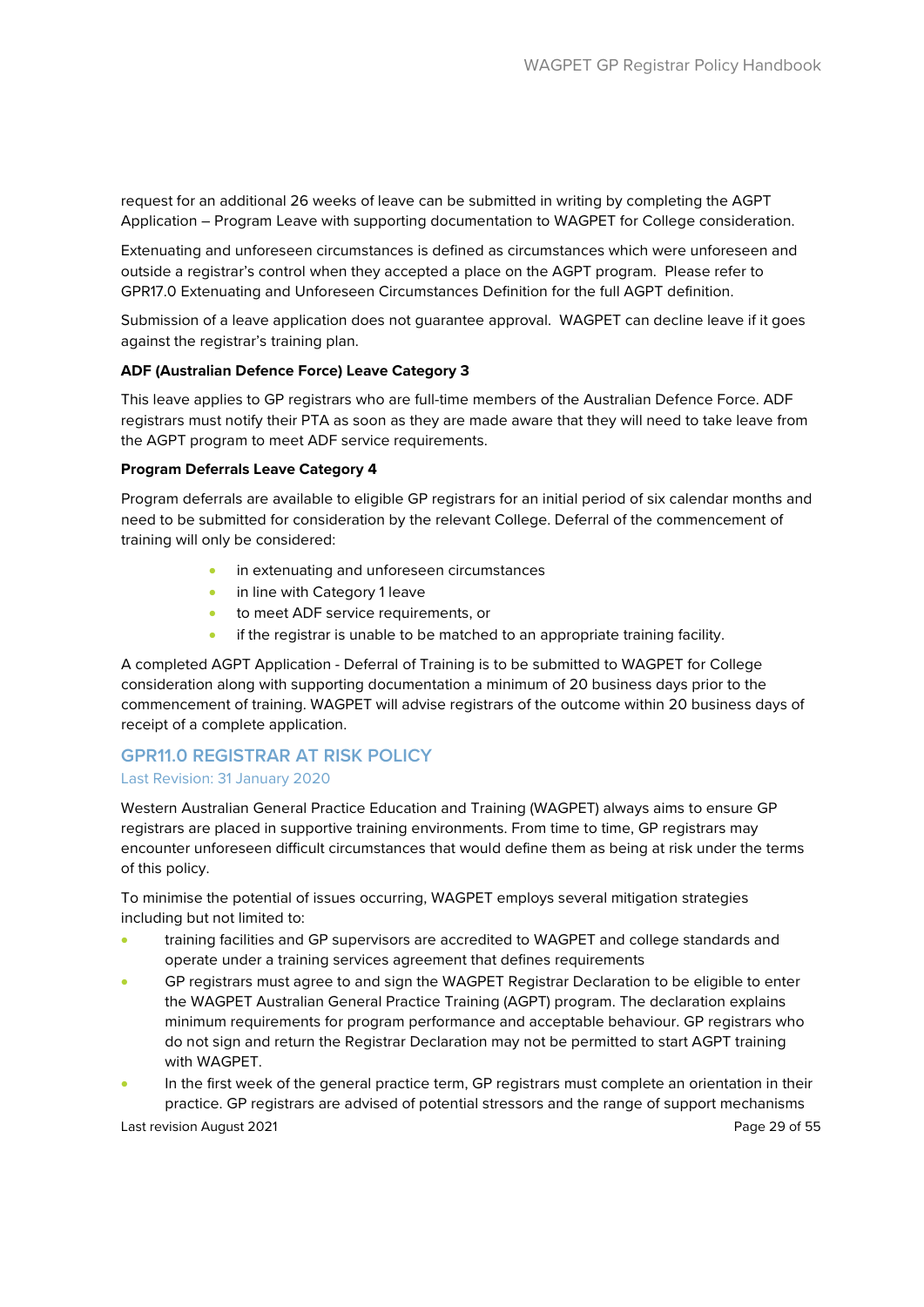available to them during their placement and how these may be accessed at their first regional education day.

- an early safety assessment to ensure registrars new to GP are practising safely early in their training and have an appropriate level of supervision and support.
- GP registrars, GP supervisors and training facilities have regular one-to-one contact with WAGPET staff such as Program Training Advisors (PTA) and Regional Medical Educators (RME)
- An induction visit by WAGPET is provided to training facilities and employment requirements are discussed, and
- GP Registrar and Training Facility handbooks are provided.

#### **Identification of a GP registrar at risk**

All GP registrars are closely monitored through the early safety assessment activities and regional education days, PTA contacts, workshops, External Clinical Teaching (ECT) visits and GP supervisor reports during their placements. WAGPET has established reporting systems to support early notification of any issues so that appropriate action can be taken.

Identification of a GP registrar at risk may come from the GP registrar, training facility, GP supervisor, ECT visitor, RME, PTA, or sources external to WAGPET.

#### **Management of a GP registrar at risk**

All notifications of a GP registrar at risk, regardless of the source, will be directed to the Clinical Director of Training (CDT). Where WAGPET considers the risk to be significant, WAGPET may remove the GP registrar immediately from the placement. WAGPET will advise the GP registrar and the training facility in cases where WAGPET determines the placement must be terminated.

Circumstances that may warrant the immediate removal of a GP registrar from their placement include but are not limited to:

- proven bullying and harassment towards the GP registrar by the GP supervisor or training facility staff, and/or
- the GP registrar is being forced by the GP supervisor or training facility staff to operate in ways that are unsafe or unethical while consulting.

Circumstances that do not warrant a placement change but may warrant the remediation of the GP registrar, GP supervisor or training facility staff include but are not limited to:

- disputes over working conditions or employment agreements, or
- personality clashes between the GP registrar, GP supervisor or training facility staff that leads to feelings of discomfort.

The GP registrar will be assessed by WAGPET in consultation with relevant parties to assess the severity and consequences of the risk. A support plan will be developed with suitable timelines for review.

Where the GP registrar initiates a GP registrar at risk claim, they must demonstrate in writing and provide evidence of the circumstances that place them at risk. All information provided will become part of the GP registrar's training record and may be used in discussions with the GP supervisor or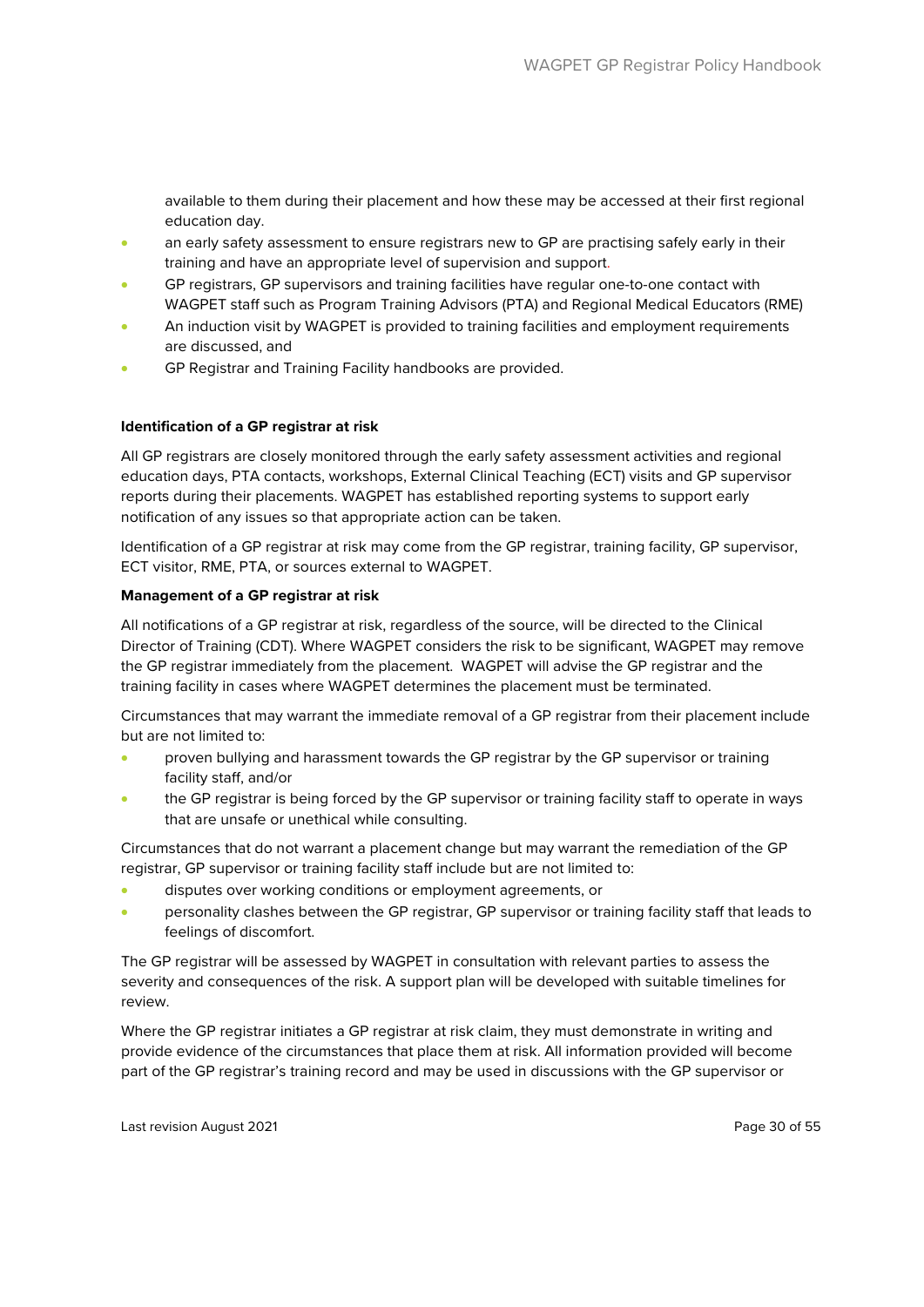training facility staff in order to give them the full information and enable the GP supervisor or training facility staff the right of reply.

The PTA will coordinate the ongoing response to the GP registrar and will be responsible for ensuring that all parties affected by the situation are informed of progress and receive information as appropriate.

The WAGPET Chief Executive Officer (CEO) will be advised of the issue and the proposed support plan.

Where the GP registrar, GP supervisor or training facility staff are not satisfied with decisions made in relation to this policy, they will have recourse to appeal via the WAGPET Appeals and Complaints Policy.

#### <span id="page-31-0"></span>**GPR12.0 REMEDIATION POLICY**

#### Last revision: 20 May 2020

Please refer to the AGPT Program Policies 2020, the ACRRM Remediation Policy and the RACGP Remediation Policy.

GP Registrars may experience challenges whilst on the training program and require additional support and resources to enable them to complete the program successfully.

A tailored Focussed Learning Intervention Plan (FLIP) may be recommended including funded teaching and learning resources. GP registrars are expected to agree in writing to recommended plans and commit to regular reviews and updates, placement changes and other activities to be undertaken. It may also be necessary for GP registrars to apply for an Extension of Training Time to complete these plans. Lack of engagement in any recommended activities will result in no further remediation support being offered.

When necessary formal remediation may be applied for through the Australian College of Rural and Remote Training (ACCRM) and the Royal Australian College of General Practitioners (RACGP). During formal remediation, training time stops, and an intensive targeted intervention approved by the college is undertaken. This may include a new placement in accordance with the registrar's needs.

GP registrars cannot sit for summative assessment components while on formal remediation.

If remediation is unsuccessful or the GP registrar fails to meet the requirements of the remediation, the Clinical Director of Training (CDT) may recommend to the Chief Executive Officer (CEO) that the GP registrar is withdrawn from the Australian General Practice Training (AGPT) program.

If GP registrars do not engage in a FLIP or formal remediation and the CDT concludes there is the possibility of unnecessary and unacceptable risk to patients, the GP registrar's training may be suspended, or they may be withdrawn from the AGPT program in line with the college's remediation policies.

If WAGPET considers there to be unnecessary and unacceptable risk to patients it may also notify Australian Health Practitioner Regulation Agency (AHPRA) in accordance with mandatory reporting requirements.

WAGPET will always:

Last revision August 2021 **Page 31** of 55 • provide clear documentation of the process used to assess the need for remediation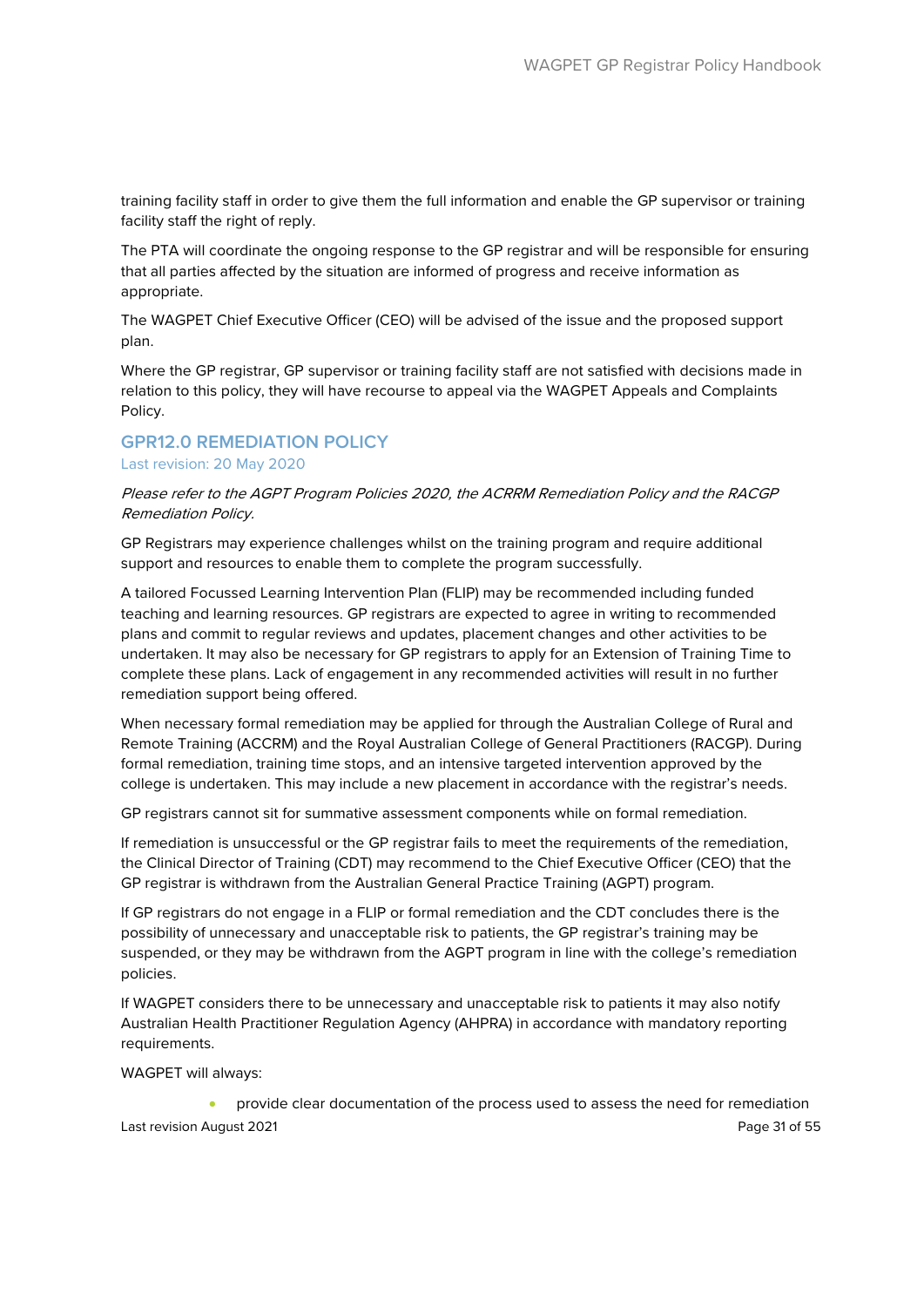- require GP registrar engagement including written support or rejection for the remediation plan, and
- implement WAGPET's requirements and obligations under the remediation plan.

### <span id="page-32-0"></span>**GPR13.0 EXTENSION OF TRAINING TIME POLICY** Last revision: 20 May 2020

#### Please refer to the AGPT Extension of Training Time Policy 2020, New Approach FAQs and the AGPT Training Obligations Policy 2020

Occasionally a GP registrar is unable to meet the requirements of the Australian General Practice (AGPT) program or complete fellowship within the allotted time of four years Full-Time Equivalent (FTE) for the Fellowship of the Royal Australian College of General Practitioners (FRACGP), and five years FTE for the Fellowship of the Australian College of Rural and Remote Medicine (FACRRM) or Fellowship in Advanced Rural General Practice (FARGP).

Extensions awaiting fellowship will be revoked when a registrar requires an extension for assessment. If a registrar fails to achieve all training requirements and exhausts all extension for assessment opportunities, they may be eligible to apply for an extension to transition to the Practice Experience Program or Independent Pathway. These are approved by the appropriate College.

An approved extension for assessment purposes gives a GP registrar continuing access to an Australian General Practice Training (AGPT) provider number. This means a GP registrar can still work and bill Medicare, as long as they are abiding by the policies and conditions of the AGPT and those set by Western Australian General Practice Education and Training (WAGPET) and agreed with the GP registrar to satisfactorily meet the education and training requirements for their stage of training.

During this time, GP registrars are subject to the policies and conditions of the AGPT including pathway conditions.

Training Time can be extended for a period of up to 12 calendar months. WAGPET can approve extensions within the Training Time cap as follows:

- An initial extension of up to six calendar months,
- An extension of a further six calendar months can be granted but only where there are demonstrated extenuating and unforeseen circumstances. Applications must be submitted in writing to WAGPET.

Training Time can be extended for the following purposes, in line with the AGPT policy:

- to satisfactorily meet the Education and Training Requirements for a GP registrar's stage of training (these will be determined by WAGPET and discussed with the registrar)
- to successfully complete the requirements of their skills training term
- to sit or re-sit College required exams and/or assessments and await the results of College required exams and/or assessments
- following an extended period of leave to allow registrars to regain an appropriate level of competence prior to recommencing their training.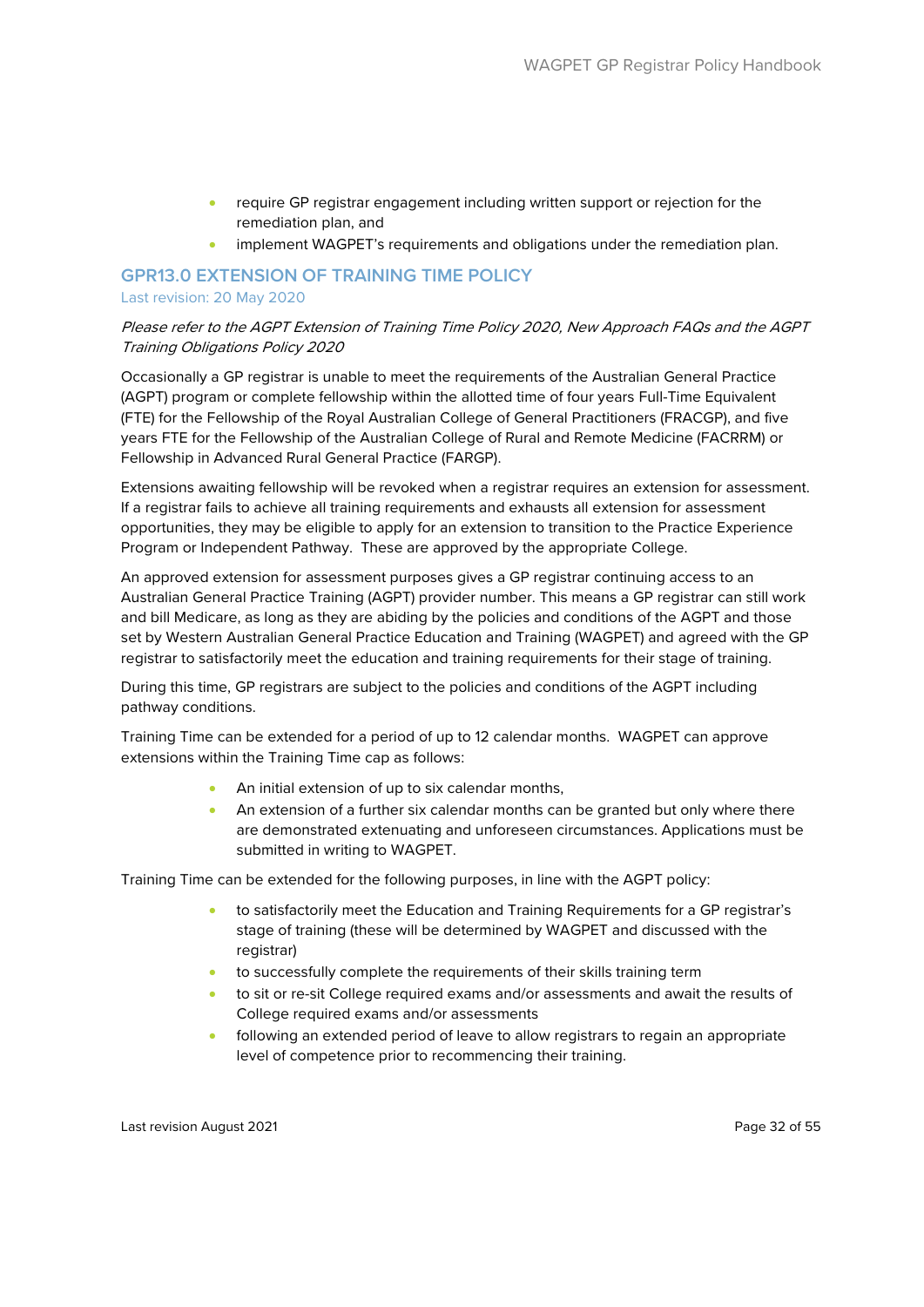Additional extensions of training time beyond 12 calendar months can be applied for under specific circumstances, please refer to sections 7 and 8 of the AGPT Extension of Training Time policy.

Registrars on an approved Extension for Assessment Purposes must continue to meet the minimum training requirement of the Relevant College as per clause 5.8 of the AGPT Training Obligations Policy 2020.

if a registrar fails to complete the required College exams and/or assessments at the end of the Extension for Assessment period and has exhausted all available Training Time they will be withdrawn.

#### **Eligibility**

GP registrars are not eligible for an extension of training time:

- for the completion of remediation terms. or
- to meet their training location obligations.

#### **Approval process**

WAGPET will not approve an extension for assessment purposes unless the GP registrar has:

- discussed the extension for assessment purposes with their Regional Medical Educator (RME) or the Clinical Director of Training (CDT) and completed an extension application.
- undertaken all the education and training requirements expected of any GP registrar at their stage of training.
- enrolled in the summative assessments for the relevant college when eligible except when advised not to by their WAGPET RME.
- applied for a Medicare provider number along with an application for an extension for assessment purposes to WAGPET at least three months prior to needing the extension.
- a placement confirmed in a WAGPET accredited training facility.
- signed or agreed to sign a learning and assessment plan if required to, with their RME.
- relinquished all remaining Category 2 leave.

The submission of Medicare provider number forms is the responsibility of the GP registrar. Late submission of forms will result in the GP registrar being unable to work until the provider number is active.

Extension for Assessment applications will be approved in accordance with the AGPT Training Time policy. However, there is no guarantee that an extension for assessment purposes will be granted.

Any exceptions to this policy must be referred to the relevant College.

# <span id="page-33-0"></span>**GPR14.0 APPEALS AND COMPLAINTS POLICY**

Last revision: 26 August 2021

Please refer to the AGPT Complaints Policy 2020 and AGPT Appeals Policy 2020

Last revision August 2021 Page 33 of 55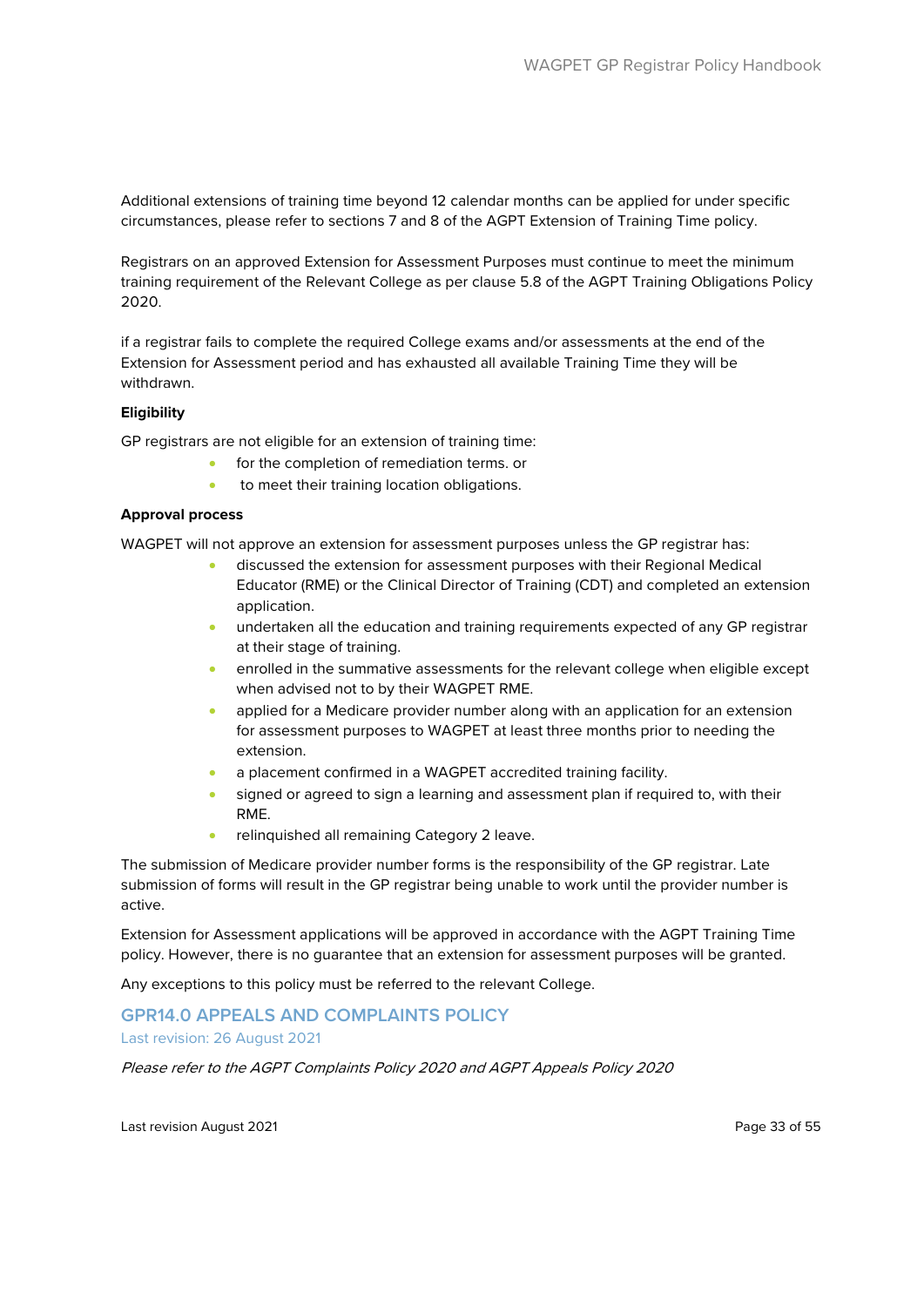Western Australian General Practice Education and Training (WAGPET) acknowledges that from time to time, decisions will be made that adversely affect a participant of the Australian General Practice Training (AGPT) program. WAGPET policy cannot and should not cover every eventuality. WAGPET policy creates a level field for all participants and assists WAGPET to achieve its intended professional obligations on behalf of the relevant college(s) and contracted obligations to the Department of Health (DOH) on behalf of the community.

WAGPET supports and encourages participants to access a transparent appeals and grievances process and will deal with these in an efficient, just and respectful manner.

#### **Complaints**

Complaints are best resolved at the location closest to where the complaint arose. This provides the most relevant and contextual information and minimises compromise to ongoing working relationships.

Grievances are more serious and may be prohibitive in nature or involve direct or indirect discrimination. These allegations must be presented to the WAGPET Chief Program Officer (CPO) and/or Clinical Director of Training (CDT) at the earliest opportunity.

#### **Extent of WAGPET influence**

Note that WAGPET cannot:

- provide compensation to aggrieved parties
- remove conditions set by the Medical Board of Australia (MBA) or Australian Health Practitioners Regulation Agency (AHPRA)
- compel a training placement or Regional Training Organisation (RTO) transfer to another RTO
- confirm or back date a Medicare provider number
- make a recognition for prior learning decision, or
- resolve industrial or employment disputes outside a basic interpretation of the National Terms and Conditions for the Employment of Registrars (NTCER) and Fair Work Australia requirements.

Appeals can be lodged where other avenues have been exhausted and:

- the appeal is in writing with relevant documentation
- the aggrieved party can provide additional information that was not available or used when the decision was taken
- it can be shown that due process has not been followed
- the decision is not consistent with the provided valid evidence including policy, and
- the decision being challenged was communicated to the aggrieved party within the last 20 working days.

#### WAGPET will always:

- observe the rules of natural justice
- comply with legislative requirements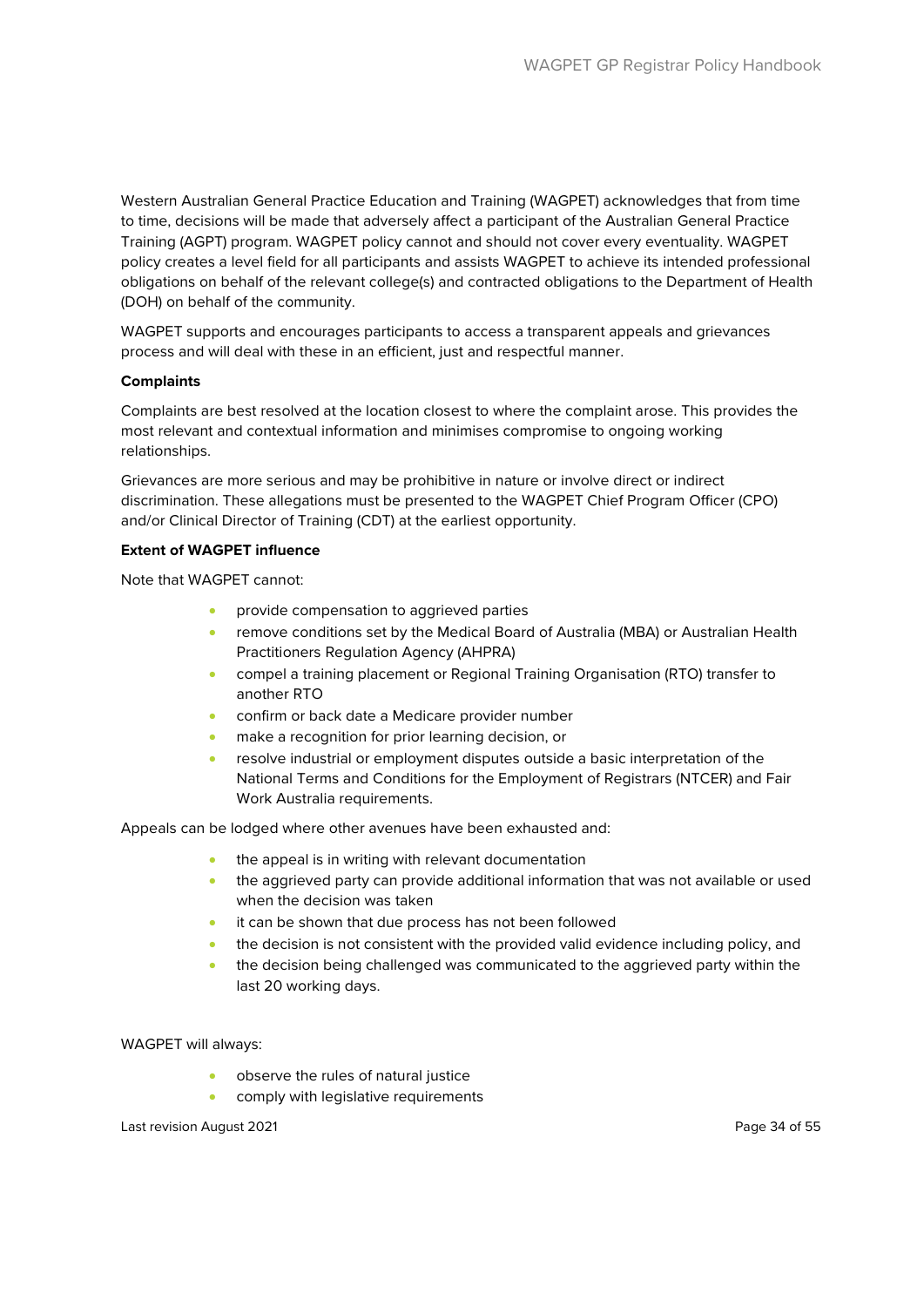- provide clear documentation of the process used to make a decision, and
- publish and implement the reporting and appeals processes to be used when participants question a WAGPET decision.

#### **Complaints arising at the local level**

WAGPET will, in the first instance, encourage the parties to a grievance to resolve their issues together at the local level. WAGPET will support all parties in this endeavour.

#### **Informal mediation**

Where local resolution is not forthcoming or inappropriate, WAGPET will, on request from both parties, provide informal mediation. The complaint will need to be in writing from at least one of the parties. For non-clinical issues the WAGPET Chief Program Officer (CPO) will be the appropriate person and for clinical issues the Clinical Lead Program Support (CLPS) will determine whether themselves or the Regional Medical Educator (RME) are best to provide the mediation. Complaints relating to a WAGPET decision should also be directed to one of the above staff members in the first instance.

External parties also able to provide informal mediation and can be called upon for example:

- General Practice Supervisors Australia (GPSA) and/or General Practice Registrars Australia (GPRA)
- Australian Medical Association Western Australia (AMA WA)

If the matter remains unresolved, the parties may seek the assistance of:

- The CPO or delegate for non-clinical matters and the CDT for clinical matters. That officer will make a ruling on the dispute based on evidence and following due process including:
	- relevant policy
	- evidence collected in the complaint process
	- engagement with the aggrieved parties
	- communication of, reasons for, and consequences of the decision
	- opportunity to respond to decision informally, and
	- opportunity to appeal

#### **Formal appeal**

If the complaint remains unresolved a formal appeal can be submitted against WAGPET's decision. The appeals process is as follows:

- the aggrieved party must submit an appeal to the Chief Executive Officer (CEO) in writing with supporting documentation within 20 working days of the decision being appealed
- <span id="page-35-0"></span>• the CEO or delegate will acknowledge receipt of the appeal within five working days

Action to address the complaint will be taken within 20 working days of the appeal. If the CEO declines the appeal the aggrieved party may appeal to the relevant college.

#### **GPR15.0 COMPLETION OF TRAINING POLICY** Last revision: 26 August2021

Last revision August 2021 Page 35 of 55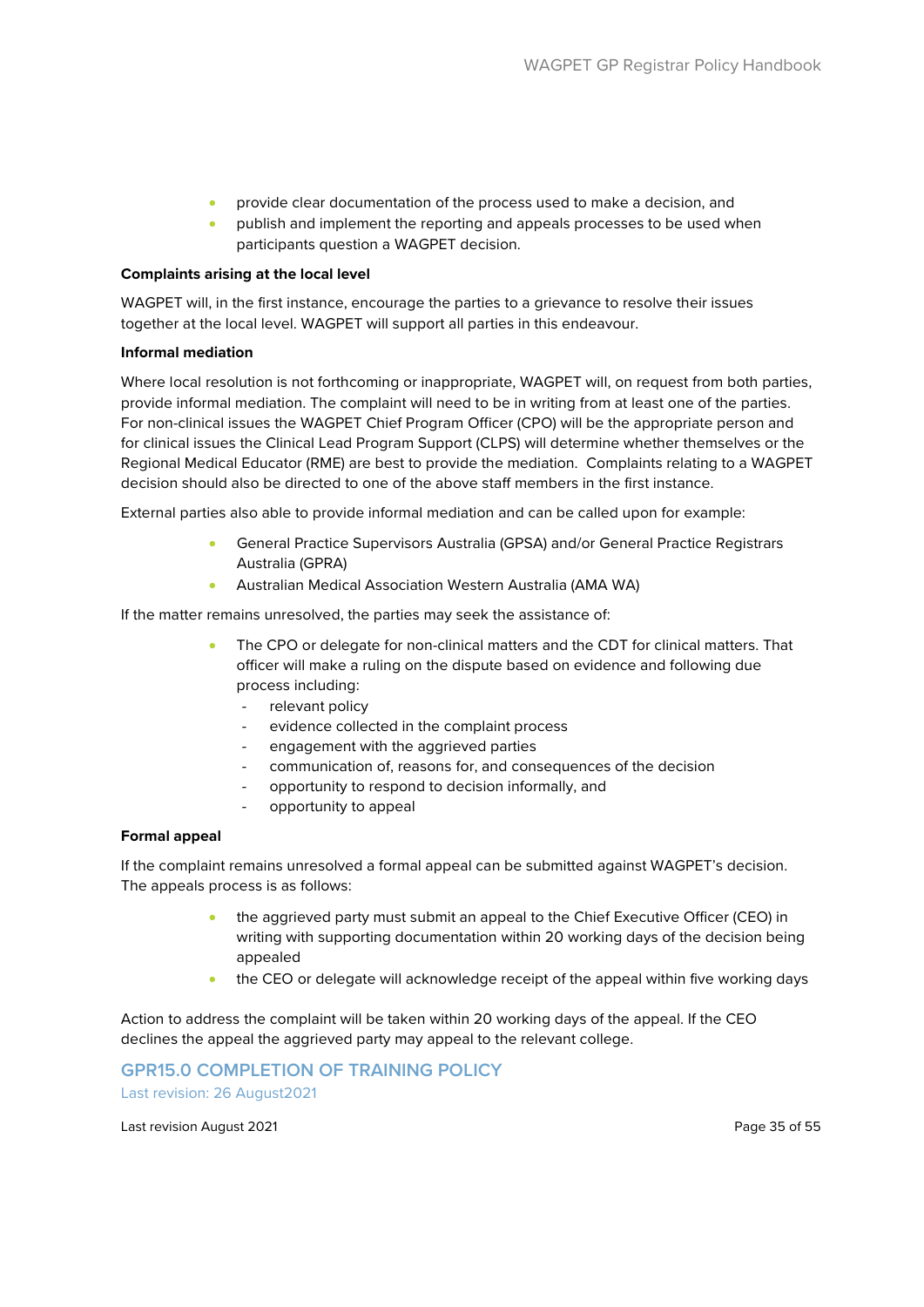#### Please refer to the AGPT Extension of Training Time Policy 2020 and AGPT Training Obligations Policy 2020.

Once all training and education requirements have been completed, GP registrars must apply to the relevant college(s) to be awarded a fellowship. This process can take time as the college(s) assess each application. During this time, GP registrars are no longer eligible for an Australian General Practice Training (AGPT) Medicare provider number, nor are they eligible for a specialist GP Medicare provider number.

An approved extension awaiting fellowship gives a GP registrar continuing access to an AGPT Medicare provider number until the fellowship is confirmed by the relevant college(s). During this time GP registrars continue to be subject to the policies and conditions of the AGPT including pathway conditions.

Extension awaiting fellowship is capped at a maximum of 12 weeks. Further extensions must be approved by the relevant College. Western Australian General Practice Education and Training (WAGPET) will approve a Medicare provider number for a maximum of 26 weeks, to allow for any delays in the fellowship application process. Failure to have fellowship awarded within 12 weeks will leave a GP registrar without a provider number and unemployed.

Dual fellowship registrars training towards both Australian College of Rural and Remote Medicine (ACRRM) and Royal Australian College of General Practitioners (RACGP) fellowship must not apply to Medicare for certification of their vocational registration until they have obtained both fellowships.

Australian Defence Force (ADF) registrars who complete their fellowship requirements while on deployment, can apply to WAGPET for a one-off extension of up to 26 weeks from the date of their return from that deployment.

#### **Application process**

It is the GP registrar's responsibility to advise their Program Training Advisor (PTA) and Regional Medical Educator (RME) of their intention to apply for an extension awaiting fellowship three months prior to the start of their extension and they must:

- provide evidence that all training obligations for the relevant college(s), the AGPT and WAGPET have been or will have been met before the extension is required
- have passed all summative assessments of the relevant college(s) and provided all required or requested evidence to WAGPET
- have applied for their Medicare provider numbers through WAGPET using the Medicare and AGPT provider number forms three months prior to the start of their extension. Late submission of forms will result in the GP registrar being unable to work until the provider number is active.
- have a confirmed placement in a WAGPET accredited training facility, and
- <span id="page-36-0"></span>• have applied for fellowship from the relevant college(s) or confirmed agreement to apply for fellowship within five working days of starting an extension awaiting fellowship. Failure to do so will result in any further requests for extensions being rejected.

Last revision August 2021 Page 36 of 55 WAGPET will not approve an extension awaiting fellowship without this information.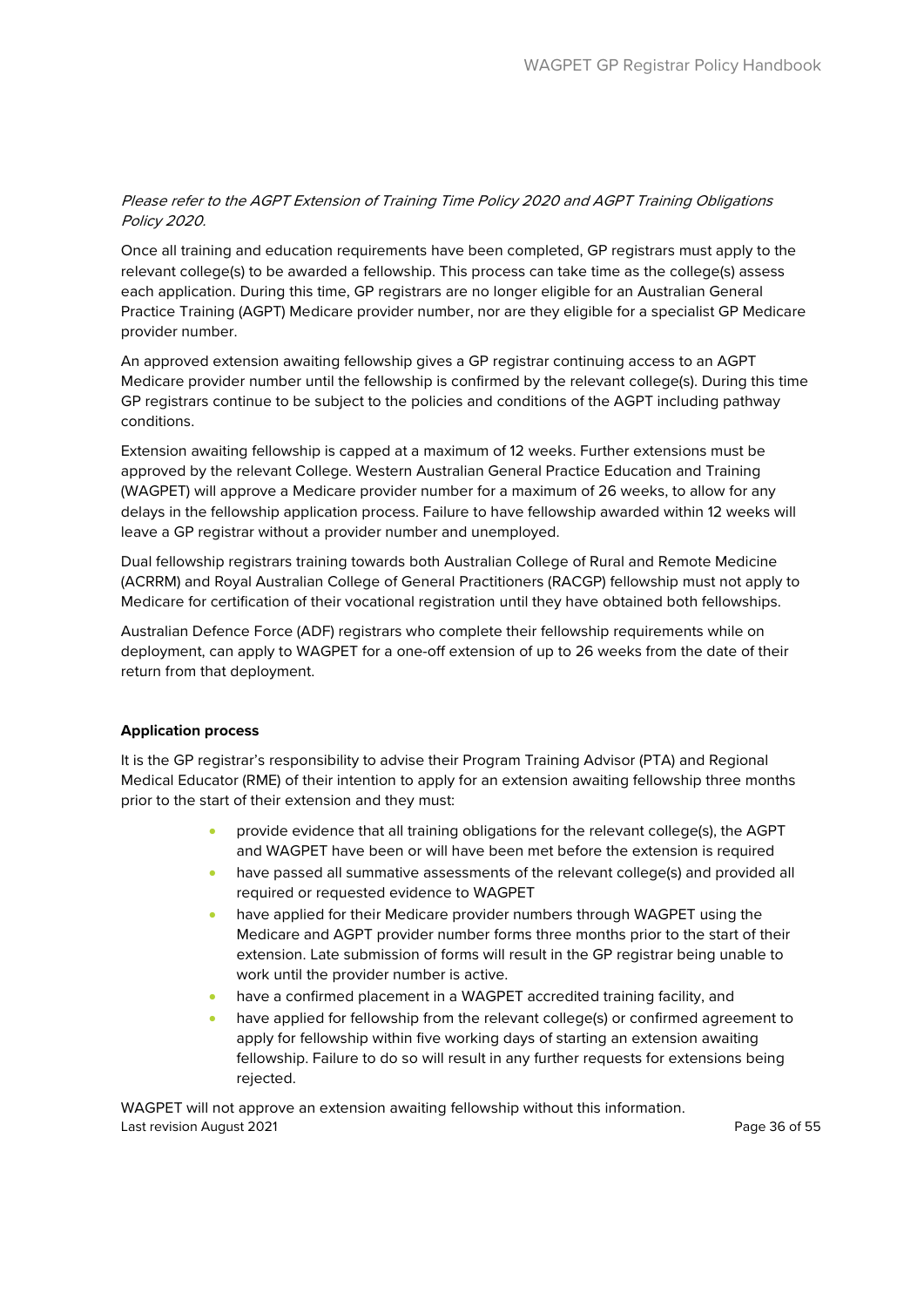### **GPR16.0 PRIVACY POLICY**

#### Last Revision: 26 August 2021

Western Australian General Practice Education and Training (WAGPET) recognises the importance of privacy and our obligations to those who share their private information with us in the delivery of and participation in Australian General Practice Training (AGPT) in WA.

This policy describes how WAGPET Ltd protects information in accordance with its obligations under the Privacy Act 1988 (Privacy Act) and the Australian Privacy Principles (APPs) while at the same time managing the AGPT in WA, ensuring safe quality training for GP registrars and safe quality care is being provided to the community.

Further information on the APPs can be found on the Office of the Australian Information Commissioner's website: **<https://www.oaic.gov.au/>**.

This policy describes:

- how and why we collect personal information,
- how your information is used.
- when and with whom we share information, and
- how you can access and amend your personal information.

#### **Personal information we collect**

WAGPET will only collect personal information needed to administer and promote the programs we deliver.

This includes processing applications for the program, dealing with the ongoing management of doctors enrolled in the programs, conducting training in conjunction with our external training service providers and other regional training providers, managing the accreditation and reaccreditation of training facilities and GP supervisors, and providing information about our programs to prospective applicants (direct marketing).

Examples of personal and sensitive information we may collect includes your:

- name, residential and work telephone numbers,
- residential, work and email addresses,
- occupation,
- academic and employment history,
- family background, and
- financial records.

Examples of sensitive personal information we may collect include your:

- medical history,
- racial or ethnic origin, and
- indigenous affiliation.

#### **Personal information you give to us**

We may collect your personal information directly from you when you enquire or apply for one of our training or placement programs or participate in our program as a service provider. We also collect your personal information during your engagement with us so that we can monitor and appraise performance and training or placement needs.

Last revision August 2021 Page 37 of 55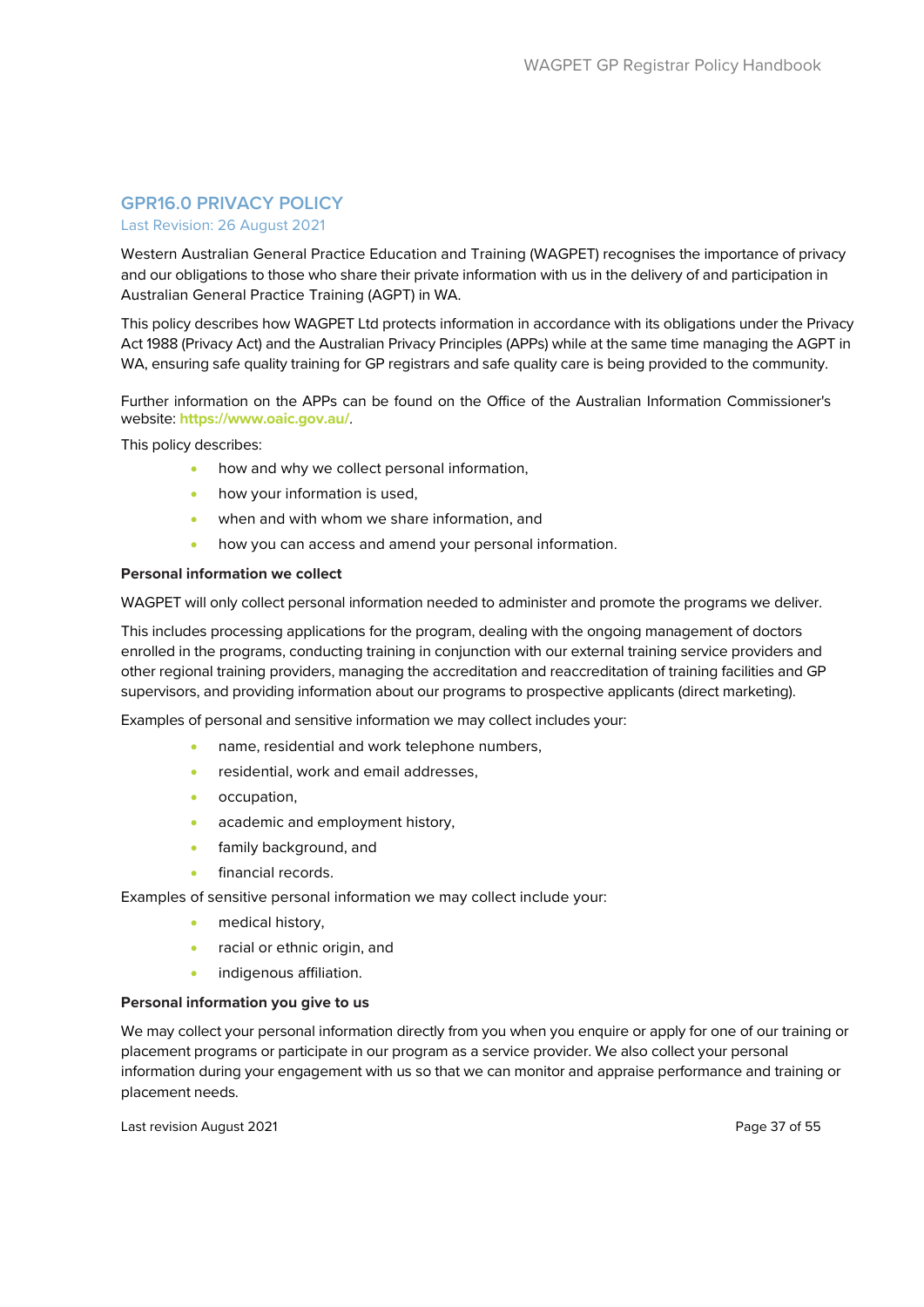We also collect information to assist us to assess whether the program is meeting participant needs specifically, and the needs of participants generally. We will not collect sensitive personal information about you unless you consent, and the information is reasonably necessary for one or more of our functions or activities.

#### **Personal information we collect from other sources**

We may collect personal information or sensitive information from a person or entity other than the individual. We will not collect this information for purposes outside the scope of the services that we are contracted to provide.

If we do collect your personal information from another source, we will take reasonable steps to ensure that you are made aware:

- that we collected your personal information from another source,
- what we will do with the information, and
- any other person or body to whom we may share or disclose the information.

We may collect sensitive personal information in accordance with the exceptions contained in APP 3.4 of the Privacy Act. For example, if the collection is required or authorised by or under an Australian law or by a court of tribunal order.

#### **What we do with your personal information**

We use and disclose personal information to enable us to carry out our business of providing pre-vocational and vocational education, training and placement services for medical practitioners. We will use your personal information to:

- process and monitor applications,
- manage your training for the duration of the training period or placement,
- facilitate Department of Human Services (Medicare) and any incentive payments,
- report to the Department of Health (DOH) and other Commonwealth agencies, and the Australian College of Rural and Remote Medicine (ACRRM) and Royal Australian College of General Practitioners (RACGP) as necessary,
- conduct quality assurance and other program activities,
- undertake research, for example analysis of demand for medical services and distribution of doctors in our program, and
- promote and direct market programs to prospective applicants.

Sometimes we may use and disclose personal information for purposes that are related to the primary purpose. For example, to conduct surveys or undertake activities to assist us to improve our services and procedures.

We will not use your sensitive personal information for another purpose unless it is directly related to our functions and activities.

We may use or disclose personal information in accordance with the exceptions contained in APP 6.2 and APP 6.3 of the Privacy Act.

A link to the Federal Privacy Act is here: **[https://www.oaic.gov.au/assets/privacy/app-guidelines/app](https://www.oaic.gov.au/assets/privacy/app-guidelines/app-guidelines-july-2019.pdf)[guidelines-july-2019.pdf](https://www.oaic.gov.au/assets/privacy/app-guidelines/app-guidelines-july-2019.pdf)**.

Last revision August 2021 Page 38 of 55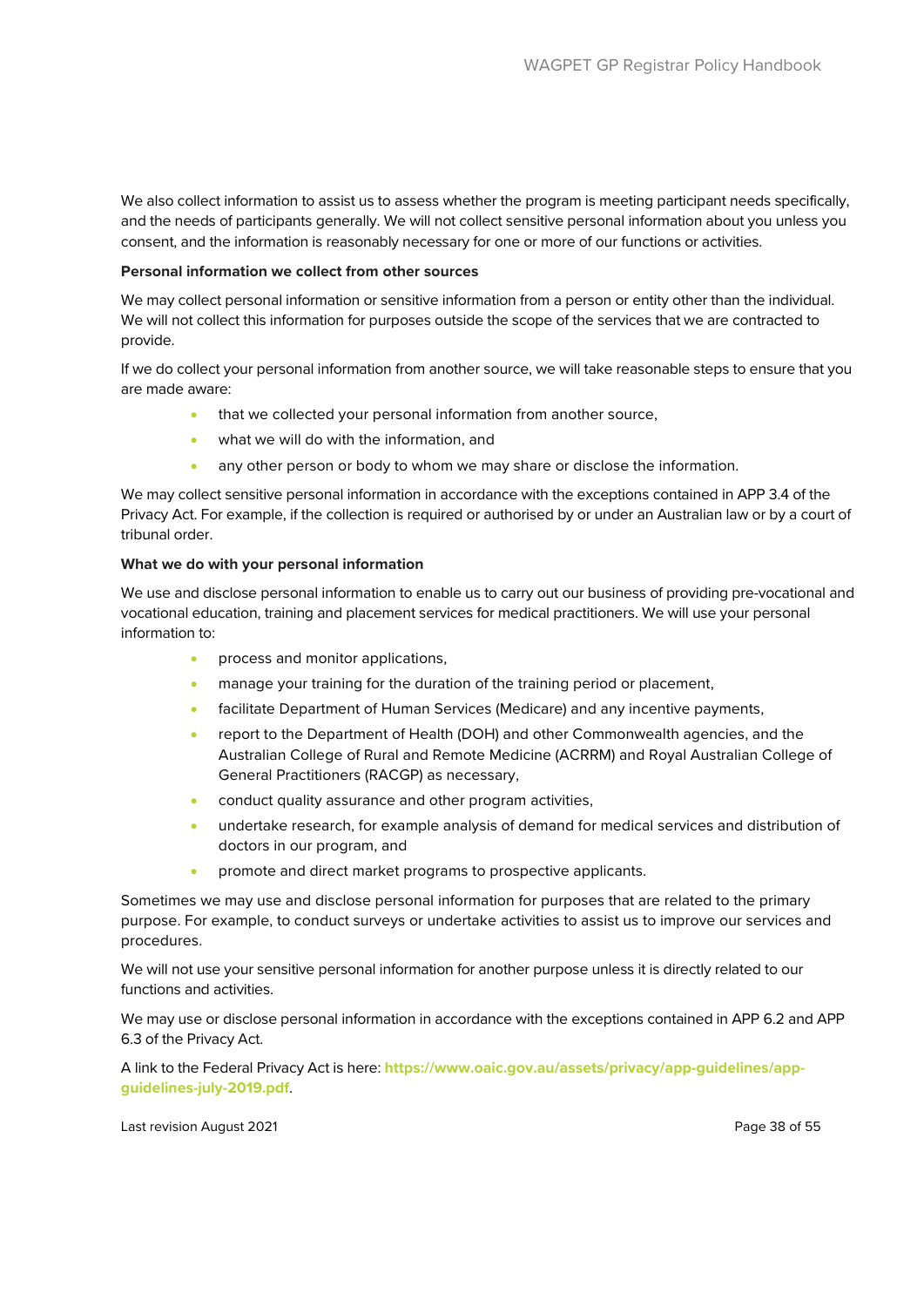#### **Organisations we may disclose to**

Sometimes we need to disclose your personal information to persons or organisations outside WAGPET. You may reasonably expect that we may disclose your personal information to:

- referees that have been included in an application,
- training service providers who provide training or training support services to WAGPET including the Aboriginal Health Council of Western Australia (AHCWA), Australian Medical Association (AMA) WA, Rural Clinical School (RCS) of Western Australia, Rural Health West (RHW), Western Australian Country Health Services (WACHS), and Western Australian Primary Health Alliance (WAPHA),
- agencies involved with relevant official administration, monitoring, registration and verification activities such as the Australian Health Practitioner Regulation Agency (AHPRA), Department of Health, Department of Human Services (Medicare Australia), ACRRM and the RACGP,
- contractors or agents who provide services to us, for example, External Clinical Teaching Visitors (ECTV), Regional Advisory Committees, data management contractors and associated contractors, and marketing and promotional contractors,
- General Practice Supervisors Australia (GPSA), and
- General Practice Registrars Australia (GPRA).

#### **Can you request to deal with us without identifying yourself?**

We understand that anonymity is an important element of privacy. In most cases, we need to know who you are to process and/or manage your application, training or enquiry. You can request to deal with us without identifying yourself or by using a pseudonym. However, in some instances this may not be possible, for example, when making a complaint, we may need to know your identity in order to investigate the complaint, in relation to a particular service provided by a training post.

If it is practicable to deal with us on an anonymous basis, we will take measures to ensure that information you provide on an anonymous or pseudonymous basis is not able to be linked with other information we may have about you. If you wish to deal with us on an anonymous or pseudonymous basis, contact th[e Privacy Officer.](mailto:privacyofficer@wagpet.com.au) 

#### **Do we send your personal information overseas?**

It may be necessary for us to send your personal information overseas, for example to an overseas based data assessment or questionnaire assessment institution or firm with which we are collaborating in medical training assessment and research. We will not send the information outside Australia without your consent or unless the transfer complies with APP 8 (cross-border disclosure of personal information) or where we are obliged to do so under contract with the Department of Health.

#### **How we keep your personal information secure**

WAGPET uses a range of physical and electronic security measures to protect personal information from misuse and loss, and from unauthorised access, modification or disclosure. For example, we restrict physical access to our offices, employ security containers, firewalls, secure databases, computer user identifiers and passwords. Emails you send to us are screened by our email security systems and may be viewed by authorised WAGPET information technology personnel and subcontractors for security purposes.

#### **Automated information collection**

Last revision August 2021 Page 39 of 55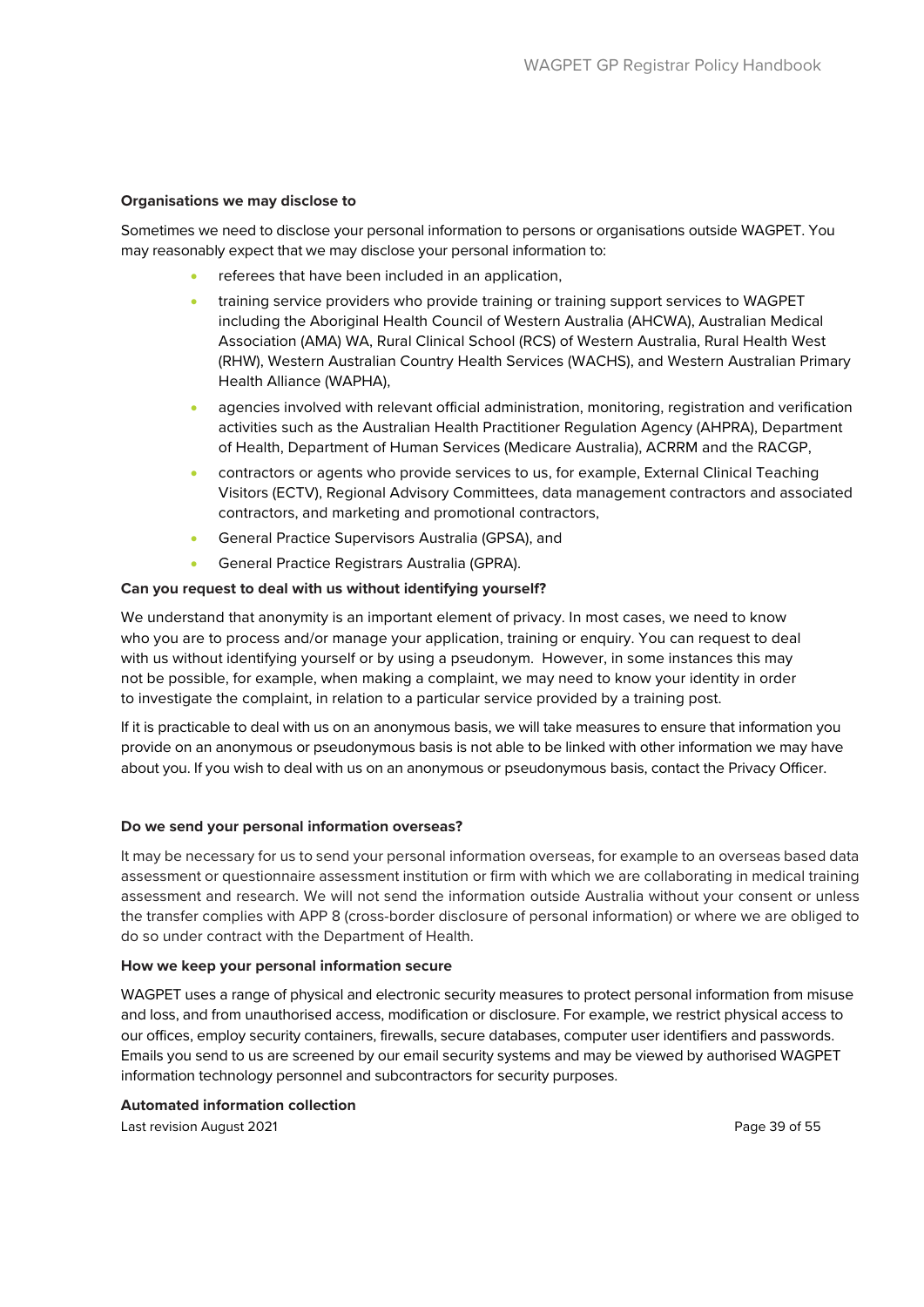When you visit the WAGPET website our server makes a record of that visit and logs the following information:

- your server address,
- the top-level domain name (for example .com, .gov, .au, .uk),
- the date and time of the visit to the site,
- the pages accessed and documents downloaded,
- the previous site visited, and
- the type of browser used.

The data listed above is collected to facilitate website and system administration, including monitoring to prevent security breaches and enhancement of the website to meet users' needs.

We do not attempt to identify users or their browsing activities except in the unlikely event of a criminal investigation, for example where a law enforcement agency has issued a warrant to inspect our server logs.

We do not use cookies when people make general visits to our website. Cookies are small text files that may be transferred to your computer's memory by the servers of some of the websites you visit. Their purpose is to track and store information about a visitor's usage of a website.

We do use cookies in relation to some of the specific web pages we have established for particular clients to allow them limited access to information via our intranet. These cookies are used only during a browsing session and expire when the visitor closes his or her browser.

WAGPET's website has links to other internet sites. Once you leave our website, the guidelines of this privacy policy no longer apply. Please read carefully the relevant privacy policies or terms and conditions governing these linked sites to ensure your privacy is protected.

#### **How to access your personal information**

WAGPET will provide you with access to your personal information, subject to any applicable exceptions under the Privacy Act. We will first require you to verify your identity in a manner that is reasonable in the circumstances and specify the information you wish to access.

If we refuse your request, we will provide you with reasons for the refusal. For example, if we are not satisfied as to the identity of the requestor. You will not be charged for lodging a request to access your personal information.

Requests for access to personal information should, in the first instance, be directed to th[e Privacy Officer](mailto:privacyofficer@wagpet.com.au) who will refer the request to an appropriate person within WAGPET.

#### **How to update your personal information**

We will take all reasonable steps to ensure that your personal information is accurate, up to date, complete and relevant.

If you are able to establish that your personal information is inaccurate, out of date, incomplete, irrelevant, or misleading, we will take reasonable steps to amend the information.

If we update or amend personal information about you that we previously disclosed to another entity, and you request that we notify that entity, we will take reasonable steps to give that notification.

If we refuse your request to amend or update your personal information, we will give you a written notice setting out the reasons for the refusal, the mechanisms available to complain about the refusal, and any other matter

Last revision August 2021 Page 40 of 55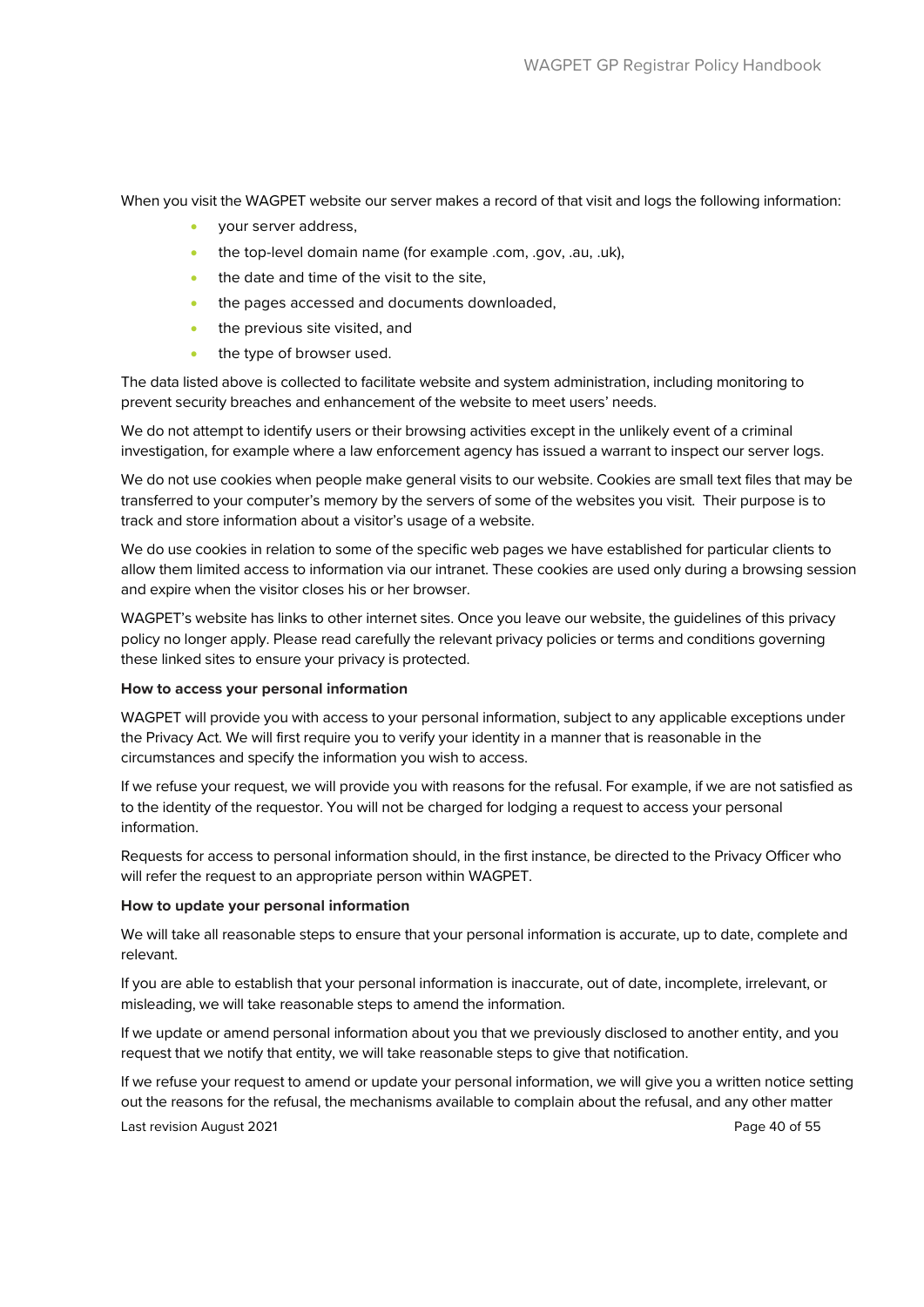prescribed by regulations. If you ask us to, we will associate the information with a statement that the information is inaccurate, out of date, incomplete, irrelevant or misleading in accordance with your request.

#### **How you can complain about WAGPET's privacy practises**

If you have a concern about the way in which WAGPET handles your personal information and wish to make a complaint, contact th[e Privacy Officer.](mailto:privacyofficer@wagpet.com.au)

Under the Privacy Act, the Privacy Commissioner has the power to investigate complaints or acts or practises that may be a breach of privacy even if there is no direct complaint to the Privacy Commissioner. If you have made a complaint to us about a WAGPET practice that you think amounts to an arbitrary or unreasonable interference with your privacy, and you do not believe that the matter has been resolved satisfactorily, you should either write to the Privacy Commissioner setting out the details of the practises which you think interfere with your privacy, or telephone the Privacy Hotline 1300 363 992 (local call charge).

If you wish, you are able to make a complaint directly to the Privacy Commissioner rather than to WAGPET. In most cases, however, it is likely that the Privacy Commissioner would refer you to WAGPET in the first instance to see if your complaint can be resolved without requiring the involvement of the Commissioner.

#### **Further information**

To find out more about WAGPET's management of personal information, contact our [Privacy Officer:](mailto:privacyofficer@wagpet.com.au)

The Chief Financial Officer

Western Australian General Practice Education and Training Ltd

Telephone: 08 9473 8200

Email: **[privacyofficer@wagpet.com.au](mailto:privacyofficer@wagpet.com.au)**

For more information on the Privacy Act and the APPs:

Visit the website the Office of the Australian Information Commissioner **[www.oaic.gov.au](http://www.oaic.gov.au/)** or contact the Privacy Hotline 1300 363 992 (local call charge).

We will, from time to time, review and revise this Privacy Statement. We reserve the right to amend this policy at any time and any amendments will be notified by the posting of an updated version on our website at: **[https://www.wagpet.com.au/resources.](https://www.wagpet.com.au/resources)**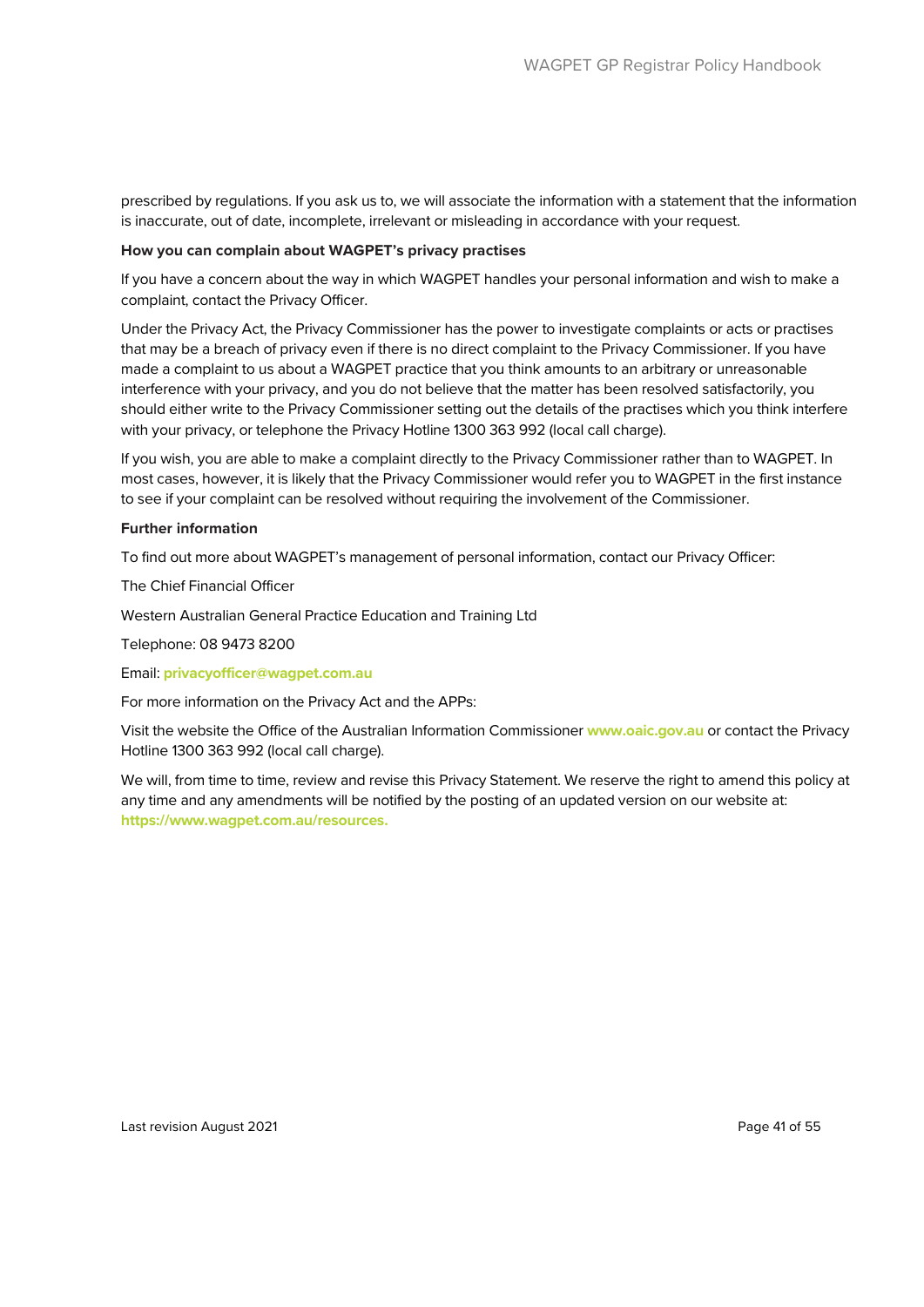#### **Definitions**

| Privacy Act 1988<br>(Privacy Act)              | Legislation which aims to safe guard and protect individual's personal and sensitive information:<br>oaic.gov.au/agencies-and-organisations/app-guidelines/                                                                                                                                                                                                                                                                      |
|------------------------------------------------|----------------------------------------------------------------------------------------------------------------------------------------------------------------------------------------------------------------------------------------------------------------------------------------------------------------------------------------------------------------------------------------------------------------------------------|
| <b>Australian Privacy</b><br>Principles (APPs) | The 13 APPs replace the National Privacy Principles and are enacted legislation found in the<br>Privacy Amendment (Enhancing Privacy Protection) Act 2012 (Cth): oaic.gov.au/agencies-and-<br>organisations/app-quidelines/                                                                                                                                                                                                      |
| Personal Information                           | Any information or an opinion about an identified individual, or an individual who is reasonably<br>identifiable; whether the information or opinion is true or not; and whether the information or<br>opinion is recorded in a material form or not. What constitutes personal information will vary,<br>depending on whether an individual can be identified or is reasonably identifiable in the particular<br>circumstances. |
|                                                |                                                                                                                                                                                                                                                                                                                                                                                                                                  |
| <b>Privacy Officer</b>                         | The Chief Financial Officer is WAGPET's appointed Privacy Officer. The role of the Privacy Officer<br>will include:                                                                                                                                                                                                                                                                                                              |
|                                                | participating in the development of initiatives that have a potential privacy impact<br>۰                                                                                                                                                                                                                                                                                                                                        |
|                                                | providing advice on the general application of the Privacy Act 1988 (Privacy Act) to the<br>۰<br>agency's general operations                                                                                                                                                                                                                                                                                                     |
|                                                | handling, or supervising the handling, of privacy complaints and enquiries<br>۰                                                                                                                                                                                                                                                                                                                                                  |
|                                                | training staff in aspects of the Privacy Act that apply to their day-to-day activities<br>۰                                                                                                                                                                                                                                                                                                                                      |
|                                                | being the primary privacy contact for the Office of the Australian Information Commissioner.                                                                                                                                                                                                                                                                                                                                     |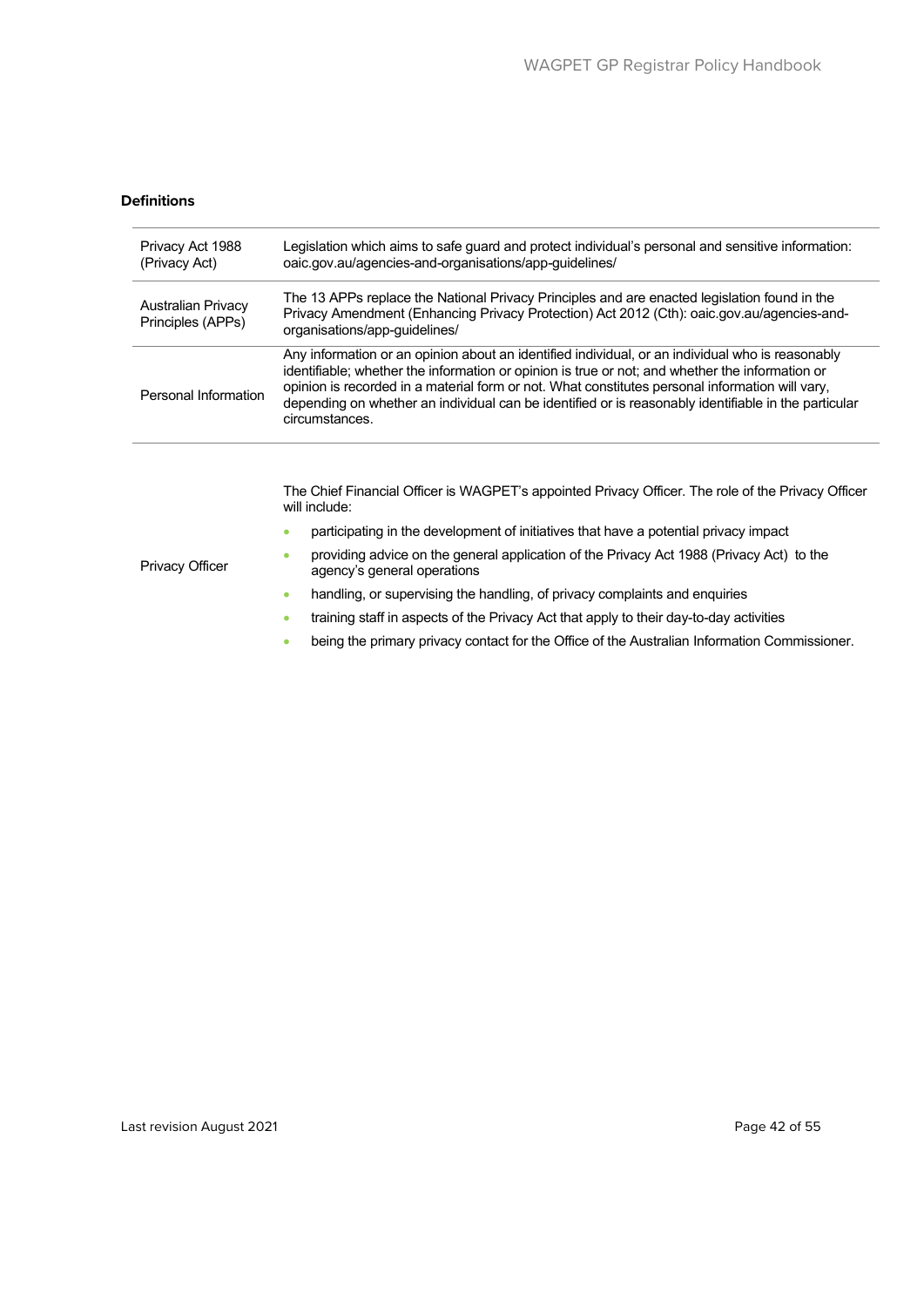Sensitive information is a subset of personal information and is defined as information or opinion (that is also personal information) about an individual's:

- Racial or ethnic origin
- Political opinions
- Membership of a political association
- Religious beliefs or affiliations
- Philosophical beliefs

Criminal record

- Membership of a professional or trade association
- Membership of a trade union
- Sexual preferences or practices; or

#### Sensitive Information

- Health information about an individual
- Genetic information (that is not otherwise health information)
- Biometric information that is to be used for the purpose of automated biometric verification or biometric identification, and
- Biometric templates.

Sensitive information is generally afforded a higher level of privacy protection under the APPs than other personal information. This recognises that inappropriate handling of sensitive information can have particular ramifications for the individual concerned or those associated with the individual. For example, some kinds of sensitive information, such as information relating to race or ethnic origin, may provide the basis for discrimination or other forms of mistreatment. Mishandling of this information may also lead to humiliation or embarrassment or may undermine an individual's dignity.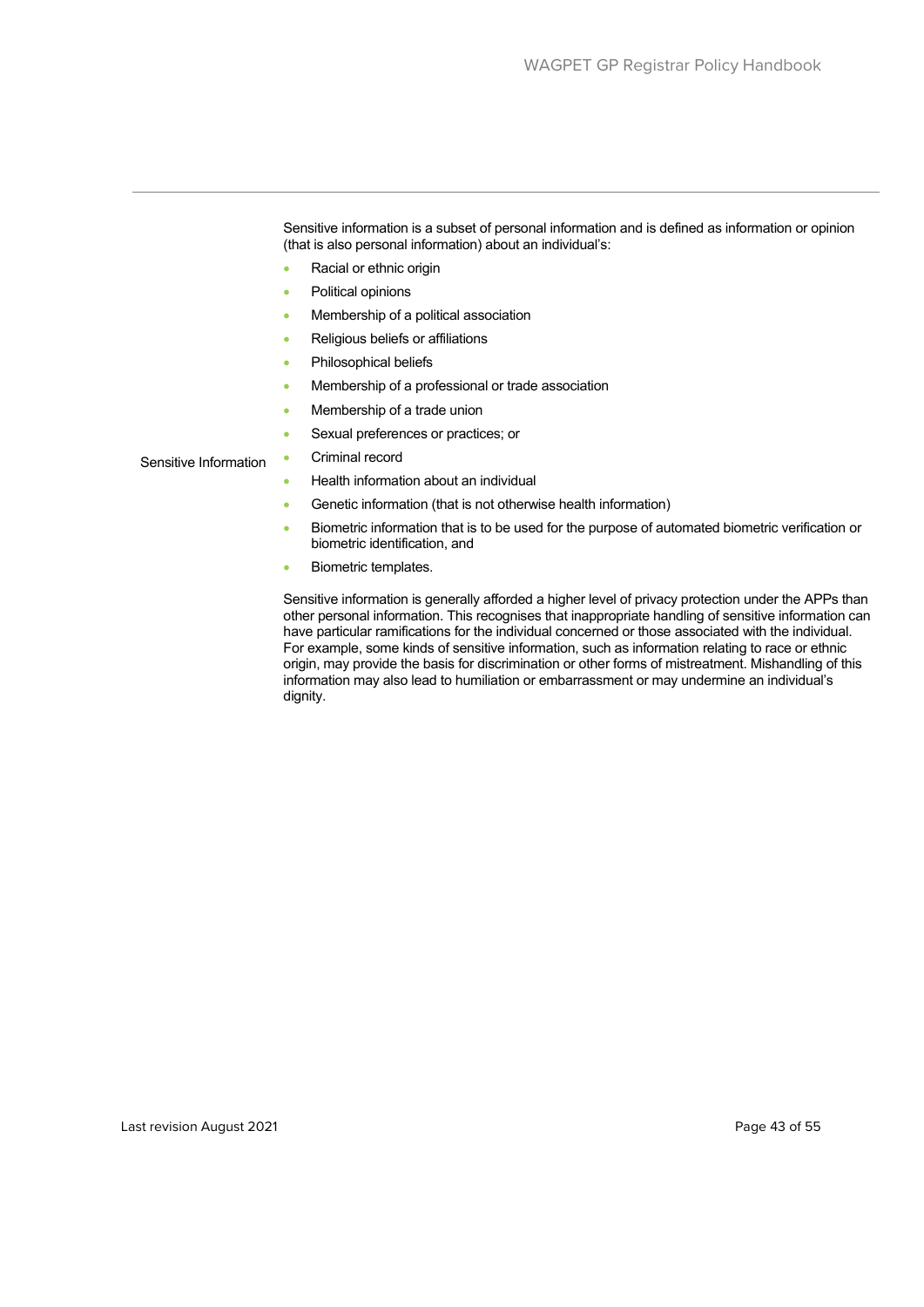### <span id="page-44-0"></span>**GPR17.0 EXTENUATING AND UNFORESEEN CIRCUMSTANCES DEFINITION**

Last revision: 21 May 2020

#### Please refer to the AGPT Program Leave Policy 2020

For the purposes of this policy handbook, extenuating and unforeseen circumstances are determined as defined in the Australian General Practice Training (AGPT) policies. These are described as circumstances which were unforeseen and outside a registrar's control when they accepted a place on the AGPT program. These circumstances will not be considered as unforeseen if it can be determined that the circumstances were known or reasonably should have been known by the registrar prior to the acceptance of their place on the AGPT Program.

Examples of extenuating circumstances may include, but are not limited to:

- Ill-health (other than minor illnesses).
- deterioration of an existing medical condition that can no longer be managed in the current location,
- bereavement,
- acute personal/emotional circumstances,
- hospitalisation,
- illness of an Immediate family member,
- a major change to a registrar's personal circumstances; or
- an involuntary change in a spouse's employment.

Extenuating circumstances do not include, for example:

- a change in relationship status from single to partnered or married; or
- a change in family circumstances (including starting a family and children's schooling).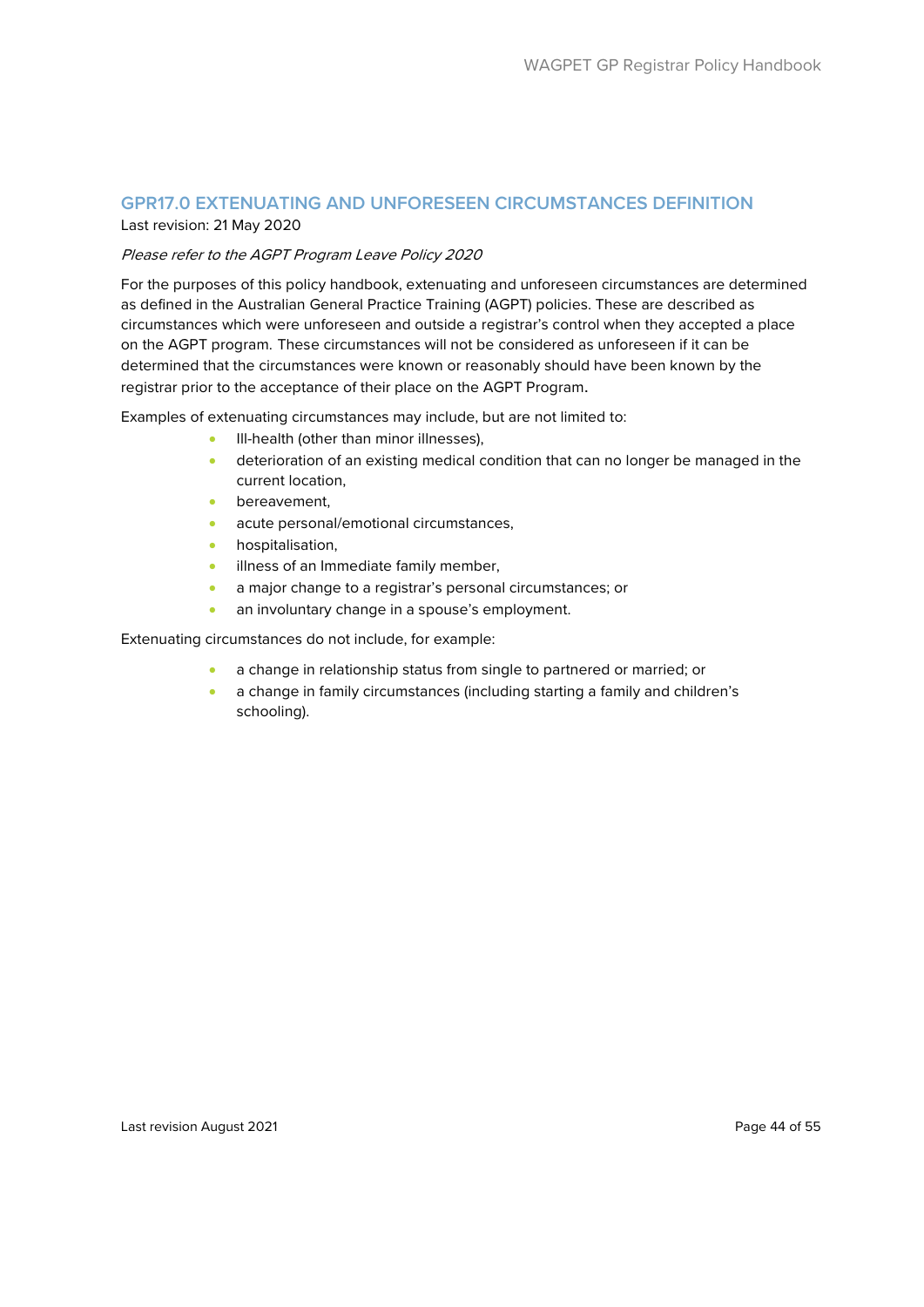# <span id="page-45-0"></span>POLICY UPDATE SCHEDULE

| <b>Last Handbook</b><br>revision date | <b>Policy section that has</b><br>changed                                       | <b>Previous Handbook wording</b><br>that has changed                                                                                                             | New wording in this<br><b>Handbook</b>                                                                                                                                   |
|---------------------------------------|---------------------------------------------------------------------------------|------------------------------------------------------------------------------------------------------------------------------------------------------------------|--------------------------------------------------------------------------------------------------------------------------------------------------------------------------|
| 24 February<br>2020                   | <b>GPR2.0 Selection</b><br>Policy                                               | Eligibility completed by DoH                                                                                                                                     | Eligibility completed by<br>colleges                                                                                                                                     |
| 24 February<br>2020                   | <b>GPR3.0 Training Time</b><br>Policy                                           |                                                                                                                                                                  | Possible reduction in work<br>hours statement for registrars<br>on Extension for Assessment                                                                              |
| 24 February<br>2020                   | GPR4.0 Enrolment,<br>Placement and<br><b>Enrolment Policy</b>                   |                                                                                                                                                                  | Change to RACGP practice<br>diversity requirements                                                                                                                       |
| 24 February<br>2020                   | <b>GPR8.0 Rural Support</b><br>Payment Policy<br>replaced                       |                                                                                                                                                                  | Additional payments for<br>specific towns                                                                                                                                |
| 24 February<br>2020                   | GPR10.0 Leave Policy                                                            |                                                                                                                                                                  | Added WAGPET can decline<br>leave if against a registrar's<br>training plan                                                                                              |
| 29 June 2020                          | Changes to RACGP<br>and ACRRM summative<br>assessment tables                    |                                                                                                                                                                  |                                                                                                                                                                          |
| 18 June 2020                          | <b>GPR1.0 Professional</b><br>Behaviour policy                                  | None                                                                                                                                                             | Additional section added<br>reminding GP registrars of<br>AHPRA good practice<br>guidelines section 3.14<br>advising them not to treat<br>other staff, friends or family |
| 18 June 2020                          | GPR14.0 Appeals and<br>Complaints policy                                        | Appeals against decisions<br>now to go directly to relevant<br>College and step for appeal<br>to be heard by a WAGPET<br>Review Committee has been<br>removed.   | If the CEO declines the<br>appeal the aggrieved party<br>may appeal to the relevant<br>College.                                                                          |
| 25 May 2020                           | <b>GPR2.0 Selection</b><br>Policy                                               | Removal of paragraph<br>relating to the requirement to<br>have completed two FTE GP<br>terms with home RTO before<br>applying for a transfer to<br><b>WAGPET</b> |                                                                                                                                                                          |
| 20 May 2020                           | Minor wording updates<br>policies to reflect the<br>AGPT 2020 policy<br>changes |                                                                                                                                                                  |                                                                                                                                                                          |
| 20 May 2020                           | <b>GPR9.0 Transfers</b><br>Policy                                               | Updated to reflect that the<br>RTO now approves ADF<br>transfers due to relocation for<br>operational reasons and to                                             | <b>GP</b> registrars<br>employed with the<br><b>Australian Defence</b>                                                                                                   |

Last revision August 2021 and the contract of the contract of the Page 45 of 55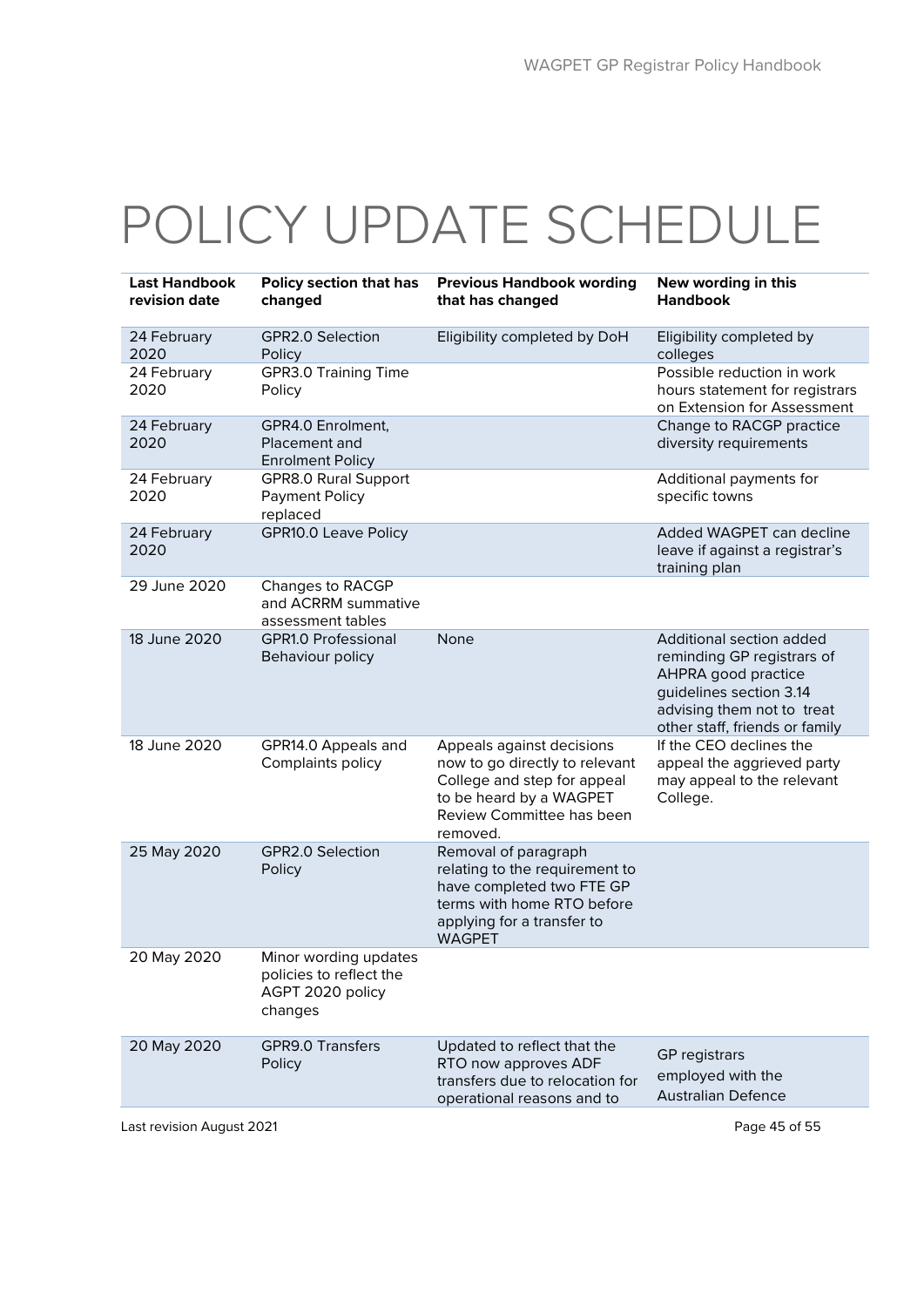|                     |                                                     | reflect AGPT policy changes<br>for 2020                                                                    | Force, who are<br>required to relocate for<br>operational reasons<br>will have their request<br>to transfer approved by<br>WAGPET. GP<br>registrars will be<br>required to submit an<br>application and must<br>attach a copy of their<br>posting orders or<br>equivalent<br>documentation.                                                                                                             |
|---------------------|-----------------------------------------------------|------------------------------------------------------------------------------------------------------------|---------------------------------------------------------------------------------------------------------------------------------------------------------------------------------------------------------------------------------------------------------------------------------------------------------------------------------------------------------------------------------------------------------|
| 19 March 2020       | GPR 8.0 Rural Support<br>Policy                     | MMM classifications updated<br>following changes. New<br>sentences added in to clarify<br>eligibility.     | Assessment of eligibility for a<br>payment is based on<br>community need, whether the<br>area is a Designated Priority<br>Areas (DPA), the proximity of<br>the area to Perth (how<br>commutable it is) and is<br>subject to the terms outlined<br>below.<br>Terms that are not<br>eligible include:<br><b>Extension for</b><br>Assessment, Extension<br>for RG, Extension<br><b>Awaiting Fellowship</b> |
| 14 February<br>2020 | GPR15.0 Completion of<br><b>Training Policy</b>     | The time has been extended<br>for which a Medicare Provider<br>Number can be approved<br>from 12-26 weeks. | <b>WAGPET</b> will approve<br>a Medical provider<br>number for a maximum<br>of 26 weeks, to allow<br>for any delays in the<br>fellowship application<br>process. Failure to<br>have fellowship<br>awarded within 26<br>weeks will leave a GP<br>registrar without a<br>provider number and<br>unemployed.                                                                                               |
| 31 January 2020     | GPR13.0 Extension of<br><b>Training Time Policy</b> | Policy was previously called<br><b>Extension for Assessment</b><br>Purposes policy, but this has           | Training Time can be<br>extended for the                                                                                                                                                                                                                                                                                                                                                                |

Last revision August 2021 and the contract of the contract of the Page 46 of 55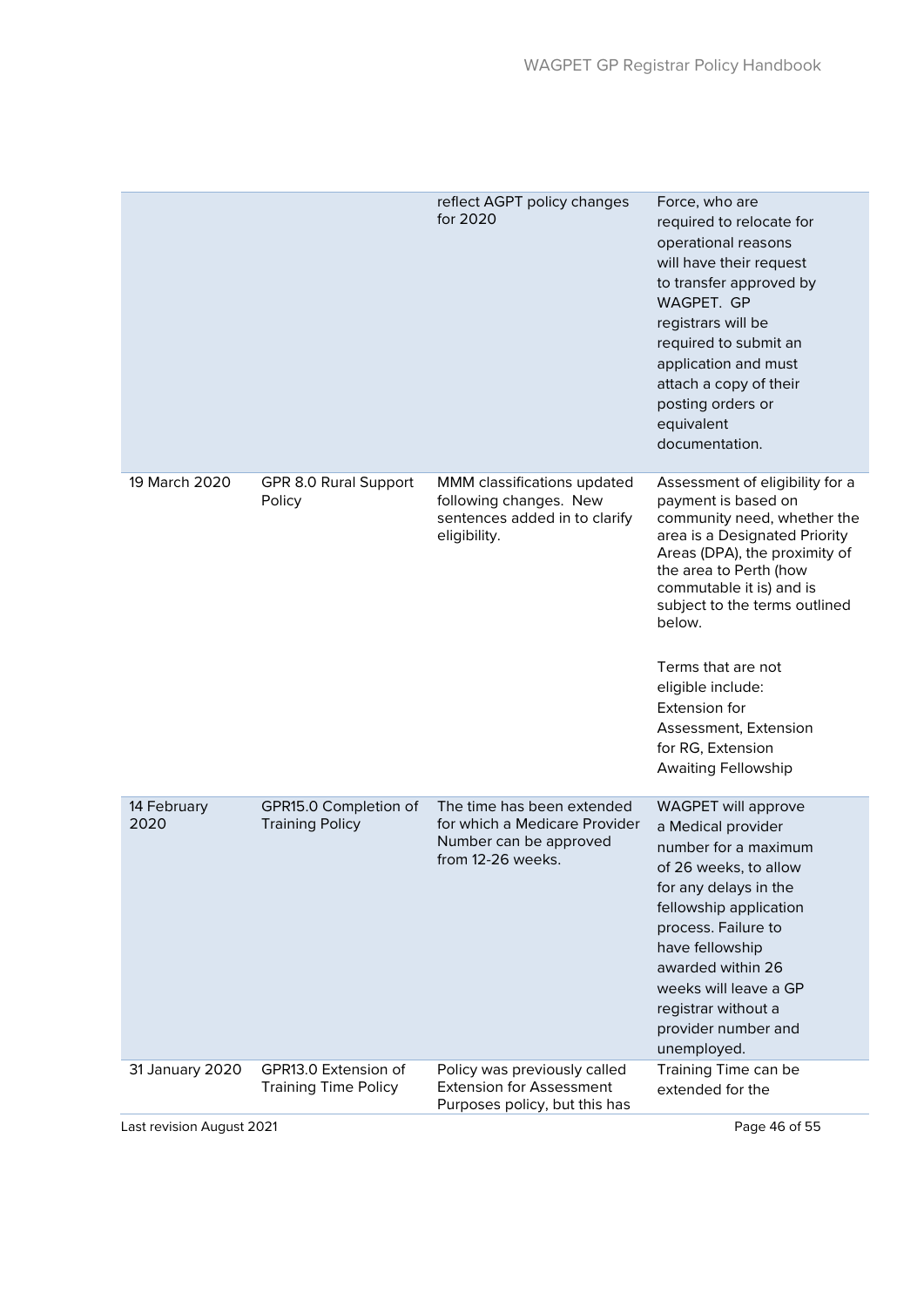been updated to reflect the AGPT changes allowing for additional circumstances where Extensions of Training Time can be sought and that Extensions beyond 12 months may also be available.

following purposes, in line with the AGPT policy:

- •to satisfactorily meet the Education and **Training** Requirements for a GP registrar's stage of training (these will be determined by WAGPET and discussed with the registrar)
- •to successfully complete the requirements of their skills training term
- •to sit or re-sit College required exams and/or assessments and await the results of College required exams and/or assessments
- •following an extended period of leave to allow registrars to regain an appropriate level of competence prior to recommencing their training.

Additional extensions of training time beyond 12 calendar months can be applied for under specific circumstances, please refer to sections 7 and 8 of the AGPT Extension of Training Time policy.

the section:

31 January 2020 GPR11.0

Registrar at Risk policy

Updated to reflect the new early safety assessment that New dot point Under

Last revision August 2021 **Page 47 of 55**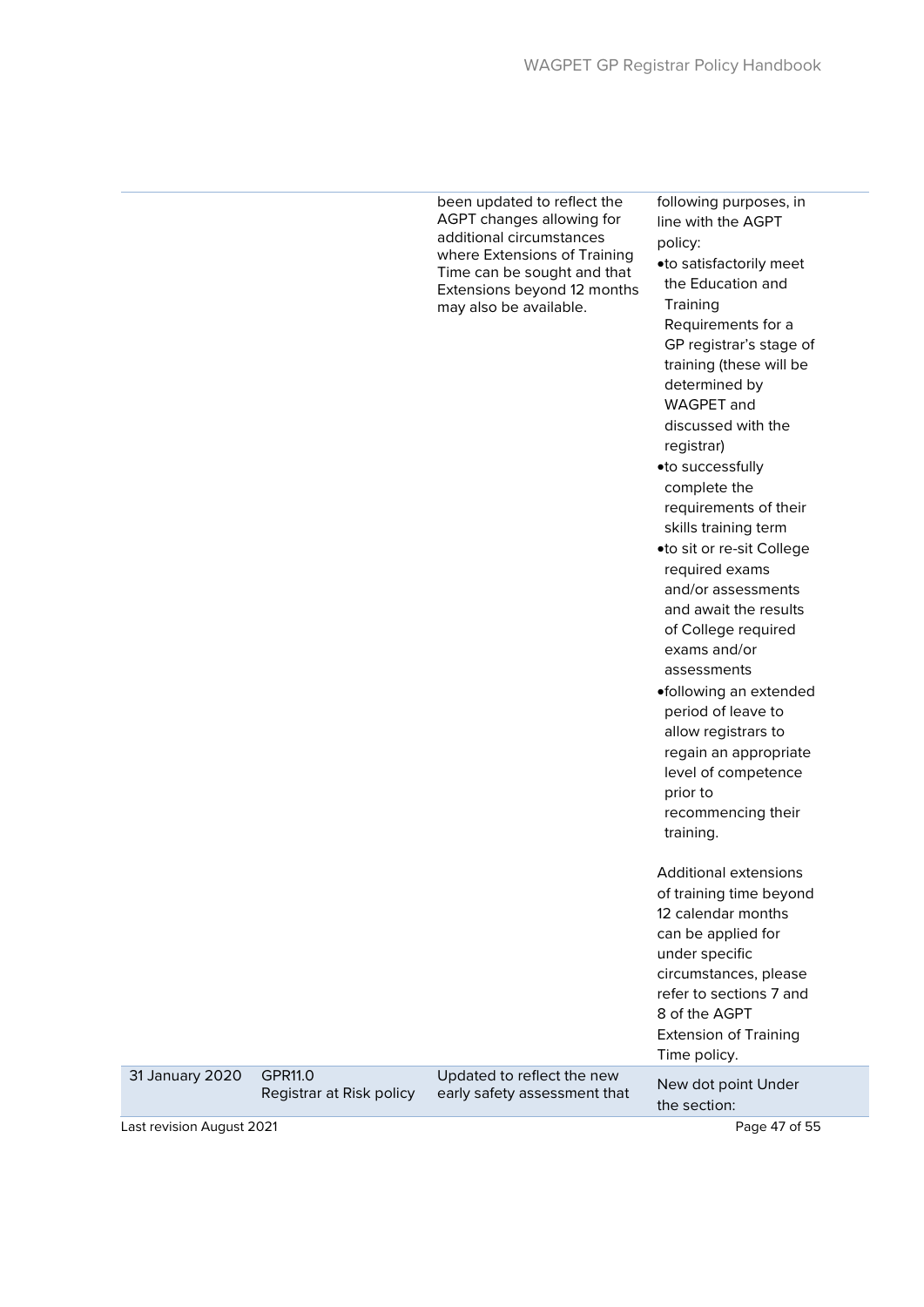|                     |                                                                                                                   | has been implemented as<br>part of the 2020 education<br>and assessment framework.                    | To minimise the<br>potential of issues<br>occurring, WAGPET<br>employs several<br>mitigation strategies<br>including but not<br>limited to:                                                                                                                                                                                                                                                                                                                                                                           |
|---------------------|-------------------------------------------------------------------------------------------------------------------|-------------------------------------------------------------------------------------------------------|-----------------------------------------------------------------------------------------------------------------------------------------------------------------------------------------------------------------------------------------------------------------------------------------------------------------------------------------------------------------------------------------------------------------------------------------------------------------------------------------------------------------------|
|                     |                                                                                                                   |                                                                                                       | * an early safety<br>assessment to ensure<br>registrars new to GP<br>are practising safely<br>early in their training<br>and have an<br>appropriate level of<br>supervision and<br>support.                                                                                                                                                                                                                                                                                                                           |
| 15 July 2019        | Formatting review                                                                                                 | Nil                                                                                                   | <b>NII</b>                                                                                                                                                                                                                                                                                                                                                                                                                                                                                                            |
| 7 January 2019      | Formatting review                                                                                                 | <b>Nil</b>                                                                                            | Nil                                                                                                                                                                                                                                                                                                                                                                                                                                                                                                                   |
| 12 November<br>2018 | Full policy handbook<br>review and edit to<br>bring multiple policies<br>into line with the AGPT<br>2019 policies | Substantial policy edits to<br>reflect the updates to policies<br>in line with AGPT 2019<br>policies. | Because of the extensive<br>policy edit, please refer to<br>policy in full.                                                                                                                                                                                                                                                                                                                                                                                                                                           |
| 24 July 2018        | GPR6.0 Education and<br><b>Assessment Policy</b>                                                                  | Added additional paragraph<br>regarding the new RACGP<br>exam attempts policy.                        | From 1 January 2019, the<br>RACGP will be limiting the<br>maximum number of<br>examination attempts to six<br>attempts undertaken over a<br>three year period. This will<br>affect GP registrars currently<br>on the AGPT program who<br>have not yet obtained<br>fellowship, and all future GP<br>registrars. Along with these<br>changes, RACGP will no<br>longer be offering just cause<br>or exam remediation from 1<br>January 2019. For more<br>information refer to the<br>RACGP policies on their<br>website. |
| 9 April 2018        | GPR4.0 Enrolment,<br>Placement and<br><b>Employment Policy</b>                                                    | Substantial policy edits to<br>reflect the improvements to<br>the 2018 placement matching<br>process. | Because of the extensive<br>policy edit, please refer to<br>policy in full.                                                                                                                                                                                                                                                                                                                                                                                                                                           |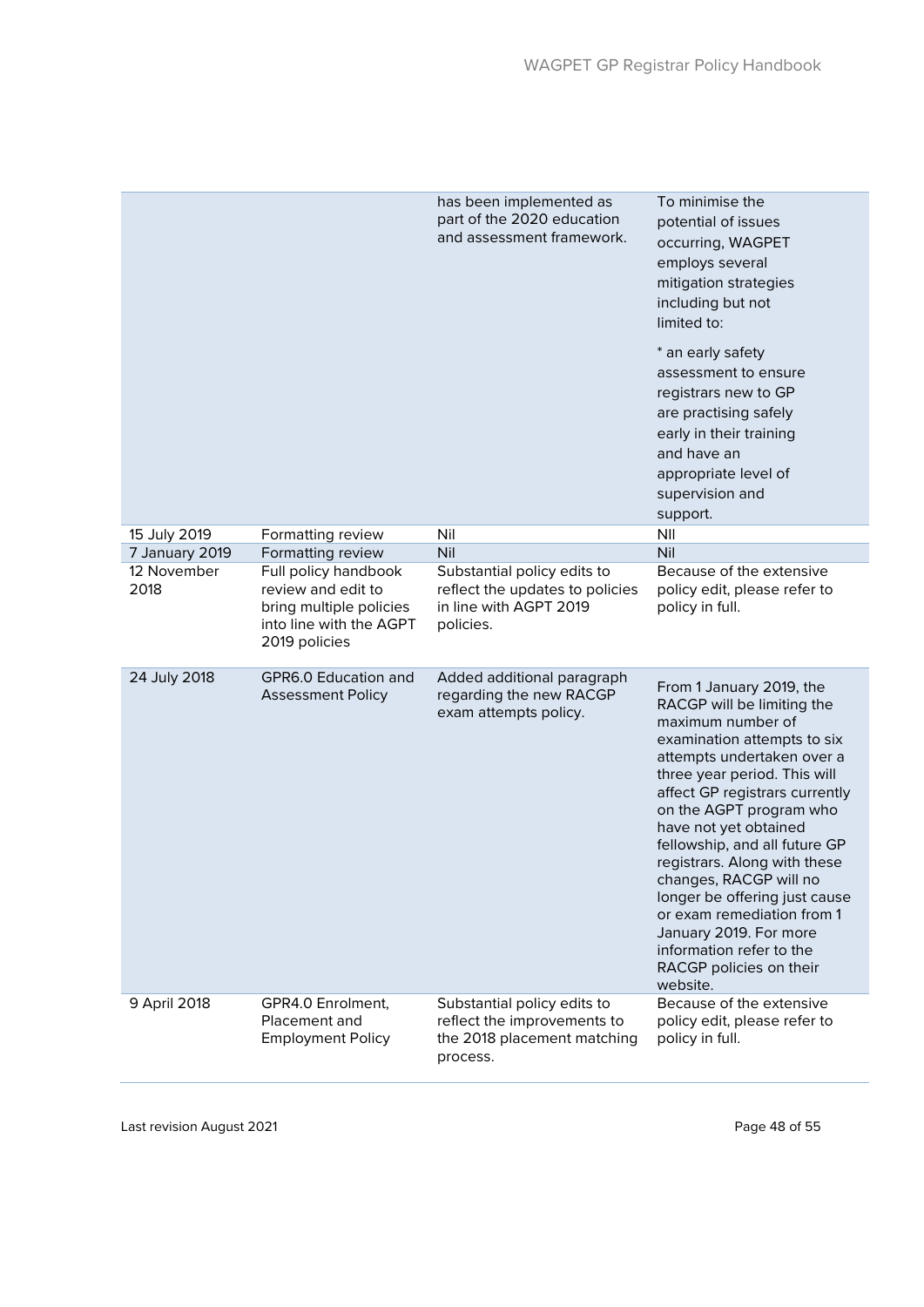| 6 February 2018                      | <b>GPR1.0 Professional</b><br><b>Behaviour Policy</b>          | The report must include detail<br>of the event(s) and evidence<br>to substantiate claims. The<br>report must also outline any<br>action that has been planned,<br>has already occurred and/or<br>recommendations to resolve<br>the issue. The Chief<br>Operating Officer and/or<br><b>Clinical Director of Training</b><br>will inform all relevant parties<br>in writing of the actions to be<br>undertaken including any<br>necessary intervention.                    | The report must include detail<br>of the event(s) and evidence<br>to substantiate claims. The<br>report must also outline any<br>action that has been planned,<br>has already occurred and/or<br>recommendations to resolve<br>the issue. The Chief<br>Operating Officer and/or<br><b>Clinical Director of Training</b><br>will inform all relevant parties<br>in writing of the actions to be<br>undertaken including any<br>necessary intervention. The<br>RACGP and/or ACRRM and<br>AHPRA will be notified as<br>appropriate.                                                                                                                              |
|--------------------------------------|----------------------------------------------------------------|--------------------------------------------------------------------------------------------------------------------------------------------------------------------------------------------------------------------------------------------------------------------------------------------------------------------------------------------------------------------------------------------------------------------------------------------------------------------------|---------------------------------------------------------------------------------------------------------------------------------------------------------------------------------------------------------------------------------------------------------------------------------------------------------------------------------------------------------------------------------------------------------------------------------------------------------------------------------------------------------------------------------------------------------------------------------------------------------------------------------------------------------------|
| Policy 3.2.40<br>18 August 2017      | GPR2.0 Selection<br>Policy                                     | All applicants for the annual<br>AGPT intake undergo a<br>national selection<br>assessment process, and the<br>standardised SJT and MMI<br>components are delivered in<br>WA by WAGPET.<br><b>WAGPET</b> has additional<br>requirements for those<br>seeking to train in WA on the<br>AGPT program. These<br>requirements relate to the<br>WA training context and the<br>program funding received.<br>NAC scores including<br>component scores and AGPT<br>band scores. | WAGPET in conjunction with<br><b>ACRRM and RACGP select</b><br>the highest quality applicants<br>who have been deemed<br>suitable, trainable and able to<br>complete the AGPT program<br>in the required period.<br>RACGP applicants who have<br>scored less than 28 in the<br>MMI will not be offered a<br>position to train on the AGPT<br>with WAGPET. RACGP<br>applicants who have scored a<br>one (1) or a two (2) in more<br>than two MMI stations will not<br>be offered a position to train<br>on the AGPT with WAGPET.<br>WAGPET will notify the<br>respective Colleges of any<br>applicants that have been<br>flagged during the MMM<br>interviews. |
| Policy 3.2.58<br>18 August 2017      | GPR4.0 Enrolment,<br>Placement and<br><b>Employment Policy</b> | All GP registrars Awaiting<br>Fellowship must enrol with<br>WAGPET annually, whether<br>or not they are in active<br>training, full-time or part-time<br>program.                                                                                                                                                                                                                                                                                                        | All GP registrars with the<br>exception of registrars in their<br><b>Extension Awaiting</b><br>Fellowship terms must enrol<br>with WAGPET annually,<br>whether or not they are in<br>active training, full-time or<br>part-time.                                                                                                                                                                                                                                                                                                                                                                                                                              |
| Policy 3.2.57 20<br><b>July 2017</b> | <b>GPR8.0 Rural Support</b><br><b>Payments Policy</b>          | Effective 17 July 2017<br>(Semester 2 2017), the policy<br>is amended to recognise<br>those harder to fill training                                                                                                                                                                                                                                                                                                                                                      | Carnarvon goes from MM6 to<br>7<br>Kalgoorlie goes from MM3 to<br>5                                                                                                                                                                                                                                                                                                                                                                                                                                                                                                                                                                                           |

Last revision August 2021 and the contract of the contract of the Page 49 of 55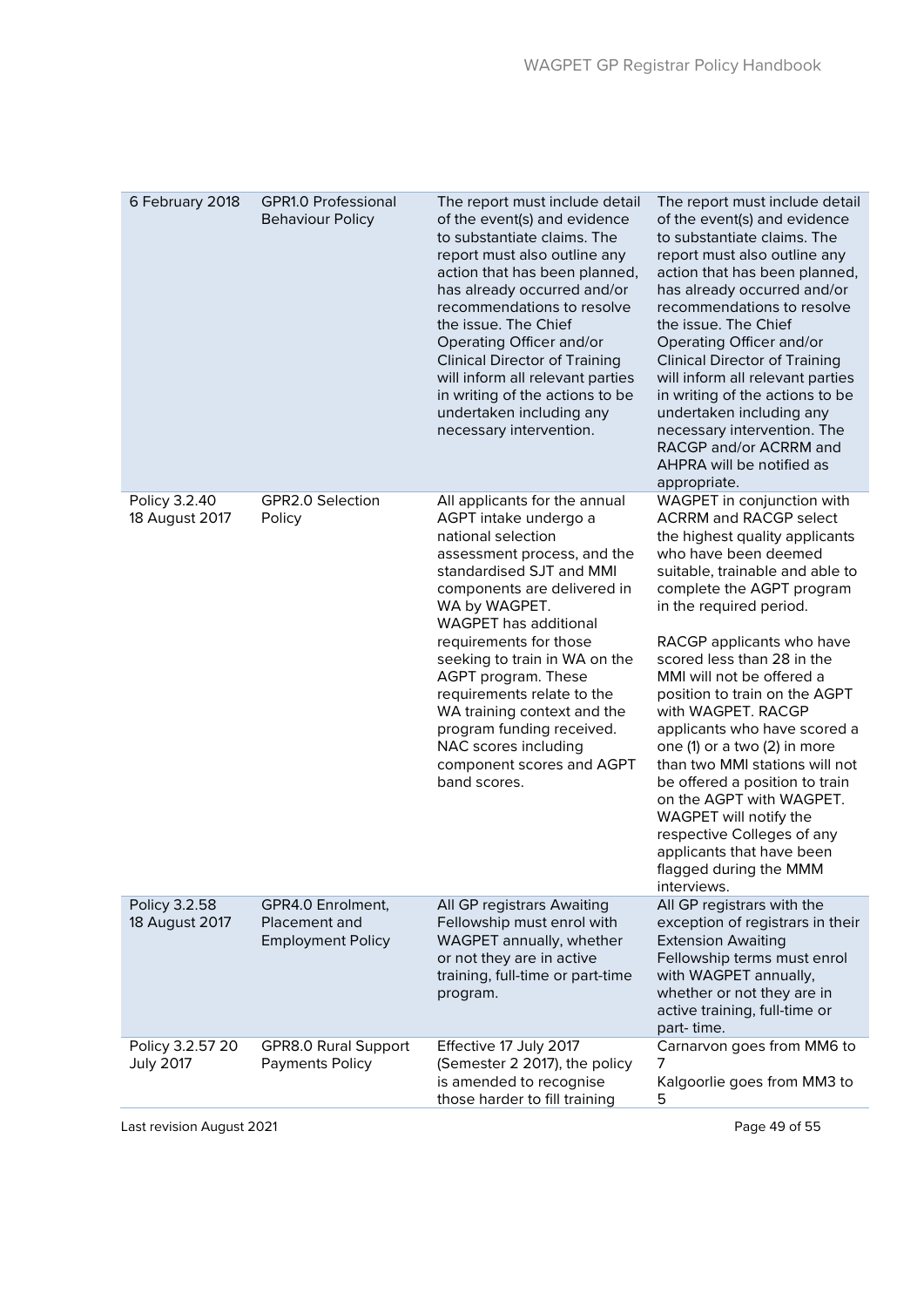|                                      |                                                      | locations where the MM is not Kununurra goes from MM6 to<br>reflective of the costs<br>associated with education<br>attendance. | 7 Northampton goes from<br>MM5 to 7 |
|--------------------------------------|------------------------------------------------------|---------------------------------------------------------------------------------------------------------------------------------|-------------------------------------|
| Policy GPR8.0 15<br><b>July 2017</b> | <b>GPR8.0 Rural Support</b><br><b>Payment Policy</b> | Remove additional GPT1/2<br>support recognition for<br>Northampton - Table 3                                                    | Line removed from table 3           |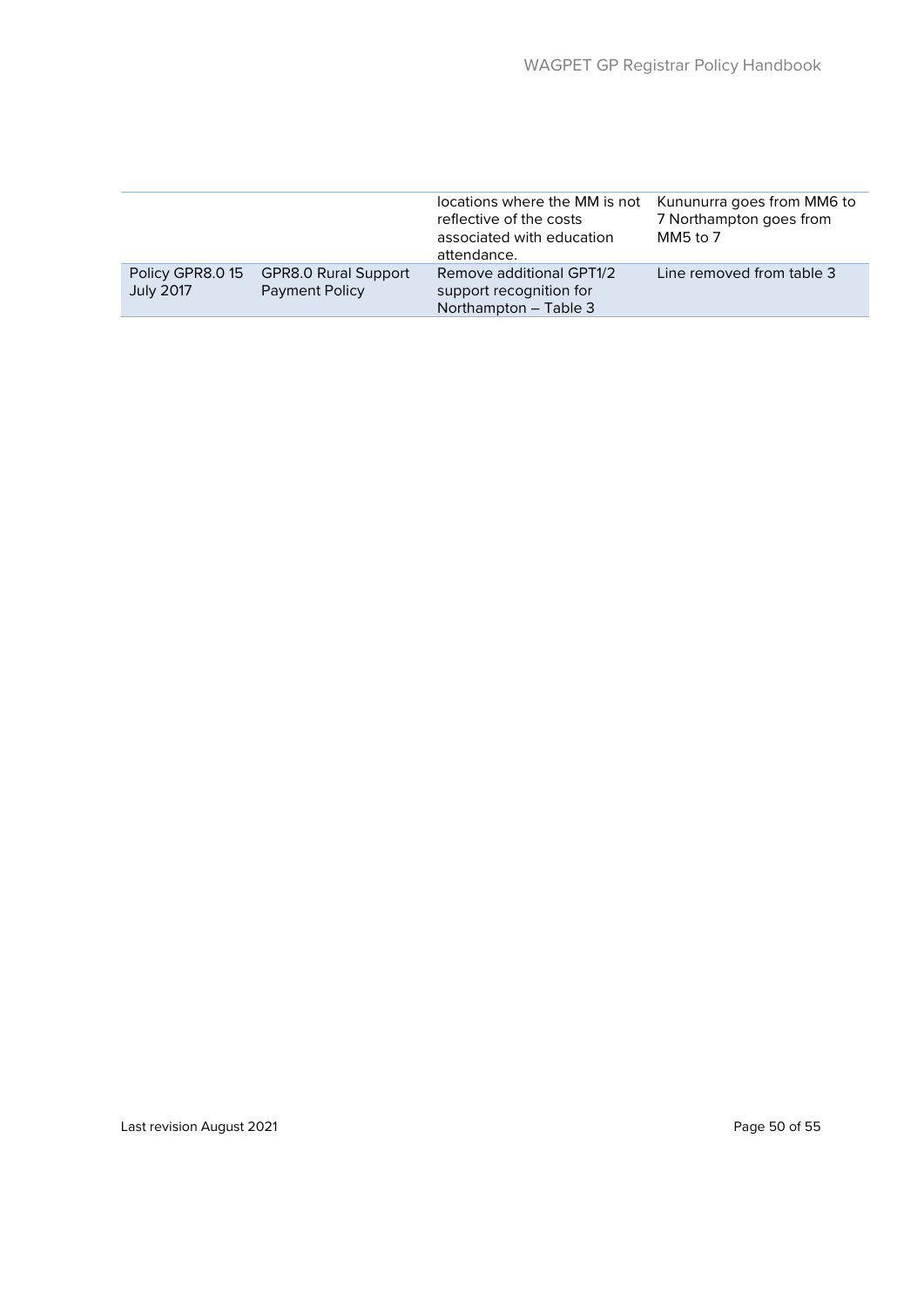# <span id="page-51-0"></span>GLOSSARY

# <span id="page-51-1"></span>**COMMON ACRONYMS AND TERMINOLOGY**

| <b>ACRRM</b>                    | Australian College of Rural and Remote Medicine                           |
|---------------------------------|---------------------------------------------------------------------------|
| AGPT                            | Australian General Practice Training Program                              |
| <b>AHPRA</b>                    | Australian Health Practitioner Regulation Agency                          |
| <b>AKT</b>                      | <b>Applied Knowledge Test</b>                                             |
| <b>ALS</b>                      | <b>Advanced Life Support</b>                                              |
| AMA WA                          | Australian Medical Association Western Australia                          |
| <b>ARST</b>                     | <b>Advanced Rural Skills Training</b>                                     |
| AST                             | <b>Advanced Specialised Training</b>                                      |
| <b>CAAKT</b>                    | Candidate Assessment and Applied Knowledge Test                           |
| CEO                             | <b>Chief Executive Officer</b>                                            |
| CPO                             | Chief Program Officer                                                     |
| CDT                             | <b>Clinical Director of Training</b>                                      |
| <b>CDR</b>                      | Clinical Director - Rural                                                 |
| <b>CGT</b>                      | <b>Core Generalist Training</b>                                           |
| <b>CLME</b>                     | <b>Clinical Lead Medical Education</b>                                    |
| <b>CLPS</b>                     | Clinical Lead Program Support                                             |
| CCT                             | <b>Core Clinical Training</b>                                             |
| <b>Core Vocational Training</b> | GPT1, 2 and 3 and Extended Skills for FRACGP.                             |
|                                 | Core Generalist Training and Advanced Specialised Training for<br>FACRRM. |
| <b>CPR</b>                      | Cardiopulmonary Resuscitation                                             |
| DOH                             | Department of Health                                                      |
| <b>DWS</b>                      | <b>District Workforce Shortage</b>                                        |
| ECT/ECTV                        | External Clinical Teaching/Visitor                                        |
| <b>FACRRM</b>                   | Fellowship of the Australian College of Rural and Remote Medicine         |
| <b>FARGP</b>                    | Fellowship in Advanced Rural General Practice (RACGP)                     |
| <b>FRACGP</b>                   | Fellowship of the Royal Australian College of General Practitioners       |
| <b>FLIP</b>                     | Focussed Learning Intervention Plan                                       |
| FTE                             | <b>Full Time Equivalent</b>                                               |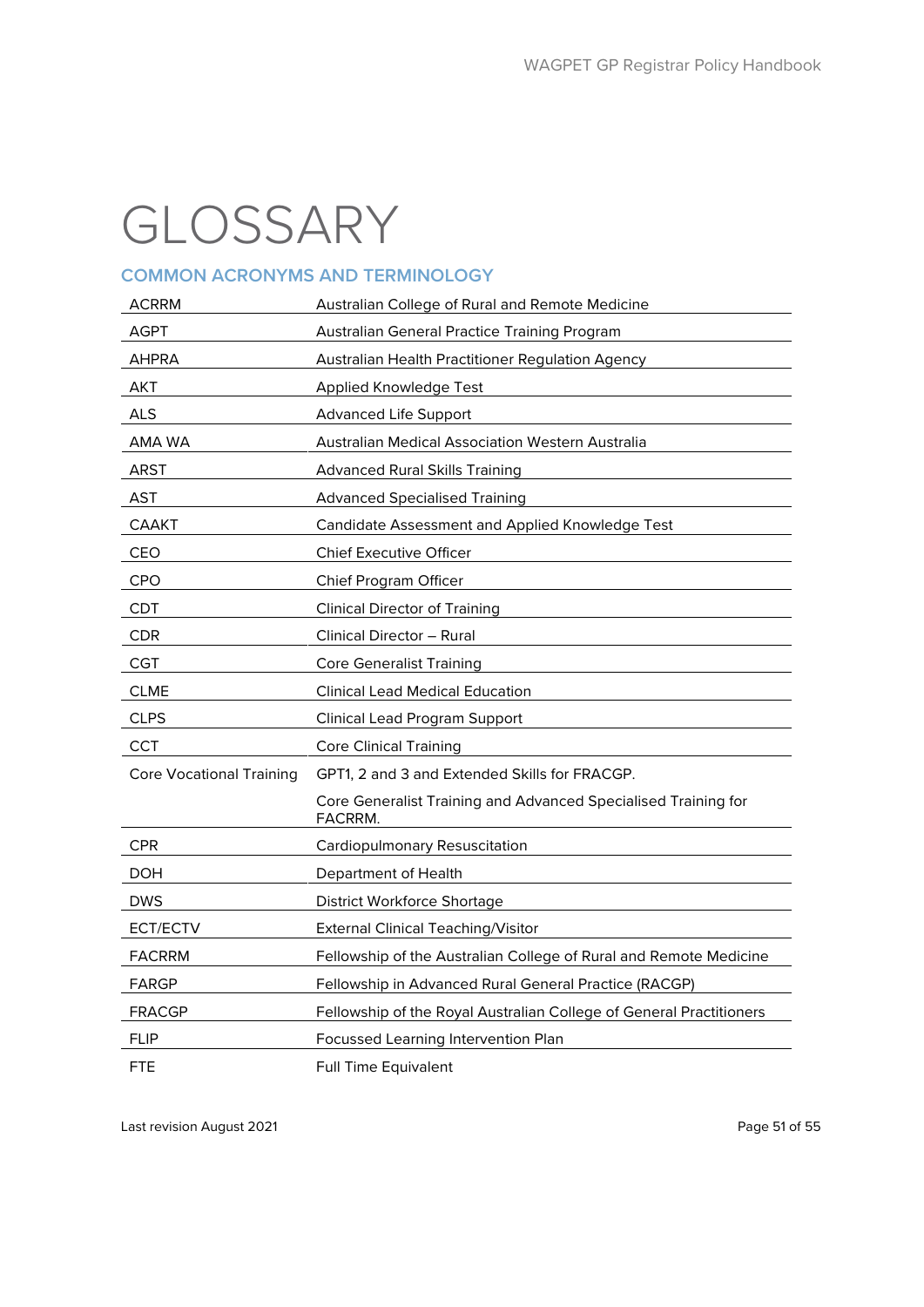| GP365                             | Online learning and assessment tool for registrars in their first two<br>terms of the AGPT program                                                                                                                                                                     |
|-----------------------------------|------------------------------------------------------------------------------------------------------------------------------------------------------------------------------------------------------------------------------------------------------------------------|
| <b>GPRA</b>                       | General Practice Registrars Australia                                                                                                                                                                                                                                  |
| <b>GPSA</b>                       | <b>General Practice Supervisors Australia</b>                                                                                                                                                                                                                          |
| GPT1/CGT1                         | General Practice Term 1/Core Generalist Training 1; the first six<br>months of GP training                                                                                                                                                                             |
| GPT2/CGT2                         | General Practice Term 2/ Core Generalist 2; the second six months<br>of GP training                                                                                                                                                                                    |
| GPT3/CGT3                         | General Practice Term 3/ Core Generalist Training 3; the third six<br>months of GP training                                                                                                                                                                            |
| (GPT4) Extended<br>Skills/CGT4    | General Practice Term 4/ Core Generalist Training 4; the forth six<br>months of GP training. Known as Extended Skills in RACGP                                                                                                                                         |
| <b>MBA</b>                        | <b>Medical Board of Australia</b>                                                                                                                                                                                                                                      |
| <b>MCQ</b>                        | Multiple-Choice Question                                                                                                                                                                                                                                               |
| Mini-CEX                          | Mini-Clinical Evaluation Exercise                                                                                                                                                                                                                                      |
| МM                                | <b>Modified Monash</b>                                                                                                                                                                                                                                                 |
| MMI                               | Multiple Mini Interview                                                                                                                                                                                                                                                |
| <b>MSF</b>                        | Multi-Source Feedback                                                                                                                                                                                                                                                  |
| <b>NTCER</b>                      | National Terms and Conditions for the Employment of Registrars                                                                                                                                                                                                         |
| Program Training<br>Advisor (PTA) | Program Training Advisors are responsible for a single hub and are<br>the primary contact person for their hub for all WAGPET and AGPT<br>program-related inquiries and support.                                                                                       |
| RA.                               | Remoteness Area                                                                                                                                                                                                                                                        |
| <b>RACGP</b>                      | Royal Australian College of General Practitioners                                                                                                                                                                                                                      |
| <b>RCS</b>                        | <b>Rural Clinical School</b>                                                                                                                                                                                                                                           |
| <b>RLO</b>                        | Registrar Liaison Officer - the RAC member responsible for<br>supporting registrars in the regions                                                                                                                                                                     |
| <b>RME</b>                        | The Regional Medical Educator assigned to mentor you outside the<br>practice setting. The RME may be based at WAGPET or within your<br>region; they are a practicing GP and are there to make sure you are<br>on the right track to meet your fellowship requirements. |
| <b>RPL</b>                        | Recognition of Prior Learning                                                                                                                                                                                                                                          |
| <b>RTO</b>                        | <b>Regional Training Organisation</b>                                                                                                                                                                                                                                  |
| <b>StAMPS</b>                     | Structured Assessment using Multiple Patient Scenarios                                                                                                                                                                                                                 |
| <b>SLO</b>                        | Supervisor Liaison Officer - supports other GP supervisors in the<br>region and is a member of the RAC.                                                                                                                                                                |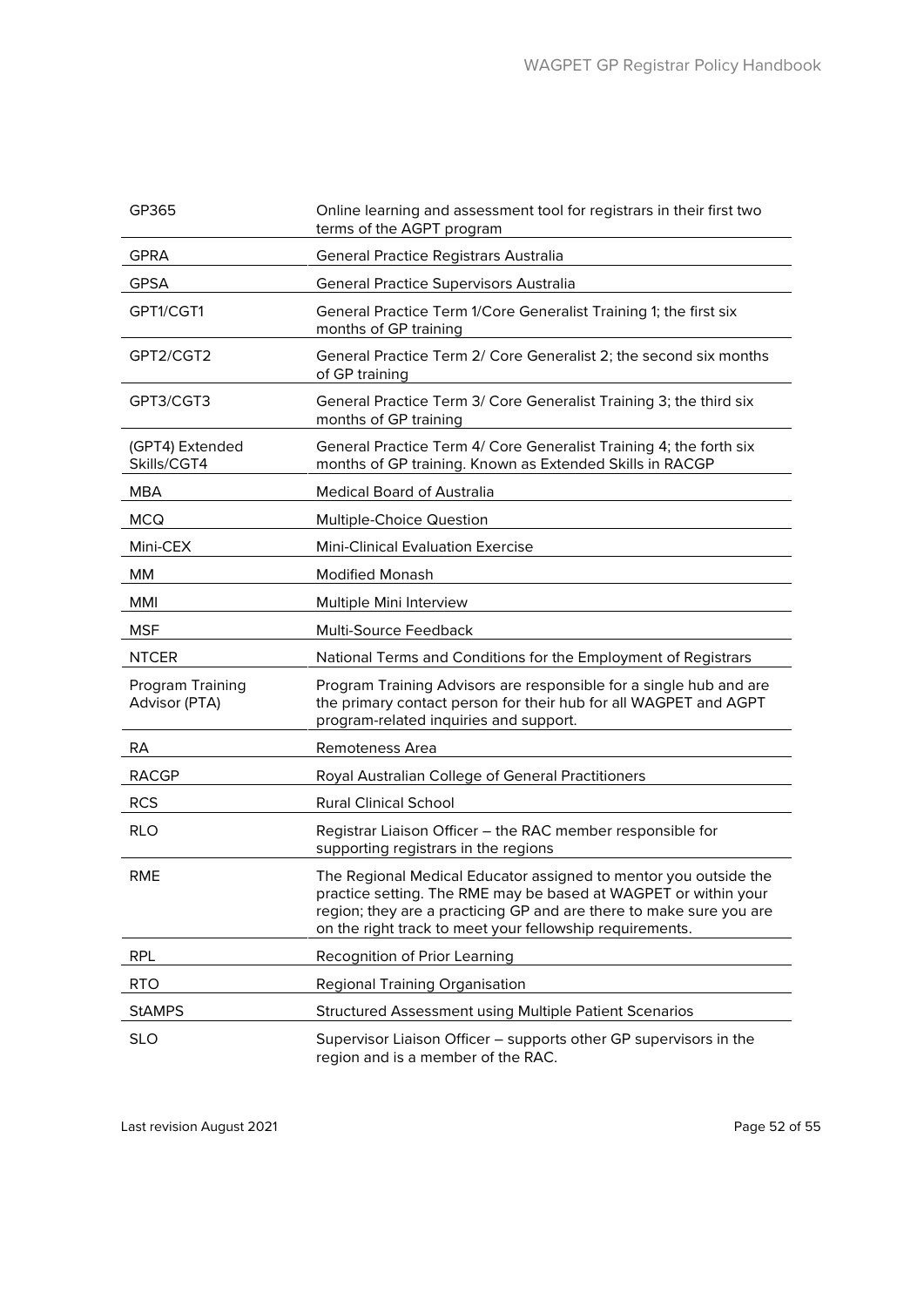| UX            | The online platform for registrars, supervisors and training facilities<br>to access online resources such as forms, eLearning, GP365 and<br>training records. |
|---------------|----------------------------------------------------------------------------------------------------------------------------------------------------------------|
| VMO           | Visiting Medical Officer                                                                                                                                       |
| <b>WACHS</b>  | <b>WA Country Health Service</b>                                                                                                                               |
| <b>WAGPET</b> | Western Australian General Practice Education and Training                                                                                                     |
| <b>WAPHA</b>  | <b>WA Primary Health Alliance</b>                                                                                                                              |